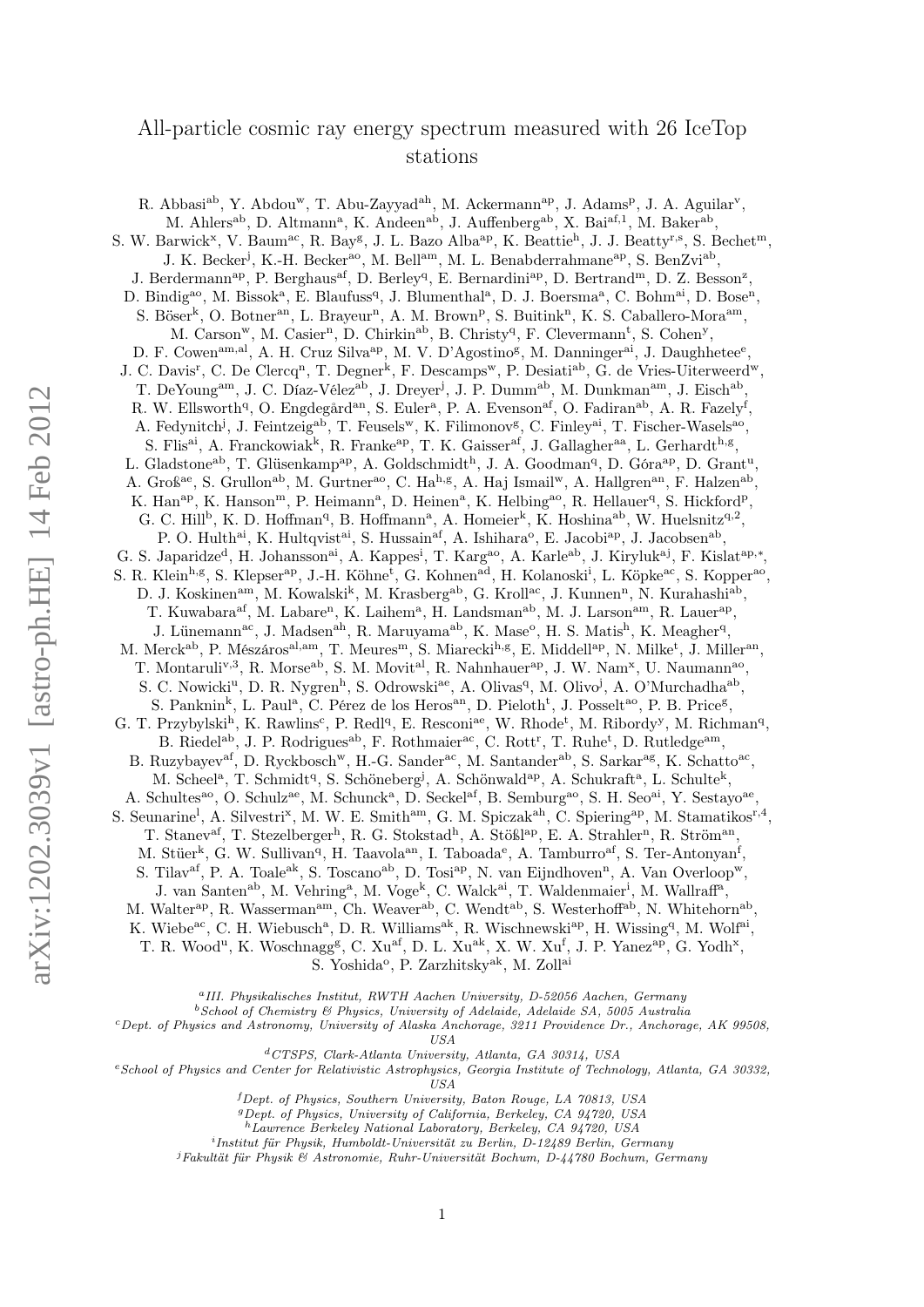<sup>k</sup>Physikalisches Institut, Universität Bonn, Nussallee 12, D-53115 Bonn, Germany

 ${}^{l}$ Dept. of Physics, University of the West Indies, Cave Hill Campus, Bridgetown BB11000, Barbados

<sup>m</sup>Université Libre de Bruxelles, Science Faculty CP230, B-1050 Brussels, Belgium

<sup>n</sup>Vrije Universiteit Brussel, Dienst ELEM, B-1050 Brussels, Belgium

<sup>o</sup>Dept. of Physics, Chiba University, Chiba 263-8522, Japan

<sup>p</sup>Dept. of Physics and Astronomy, University of Canterbury, Private Bag 4800, Christchurch, New Zealand

<sup>q</sup>Dept. of Physics, University of Maryland, College Park, MD 20742, USA

<sup>r</sup>Dept. of Physics and Center for Cosmology and Astro-Particle Physics, Ohio State University, Columbus, OH 43210, USA

<sup>s</sup>Dept. of Astronomy, Ohio State University, Columbus, OH 43210, USA

 $t$ Dept. of Physics, TU Dortmund University, D-44221 Dortmund, Germany <sup>u</sup>Dept. of Physics, University of Alberta, Edmonton, Alberta, Canada T6G 2G7

<sup>v</sup>Département de physique nucléaire et corpusculaire, Université de Genève, CH-1211 Genève, Switzerland <sup>w</sup>Dept. of Physics and Astronomy, University of Gent, B-9000 Gent, Belgium

<sup>x</sup>Dept. of Physics and Astronomy, University of California, Irvine, CA 92697, USA

<sup>y</sup>Laboratory for High Energy Physics, École Polytechnique Fédérale, CH-1015 Lausanne, Switzerland

<sup>z</sup>Dept. of Physics and Astronomy, University of Kansas, Lawrence, KS 66045, USA

aa Dept. of Astronomy, University of Wisconsin, Madison, WI 53706, USA

abDept. of Physics, University of Wisconsin, Madison, WI 53706, USA

acInstitute of Physics, University of Mainz, Staudinger Weg 7, D-55099 Mainz, Germany

 $\emph{ad Université de Mons},$  7000 Mons, Belgium

aeT.U. Munich, D-85748 Garching, Germany

afBartol Research Institute and Department of Physics and Astronomy, University of Delaware, Newark, DE

19716, USA

agDept. of Physics, University of Oxford, 1 Keble Road, Oxford OX1 3NP, UK

ahDept. of Physics, University of Wisconsin, River Falls, WI 54022, USA

ai Oskar Klein Centre and Dept. of Physics, Stockholm University, SE-10691 Stockholm, Sweden

 $a_j$ Department of Physics and Astronomy, Stony Brook University, Stony Brook, NY 11794-3800, USA

akDept. of Physics and Astronomy, University of Alabama, Tuscaloosa, AL 35487, USA

alDept. of Astronomy and Astrophysics, Pennsylvania State University, University Park, PA 16802, USA

amDept. of Physics, Pennsylvania State University, University Park, PA 16802, USA

anDept. of Physics and Astronomy, Uppsala University, Box 516, S-75120 Uppsala, Sweden

aoDept. of Physics, University of Wuppertal, D-42119 Wuppertal, Germany

apDESY, D-15735 Zeuthen, Germany

# Abstract

We report on a measurement of the cosmic ray energy spectrum with the IceTop air shower array, the surface component of the IceCube Neutrino Observatory at the South Pole. The data used in this analysis were taken between June and October, 2007, with 26 surface stations operational at that time, corresponding to about one third of the final array. The fiducial area used in this analysis was  $0.122 \text{ km}^2$ . The analysis investigated the energy spectrum from 1 to 100 PeV measured for three different zenith angle ranges between  $0^{\circ}$  and  $46^{\circ}$ . Because of the isotropy of cosmic rays in this energy range the spectra from all zenith angle intervals have to agree. The cosmic-ray energy spectrum was determined under different assumptions on the primary mass composition. Good agreement of spectra in the three zenith angle ranges was found for the assumption of pure proton and a simple two-component model. For zenith angles  $\theta < 30^{\circ}$ , where the mass dependence is smallest, the knee in the cosmic ray energy spectrum was observed between 3.5 and 4.32 PeV, depending on composition assumption. Spectral indices above the knee range from −3.08 to −3.11 depending on primary mass composition assumption. Moreover, an indication of a flattening of the spectrum above 22 PeV were observed.

Keywords: cosmic rays, energy spectrum, IceCube, IceTop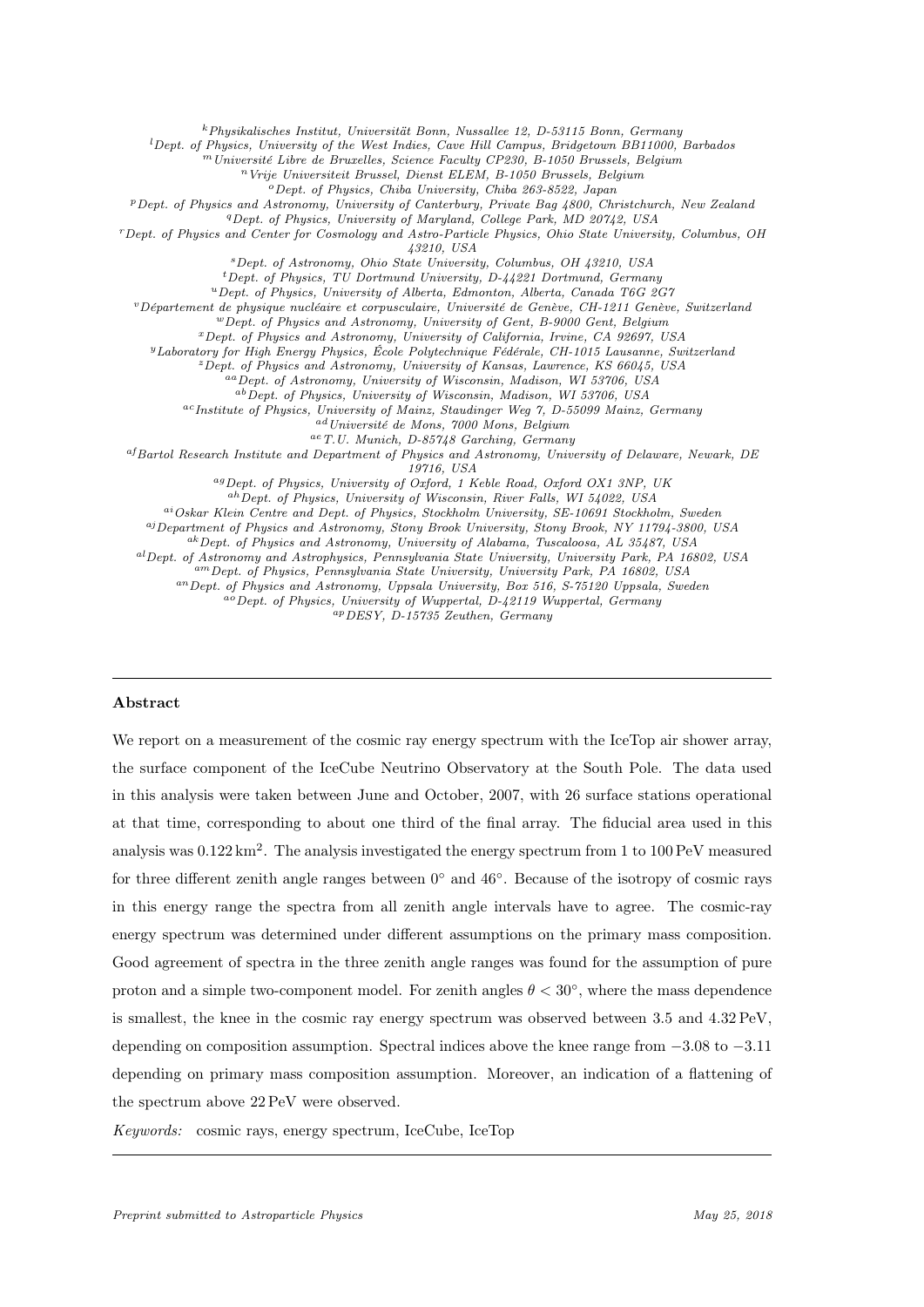## 1. Introduction

Almost 100 years after the discovery of cosmic rays, their sources and acceleration mechanisms still remain mostly unknown. The energy spectrum of cosmic rays as measured by various experiments follows a relatively smooth power law with spectral index  $\gamma \approx -2.7$  up to about 4 PeV, where it steepens to  $\gamma \approx -3.1$  [1]. While this feature in the spectrum called "knee" is well established, its origin remains controversial [2]. Most models to explain the knee involve a change in chemical composition of cosmic rays in the energy region above the knee. Such a change has been observed by various experiments [3] but systematic uncertainties are too large to discriminate individual descriptions. Features in the all-particle cosmic ray energy spectrum and their chemical composition bear important information on the acceleration and propagation of cosmic rays. The measurement of the cosmic ray energy spectrum and composition is the main goal of the IceTop air shower array.

IceTop is the surface component of the IceCube Neutrino Observatory at the geographic South Pole. Installation of IceCube and IceTop was completed at the end of 2010, with 86 IceCube strings and 81 IceTop stations deployed covering an area of about  $1 \text{ km}^2$  and a volume of about  $1 \text{ km}^3$ . IceTop was designed to measure the energy spectrum and the primary mass composition of cosmic ray air showers in the energy range between  $5 \cdot 10^{14}$  eV and  $10^{18}$  eV.

The average atmospheric depth at the South Pole is about  $680 \text{ g/cm}^2$ . IceTop is therefore located close to the shower maximum for showers in the PeV range (for vertical protons about  $550 \text{ g/cm}^2$  at  $1 \text{ PeV}$  to  $720 \text{ g/cm}^2$  at  $1 \text{ EeV}$ ). This has the advantage that local shower density fluctuations are smaller than at later stages of shower development.

In this paper, we present the first analysis of IceTop data on high-energy cosmic rays and a measurement of the cosmic ray energy spectrum. This analysis is based on air shower data taken with the IceTop surface stations. The data were taken between June and October 2007 with 26 IceTop stations operating, which comprise about 1/3 of the complete detector.

Section 2 of this paper gives an overview over the IceTop array, and the processing and calibration of tank signals, which are the basis for reconstructing air showers. Section 3 describes the dataset and run selection criteria. Section 4 introduces event reconstruction, and in Section 5, simulation of air showers and of the IceTop tank response are presented. In Section 6 the final event selection and detector performance are discussed. Section 7 describes the determination of the primary energy, whereas systematic uncertainties are discussed in Section 8. In Section 9 the results are presented and discussed.

<sup>2</sup>Los Alamos National Laboratory, Los Alamos, NM 87545, USA

<sup>∗</sup>Corresponding author

Email address: fabian.kislat@desy.de (F. Kislat)

<sup>1</sup>Physics Department, South Dakota School of Mines and Technology, Rapid City, SD 57701, USA

<sup>3</sup>also Sezione INFN, Dipartimento di Fisica, I-70126, Bari, Italy

<sup>4</sup>NASA Goddard Space Flight Center, Greenbelt, MD 20771, USA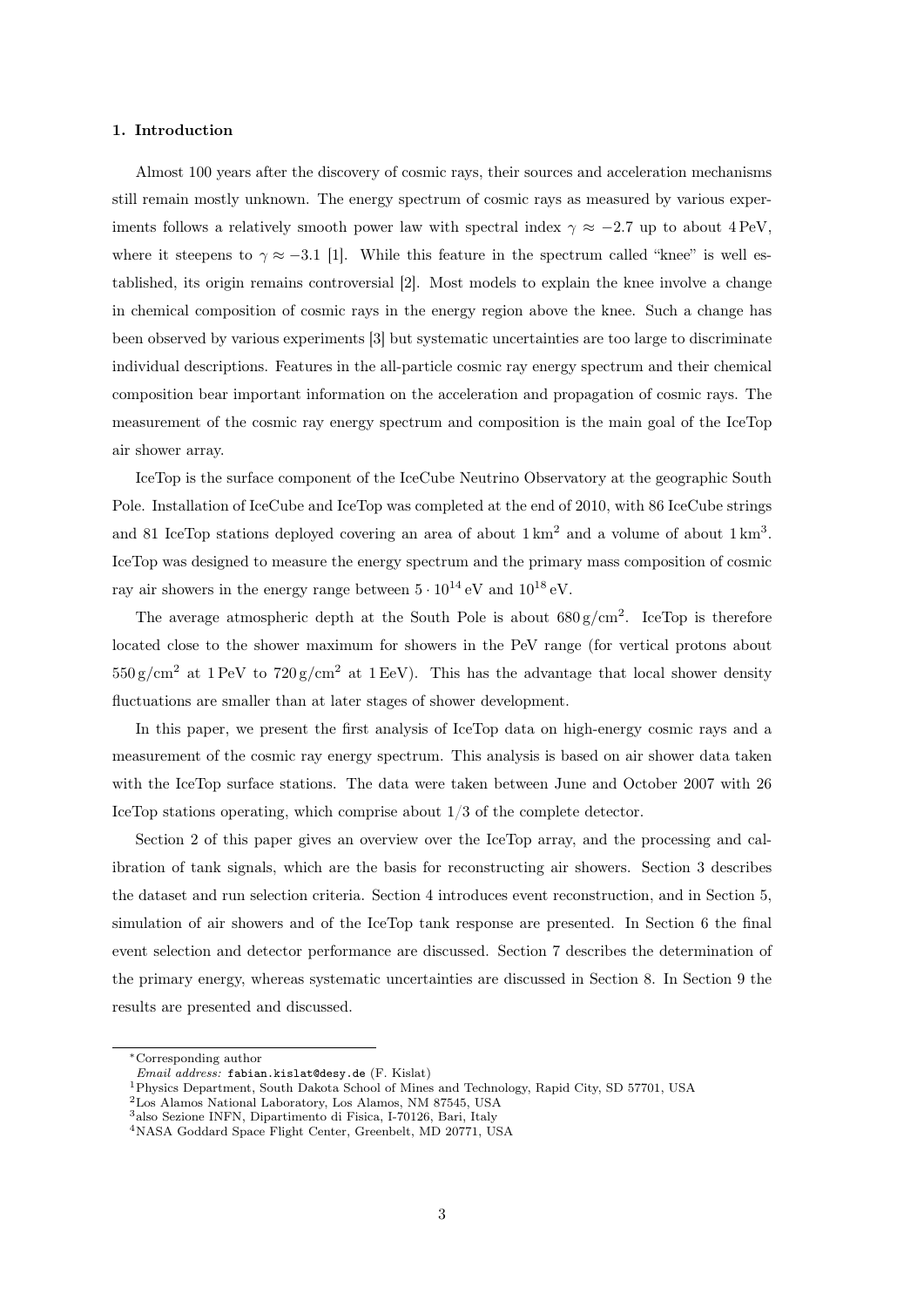

Figure 1: Layout of the IceTop air shower array. Colors indicate the year of deployment and the 26 stations installed in 2007 are highlighted.

# 2. The detector

## 2.1. IceTop

The IceTop air shower array is the surface component of IceCube, covering an area of about 1 km<sup>2</sup> with 81 detector stations above the 86 IceCube strings. The stations are mostly located next to IceCube strings with a average spacing of 125 m, except for three stations placed as an infill with a smaller spacing in the central part of the detector, in order to lower the energy threshold of the detector to about 100 TeV. By 2007, 22 IceCube strings and 26 IceTop stations had been deployed. These stations are highlighted in Fig. 1, which shows the layout of the IceTop air shower array in its final configuration.

Each station consists of two ice-filled tanks separated from each other by 10 m. The two tanks of each station are embedded in snow with their tops aligned with the surface in order to minimize the accumulation of drifting snow (see Section 2.5) and to protect the ice from temperature variations.

The tanks are cylindrical with an inner diameter of 1.82 m, and are filled with transparent ice to a depth of 90 cm (see Fig. 2). The inner tank walls are covered with a diffusely reflective zirconium coating. The first four stations deployed in 2005 and four tanks of the infill have a Tyvek liner with a higher reflectivity. This difference affects amplitude and pulse width of detected tank signals, since the higher reflectivity reduces Cherenkov photon absorption, leading to longer pulses.

Each tank is equipped with two 'Digital Optical Modules' (DOMs) [4] to record Cherenkov light generated by charged particles passing through the tank. The DOMs are identical to those used in other IceCube components and consist of a 10′′ photomultiplier tube (PMT) [5], plus electronic circuitry for signal digitization, readout, triggering, calibration, data transfer and various control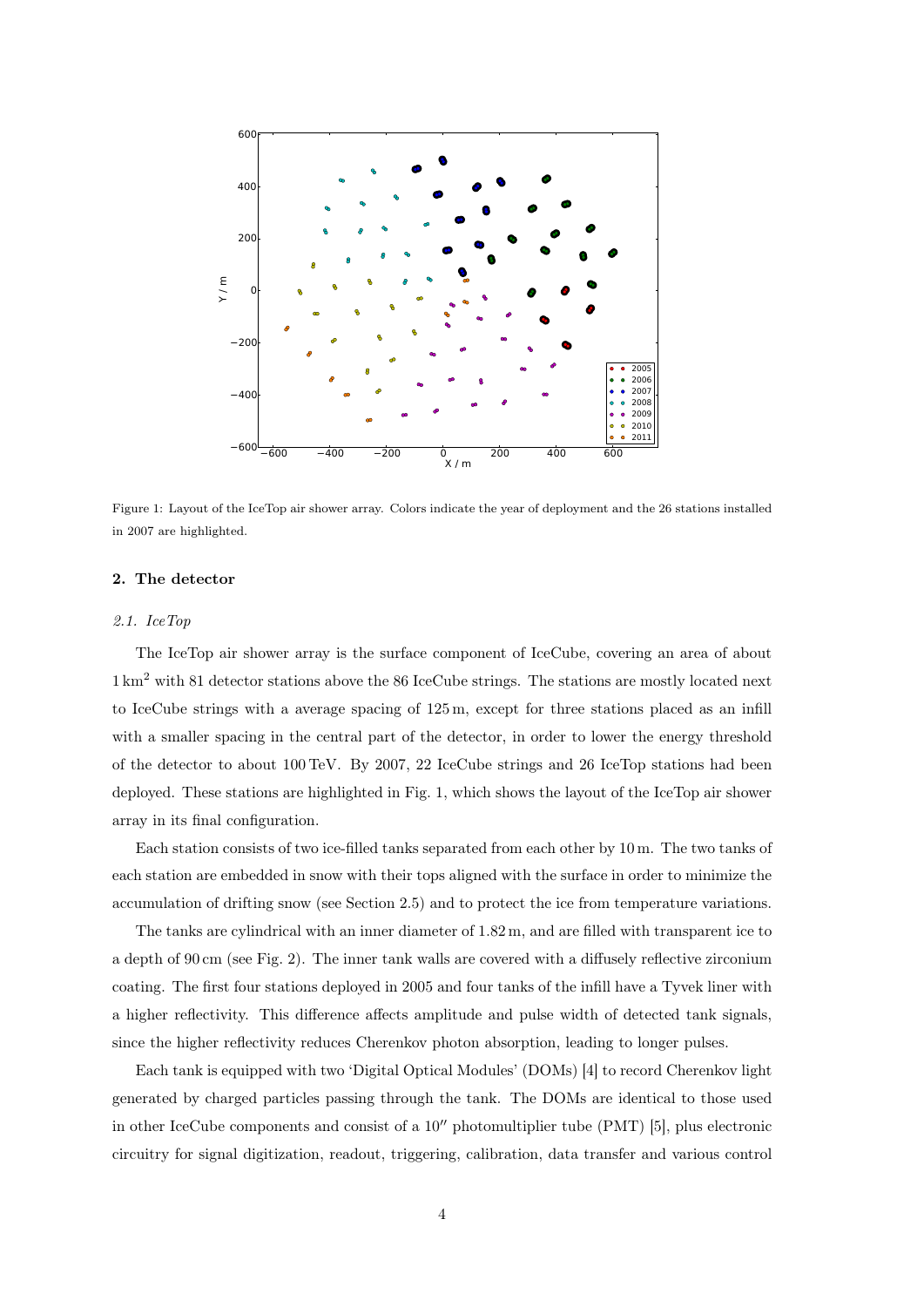

Figure 2: Cross section of a tank showing the tank geometry with insulation and position of the DOMs. The center of the ice surface between the two DOMs is used as tank position by reconstruction algorithms.

functions. The two DOMs in each tank were operated at different PMT gains,  $5 \cdot 10^6$  (high-gain DOM) and  $5 \cdot 10^5$  (low-gain DOM), to enhance the dynamic range. This resulted in a linear dynamic range from 1 to more than  $10^5$  photoelectrons (PE). During the data taking period used in this analysis all 104 DOMs in the 26 IceTop stations were fully operational.

# 2.2. Trigger and data acquisition

A DOM records PMT signals autonomously. A signal is recorded if it surpasses a certain discriminator threshold, which in the case of IceTop was set to 22 mV for the high-gain DOMs (corresponding to about 20 pe) and 12 mV for the low-gain DOMs (corresponding to about 180 pe). The exact charge threshold depends on the pulse shape, which is determined by the arrival times of photoelectrons. After triggering, the delayed PMT pulse is sampled by 'Analog Transient Waveform Digitizers' (ATWDs) with three different gain channels (nominal gains are 0.25, 2, and 16) in 128 bins with a width of 3.3 ns, corresponding to a total sampling time of about 422 ns. The analog samples are then digitized to 10 bits accuracy.

Up to this point, signal recording happens independently in each DOM. To reduce the high trigger rates in high-gain DOMs (∼2 kHz), which are mostly from low-energy showers, a hardware 'local coincidence' between the high-gain DOMs in the two tanks of a station is required to initiate the readout and transmission of DOM data to the counting house (IceCube Lab). The digitizing process is aborted if the high-gain DOM in the neighboring tank does not also measure a signal above threshold within a time window of  $\pm 1 \mu$ s. The IceTop trigger condition is satisfied, if six or more DOMs report a (local coincident) signal within a time window of  $5 \mu s$ , which initiates readout of all DOMs from 10  $\mu$ s before the first until 10  $\mu$ s after the last of the six DOM triggers which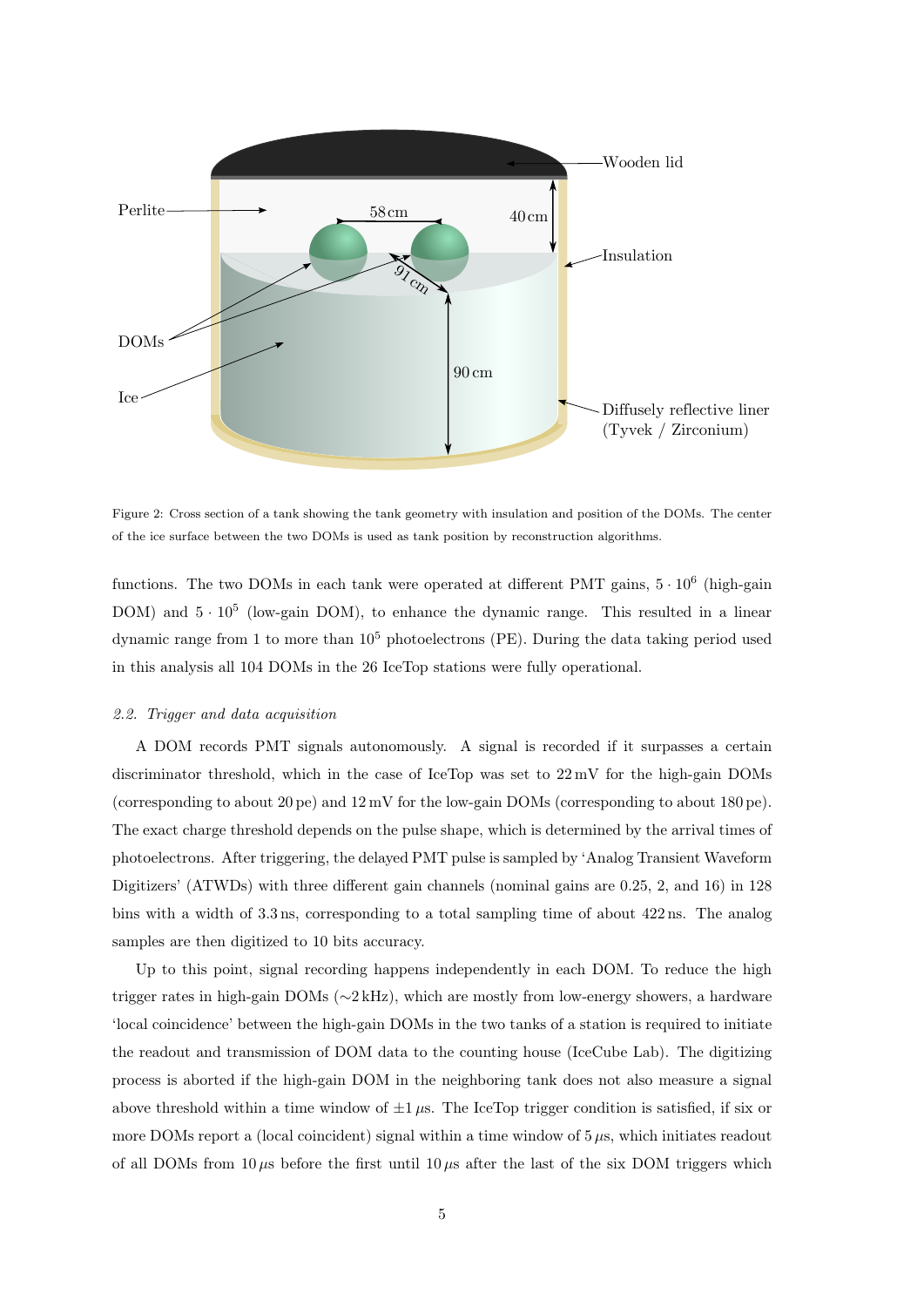

Figure 3: Left: A typical IceTop waveform. The blue horizontal line marks the baseline and the near vertical green line indicates the extrapolation of the leading edge yielding the signal time marked by the red circle. The baseline is below 0 (dashed line) due to droop. Right: A typical charge spectrum recoded for the VEM calibration. The spectra are fitted with an empirical formula to determine the peak position (see text).

initiated the readout. The requirement of 6 DOMs means that at least two stations had to trigger. In 2007, the total IceTop trigger rate was about 14 Hz.

## 2.3. Charge extraction and calibration

Figure 3 shows a typical waveform measured in IceTop. While waveforms are recorded in three ATWD channels, this analysis used only the highest gain unsaturated (less than 1022 ADC counts) channel. In this analysis only the integrated charge and the signal time were used. Before a waveform was integrated, its baseline was subtracted by determining the average value in bins 83 to 123 highlighted in the figure. The undershoot is caused by droop introduced by the ferritecore transformer used to couple the photomultiplier tube to the DOM's front-end electronics. The signal time ('leading edge time') was defined by extrapolating the steepest rise of the waveform before the maximum down to the baseline. The absolute time scale of a DOM is calibrated with respect to all other DOMs to an accuracy of about 2 ns RMS [6].

The charge produced by a single photoelectron, the amplifier gains and the digitizers are calibrated in a procedure common to all IceCube DOMs [6]. However, the signal response to a particle of a given type and energy traversing the tank, expressed in photoelectrons, differs from tank to tank, due to differences in ice quality and reflectivity of the tank walls. Therefore, the signal of each tank is converted to a common unit called 'Vertical Equivalent Muon' (VEM). Calibration was done by recording charge spectra of DOMs in dedicated calibration runs with all DOMs operated at a gain of  $5 \cdot 10^6$  and without requiring local coincidence (for an example see Fig. 3, right). These charge spectra show a clear peak due to penetrating muons above a background of electrons and photons. The spectra are fitted by the sum of a function describing the muon peak and an exponentially falling background term. Measurements with a portable scintillator telescope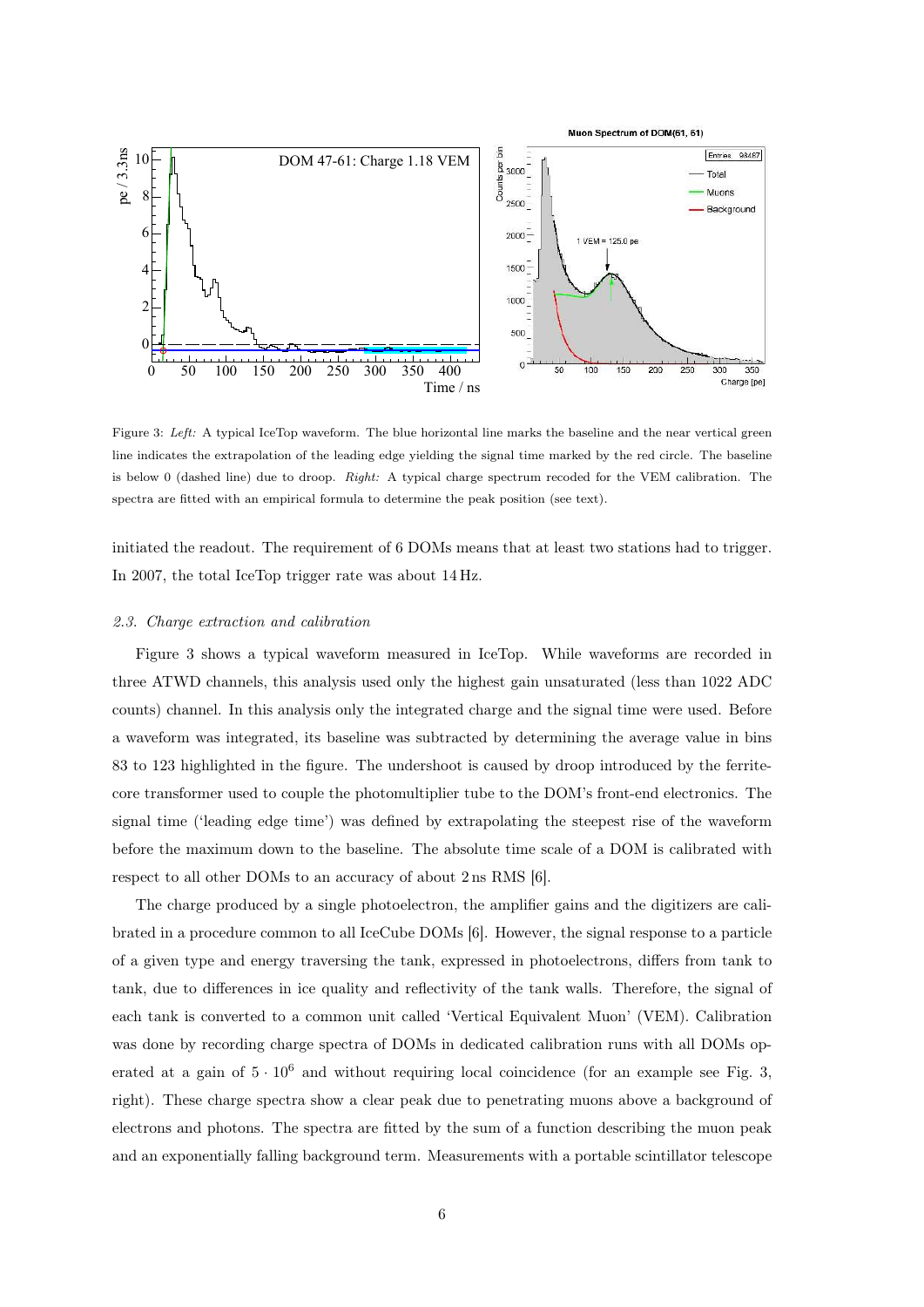mounted on top of tanks, restricting muons to nearly vertical angles of incidence, indicated that the muon peak lies about 5% lower than for the full angular range. Simulation studies confirmed that restricting the angles of incidence of muons shifts the peak position by about 5% [7]. The scaled peak is referred to as 'VEM peak'. For a given DOM the VEM unit can be expressed in terms of number of photoelectrons. These values average 120 and 200 photoelectrons for the low and high reflectivity tanks (see above), respectively.

For the 5-month run, 15 calibration runs were used. Between two consecutive calibration runs, the charge calibration was assumed to be stable (see also the discussion in Section 8.4).

## 2.4. Atmospheric conditions

Variations of the atmosphere influence the development of air showers and thus the signals measured in IceTop. Since IceTop is below the shower maximum for all energies of interest in this analysis and for all primary masses, an increase of the atmospheric overburden leads to an attenuation of shower sizes. Atmospheric overburden is related to ground pressure p as  $X_0 = p/g$ , where  $g = 9.87 \,\mathrm{m/s^2}$  is the gravitational acceleration at the South Pole. While there is some annual variation of the ground pressure, it mostly varies on shorter time scales on the order of days.

Besides ground pressure, the altitude profile of the atmosphere,  $\frac{dX_v(h)}{dh}$ , also influences the development of air showers. This altitude profile has a pronounced annual cycle because the cold atmosphere during the winter months is much denser than the warmer atmosphere of the summer months. The data used in this analysis were mostly taken during the winter months.

In the simulations used to interpret the air shower data a model of the South Pole atmosphere is used, which should represent the average atmosphere during the data taking period. Nevertheless, variations of the atmosphere around the average lead to an additional uncertainty on the measured energy spectrum. These systematic uncertainties will be discussed in Section 8.2.

# 2.5. Snow

During installation, IceTop tanks are embedded in snow up to the upper surface of the tanks. Depending on location, surrounding surface and structures, each tank is covered by accumulated layers of snow of varying thickness. Each year the amount of snow on the IceTop tanks grows by an average of 20 cm.

As shown in Fig. 4, the snow height for the analyzed data varied mostly between 0 and 30 cm, except for four stations close to a building, which are covered by 60 to 90 cm of snow. The average snow height was 20.5 cm in January, 2007.

The snow has an average density of  $0.38 \text{ g/cm}^3$ , depending on snow height and location. The snow on top of and around the tanks influences the response to air shower particles penetrating the tanks and needs to be taken into account in simulations and for the determination of the shower energy.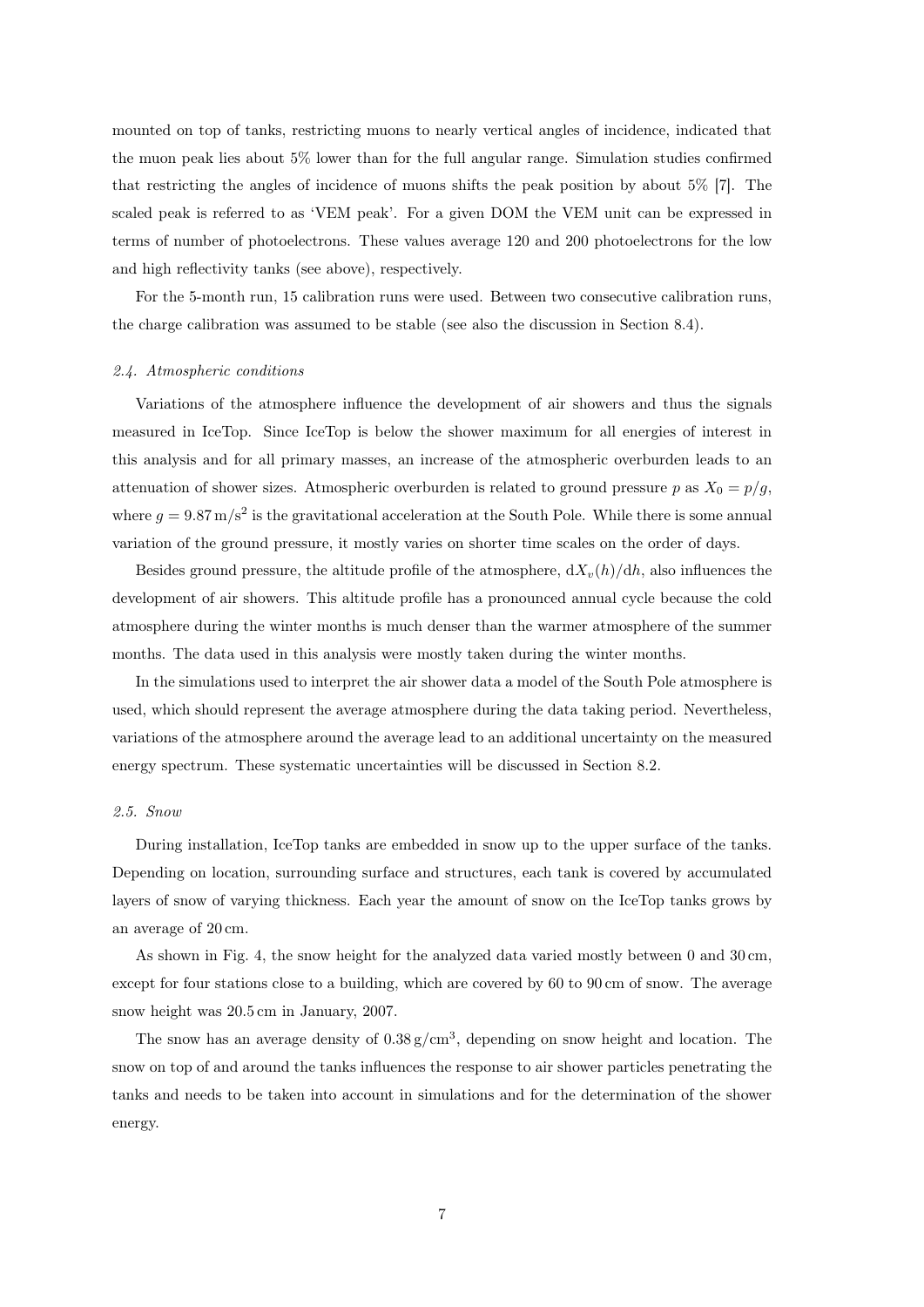

Figure 4: Snow heights on top of IceTop tanks measured in January 2007. All 20 newly deployed tanks had no snow on top, the average snow height was 20.5 cm. The dashed histogram is the snow height distribution on top of the same tanks measured one year later.

# 3. Data set and data selection

Event filtering and data transmission. The data used in this analysis were taken between June 1st and October 31st, 2007. The analysis was performed using a data sample which was transferred via satellite to the IceCube data center at UW Madison with limited bandwith. Due to these bandwidth constraints, events with less than 16 participating DOMs were prescaled by a factor of 5. Events with 16 or more DOMs were transmitted at a rate of 0.9 Hz and the small events at a rate of 2.5 Hz.

Run selection. In order to ensure detector stability and data quality, the following criteria were applied to runs which were used in this analysis:

- The run was longer than 30 min. A normal detector run lasted 8 hours, and nearly all runs that were aborted after a short time encountered some sort of problem.
- All DOMs were running stably.
- After correction for atmospheric pressure variations the trigger and filter rates were stable and within  $\pm 5\%$  agreement with the previous good run. Pressure correction was done by fitting the relation between ground pressure  $p$  and rate  $R$  with an exponential function,  $R(p) \sim \exp(-\beta p)$ , yielding a barometric coefficient  $\beta = 0.0077/\text{mbar}$  [8]. Then, the rates were corrected to the average South Pole ground pressure of 680 mbar:

$$
R_{\text{corrected}} = R \exp(\beta (p - 680 \,\text{mbar})). \tag{1}
$$

These cuts reduced the livetime by about 10%.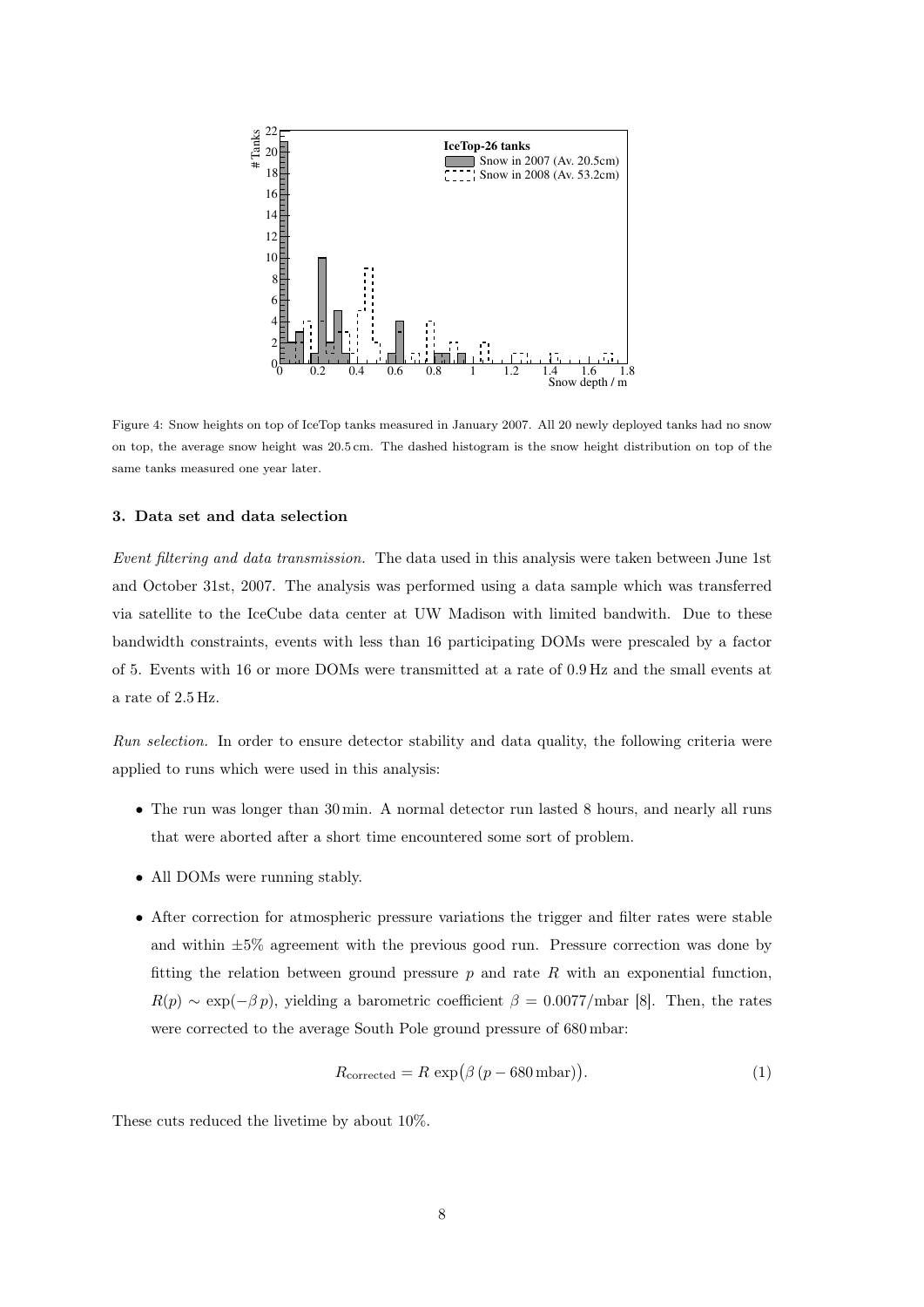Event cleaning. Before starting the reconstruction, events were cleaned based on a few simple timing criteria. In case both DOMs of a tank triggered, the tank signal was rejected if the time difference between the two signals was greater than 40 ns. The analysis used only one signal per tank. For each high-gain DOM a saturation threshold was determined from a comparison of signals that triggered both DOMs in a tank. Signals with less charge were taken from the high-gain DOM. If the charge exceeded the saturation threshold, the charge measured by the low-gain DOM was used and the time was determined from the high-gain signal. Furthermore, a tank signal was also rejected if only the low-gain DOM triggered and the high-gain DOM was missing.

Then, a maximum time difference of

$$
|t_A - t_B| < \frac{|\mathbf{x}_A - \mathbf{x}_B|}{c} + 200 \,\text{ns} \tag{2}
$$

between signals in tanks A and B of the same station was required. Here,  $t_A$  and  $t_B$  are the signal times in the two tanks and  $x_A$  and  $x_B$  are the tank locations. The tolerance of 200 ns was introduced in order to account for shower fluctuations. Finally, stations were grouped in clusters, such that any pair of stations  $i$  and  $j$  in the cluster fulfilled the condition

$$
|t_i - t_j| < \frac{|x_i - x_j|}{c} + 200 \,\text{ns.} \tag{3}
$$

The station position  $x_i$  is the center of the line connecting its two tanks, and  $t_i$  is the average time of the tank signals. In each event, only the largest cluster of stations was kept.

Only about 10% of events were affected by this event cleaning, and about 2.5% of events dropped below the threshold of 5 stations required for reconstruction.

Charge-based retriggering. In order to reduce uncertainties due to the description of the detector threshold in the simulation, all events were retriggered to a common threshold based on total registered charge. All pulses with a charge below  $S_{\text{thr}} = 0.3$  VEM were removed, and afterwards the local coincidence conditions (see Section 2.2) were re-evaluated discarding all pulses that no longer fulfilled this condition. This procedure was applied to both experimental and simulated data.

Event selection. For further processing, a total of  $N_{\text{tot}} = 8895\,205$  events were selected where at least five stations had triggered. Events which fulfilled this condition, but had less than 16 DOMs read out (before event cleaning), were reweighted in the analysis with the prescale factor of 5 (see above).

The effective livetime was calculated by fitting the distribution of time differences between events,  $\Delta t$ , with an exponential function,

$$
N(\Delta t) = N_0 \exp(-\Delta t/\tau). \tag{4}
$$

This was done individually for each data taking run. The selected runs have a total effective livetime of  $T = \sum_{\text{runs }i} (N_i \cdot \tau_i) = (3274.0 \pm 1.9)$  h, which corresponds to 89.4% of the selected 153 days period. The uncertainty on the livetime was included in the statistical error.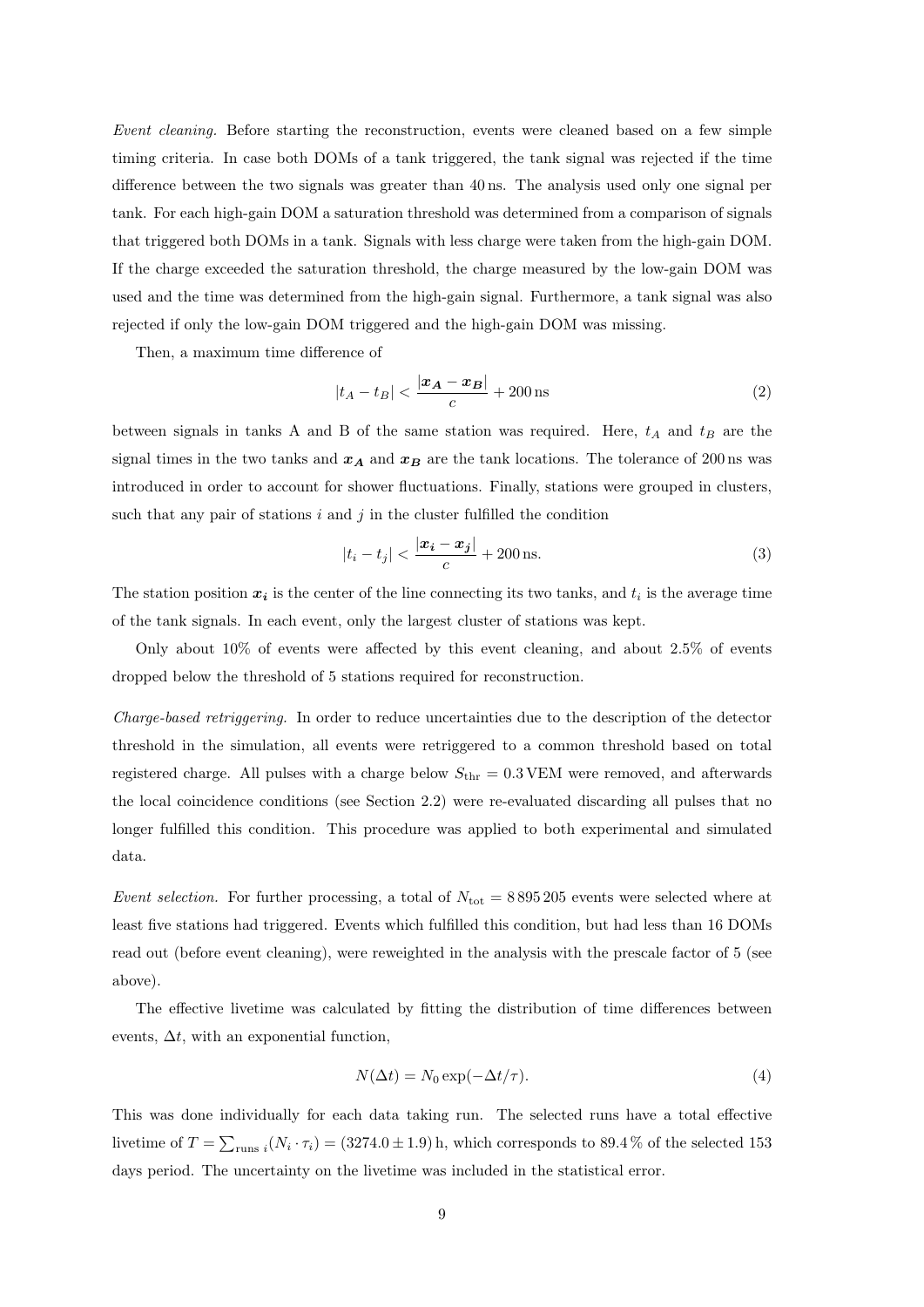## 4. Air shower reconstruction

The energy of the primary particle cannot be measured directly, but has to be determined from the air shower parameters. Properties of an air shower that are reconstructed by IceTop are the shower core position, its direction, and the shower size. The latter is a measure of primary energy and is defined as the signal  $S_{\text{ref}}$  measured at a certain distance  $R_{\text{ref}}$  from the shower axis. These properties are reconstructed by fitting the measured charges with a lateral distribution function and the signal times with a function describing the geometric shape of the shower front.

# 4.1. The reference radius  $R_{\text{ref}}$

The average logarithmic distance to the shower axis,  $\langle \log R \rangle$ , of signals participating in the fit for the given array configuration and energy range under investigation is about 125 m. While this number does depend on the primary energy and mass, it is limited by the relatively small size and the particular geometry of the 26-station array. A constant  $R_{\text{ref}} = 125 \,\text{m}$  was chosen in order to minimize the correlation between the parameters  $S_{\text{ref}}$  and  $\beta$  in the fit. The shower size parameter is thus referred to as  $S_{125}$ .

# 4.2. Time and charge distribution of air shower signals

Lateral charge distribution. IceTop tanks are not only sensitive to the number of charged particles, but also detect photons. Furthermore, the signal generated by a particle when it traverses the tank also depends on incident particle type, energy and direction. Therefore, the charge expectation value in an IceTop tank at distance  $R$  from the shower axis was described by an empirical lateral distribution function found in Monte Carlo simulations [9]:

$$
S(R) = S_{\text{ref}} \cdot \left(\frac{R}{R_{\text{ref}}}\right)^{-\beta - \kappa \log(R/R_{\text{ref}})}.
$$
\n(5)

This is a second order polynomial in  $\log R$  for the logarithm of the signal,  $\log S(R)$ :

$$
\log S(R) = \log S_{\text{ref}} - \beta \log \left( \frac{R}{R_{\text{ref}}} \right) - \kappa \log^2 \left( \frac{R}{R_{\text{ref}}} \right). \tag{6}
$$

This function behaves unphysically at small distances to the shower axis  $(R \leq 1 \,\mathrm{m})$ . However, as described in the next subsection, all signals within 11 m of the core, are excluded from the fit. The free parameters of the function, in addition to the shower size,  $S_{\text{ref}}$ , are  $\beta$  and  $\kappa$ , corresponding to the slope and curvature in the logarithmic representation at  $R = R_{ref}$ . The parameter  $\kappa$  is fixed at the average value of 0.303 found in simulation studies and it was verified that this constraint does not have a significant impact on the result. Therefore, a fit of function (6) depends only on two explicit parameters  $(S_{\text{ref}}, \beta)$  and, since R depends on shower core position  $(x_c, y_c)$  and direction  $(\theta, \phi)$ , implicitly on four more.

In the following we will only refer to the reference radius of 125 m motivated in the previous subsection. Figure 5 shows an example of the lateral distribution function fit of a shower with 25 triggered stations.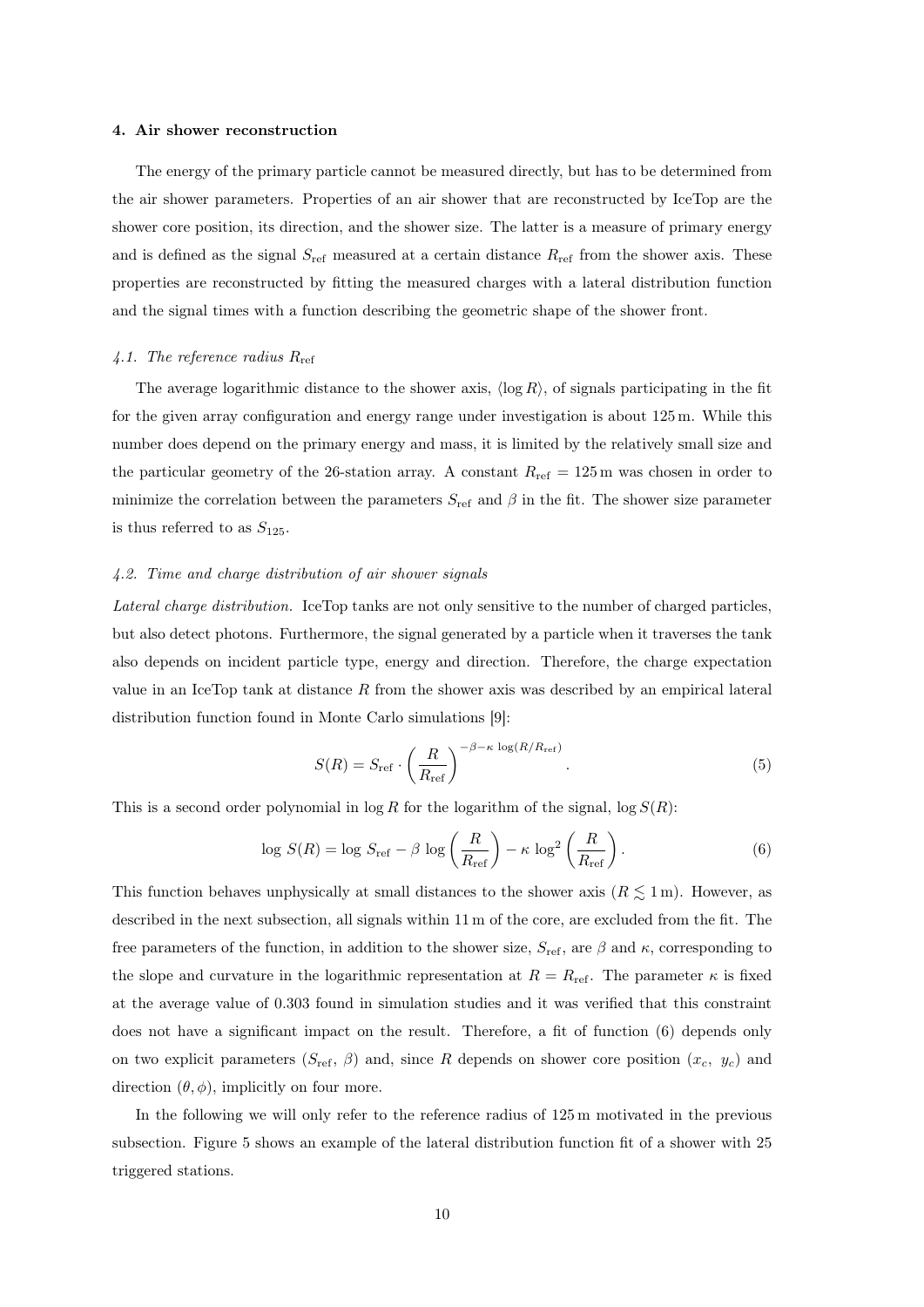

Figure 5: Left: Example of an IceTop lateral fit. The shower triggered 25 stations and the reconstructed shower size is  $S_{125} = (65.1 \pm 2.8)$  VEM. Right: Time residuals with respect to a plane perpendicular to the shower direction given by Eq. (8). "Upstream" and "downstream" refer to tanks being hit before and after the shower core reaches the ground.

Time distribution. The arrival times of the signals map out the shower front. The expected signal time of a tank at the position  $x$  was thus parametrized as

$$
t(\boldsymbol{x}) = t_0 + \frac{1}{c}(\boldsymbol{x}_c - \boldsymbol{x}) \cdot \boldsymbol{n} + \Delta t(R). \tag{7}
$$

Here,  $t_0$  is the time the shower core reaches the ground,  $x_c$  is the position of the shower core on the ground and  $n$  is the unit vector in the direction of movement of the shower. The ground was defined as the  $\sqrt{S}$ -weighted average of participating tank altitudes, which varied by about 3m. The term  $\Delta t(R)$  describes the shape of the shower front as a function of distance R to shower axis and is the time residual with respect to a plane perpendicular to the shower axis which contains  $x_c$ . Experimentally, the shower front can be described by the sum of a parabola and a Gaussian function, both symmetric around the shower axis:

$$
\Delta t(R) = a R^2 + b \left( \exp \left( -\frac{R^2}{2\sigma^2} \right) - 1 \right),\tag{8}
$$

with the constants

$$
a = 4.823 \, 10^{-4} \, \text{ns/m}^2
$$
,  $b = -19.41 \, \text{ns}$ ,  $\sigma = 83.5 \, \text{m}$ .

Function (7) is fitted to the measured signal times with five free parameters: two for the core position, two for the shower direction and one for the reference time  $t_0$ . Hence, the complete air shower reconstruction has the following parameters: position of the shower core  $(x_c, y_c)$ , shower direction  $\theta$  and  $\phi$ , shower size  $S_{125}$ , slope parameter  $\beta$ , and time at ground  $t_0$ .

# 4.3. Likelihood fit

Likelihood function. The functions (6), (7) and (8) describing the expectations for the charge and time of air shower signals were fitted to the measured data using the maximum likelihood method. In addition to terms for the signal charges and times, the likelihood function also takes into account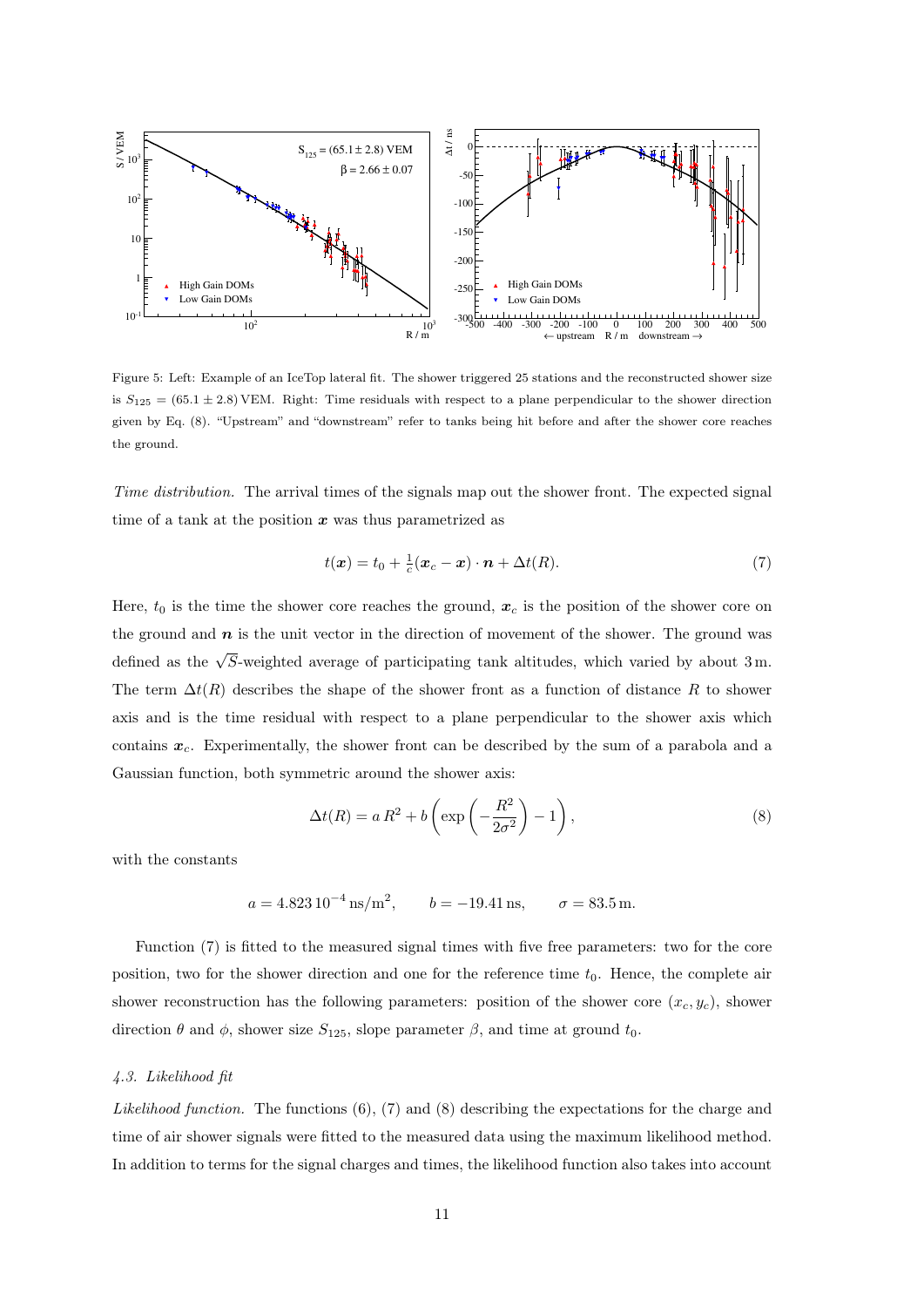stations that did not trigger so that the full likelihood function consisted of three factors. As usual we use the logarithm of the likelihood function:

$$
\mathcal{L} = \mathcal{L}_q + \mathcal{L}_0 + \mathcal{L}_t. \tag{9}
$$

The first term,

$$
\mathcal{L}_q = -\sum_i \frac{\left(\log S_i - \log S_i^{\text{fit}}\right)^2}{2\sigma_q^2 (S_i^{\text{fit}})} - \sum_i \ln(\sigma_q(S_i^{\text{fit}})),\tag{10}
$$

describes the probability of measuring the charges  $S_i$  if the fit expectation value at the position of the tank is  $S_i^{\text{fit}}$  as given by the lateral distribution function (5). The sum runs over all tanks that have triggered. The signal fluctuations are described by a normal distribution of  $\log S_i$  around  $\log S_i^{\text{fit}}$ , with standard deviations  $\sigma_q$  depending on the signal charge. The charge dependence of  $\sigma_q$ has been determined experimentally from the local shower fluctuations between the two tanks of a station and are reasonably well reproduced by simulation [10]. It can roughly be described by a linear improvement of  $\log(\sigma_q(\log S))$  until a saturation level is reached at  $S \approx 120$  VEM. The second sum in  $\mathcal{L}_q$  accounts for the proper normalization of the signal likelihood and is required because the standard deviations  $\sigma_q$  depend on the fitted signals.

The next term of the log-likelihood function (9),

$$
\mathcal{L}_0 = \sum_j \ln \left( 1 - \left( P_j^{\text{hit}} \right)^2 \right),\tag{11}
$$

accounts for all stations  $j$  that did not trigger. The probability that one tank in station  $j$  delivers a signal at a given charge expectation value is

$$
P_j^{\text{hit}} = \frac{1}{\sqrt{2\pi}\sigma_q(S_j^{\text{fit}})} \cdot \int\limits_{\log S_j^{\text{thr}}}^{\infty} \exp\left(-\frac{\left(\log S_j - \log S_j^{\text{fit}}\right)^2}{2\sigma_q^2(S_j^{\text{fit}})}\right) d\log S_j. \tag{12}
$$

The lower integration limit is defined through the charge threshold of  $S_j^{\text{thr}} = 0.3$  VEM for the tank signal, as determined by the retriggering procedure described in Section 3. The charge expectation value,  $S_j^{\text{fit}}$ , was evaluated for the center of a line joining the centres of the two tanks. Since the two tanks of one station are operated in coincidence, there are no single untriggered tanks. Equation (11) is an approximation because it assumes that  $P_j^{\text{hit}}$  in the two tanks is independent. Of course, there is a natural correlation in the signal expectation values of two nearby tanks because they have a similar value of the lateral distribution function. However, the fluctuations about this expectation value are assumed to be uncorrelated.

The third term of function (9),  $\mathcal{L}_t$ , describes the probability for the measured set of signal times,

$$
\mathcal{L}_t = -\sum_i \frac{(t_i - t_i^{\text{fit}})^2}{2\sigma_t^2(R_i)} - \sum_i \ln(\sigma_t(R_i)/\text{ns}),\tag{13}
$$

where the index i runs over all tanks,  $t_i$  is the measured signal time of tank i and  $t_i^{\text{fit}} = t(x_i)$  is the fitted expectation value according to function (7). The arrival time fluctuations  $\sigma_t(R_i)$  depend on the distance  $R_i$  of tank i to the shower axis, and are the RMS of the arrival time distribution found in experimental data [10].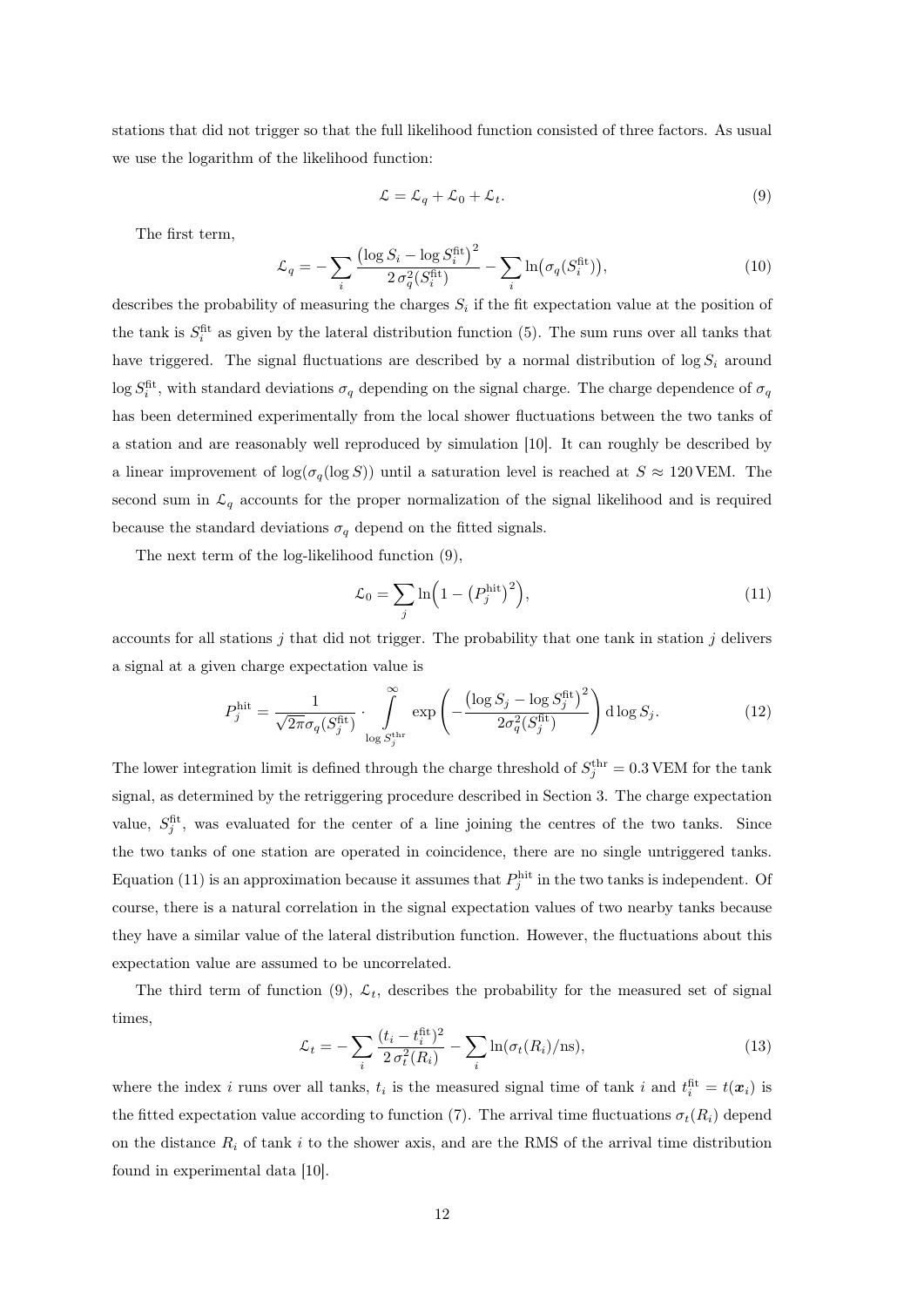Fit procedure. The likelihood fit was seeded with first-guess calculations for the core and the direction of the shower. As a first estimate of the core position the centre-of-gravity of tank positions  $x_i$  weighted with the square root of the charges was calculated:

$$
\boldsymbol{x}_{\text{COG}} = \frac{\sum_{i} \sqrt{S_i} \, \boldsymbol{x}_i}{\sum_{i} \sqrt{S_i}}.
$$
\n(14)

The square root of S used as a weight was chosen based on a study of the achievable fit accuracy. The starting values for shower direction and arrival time were obtained by fitting a plane to the signal times.

The likelihood minimisation is then done in several iterations to improve the stability of the fit. At first the shower direction is fixed and only the lateral fit of the charges is iterated with the free parameters  $S_{125}$ ,  $\beta$ , and core position. After each iteration, those tanks that are closer than 11 m to the shower axis are removed from the fit. Iteration is stopped when no more tanks are removed from the fit. The reason for this step was that very large signals tended to unnaturally attract shower cores, which had a negative effect on the shower core resolution in the vicinity of stations. Additionally, this mitigated the effect of saturated pulses. Then, a final iteration is done in which description of the shower curvature is included and the shower direction is varied.

# 5. Simulation of air showers and the IceTop detector

The relation between the measured signals and the energy of the primary particle, as well as detection efficiency and energy resolution were obtained from CORSIKA [11] air shower simulations and simulations of the IceTop detector.

# 5.1. Air shower simulation

We simulate the development of air showers in the atmosphere using the simulation code COR-SIKA [11]. Inside CORSIKA, the hadronic component of the air showers was simulated using the models SIBYLL2.1 [12, 13] and FLUKA 2008.3 [14, 15] for the high and low energy interactions, respectively. The electromagnetic component was simulated using the EGS4 code [16] and no 'thinning' (reduction of the number of traced particles) was applied. To study systematic effects of the hadronic interaction model, small samples of showers were simulated using the QGSJET-II [17, 18] and EPOS 1.99 [19] high energy interaction model. Two different parameterizations of the South Pole atmosphere from two days in 1997 based on the MSIS-90-E model [20] were used: July 1st and October 1st (CORSIKA atmospheres 12 and 13). The July atmosphere has a total overburden of  $692.9 \text{ g/cm}^2$ , while the October atmosphere has an overburden of  $704.4 \text{ g/cm}^2$ . The July atmosphere was used in the data analysis, because its total overburden is close to the average measured overburden of  $695.5 \text{ g/cm}^2$  and its profile corresponds to that of a South Pole winter atmosphere. The October atmosphere model was used to study systematic uncertainties due to the atmospheric profile used in the simulation.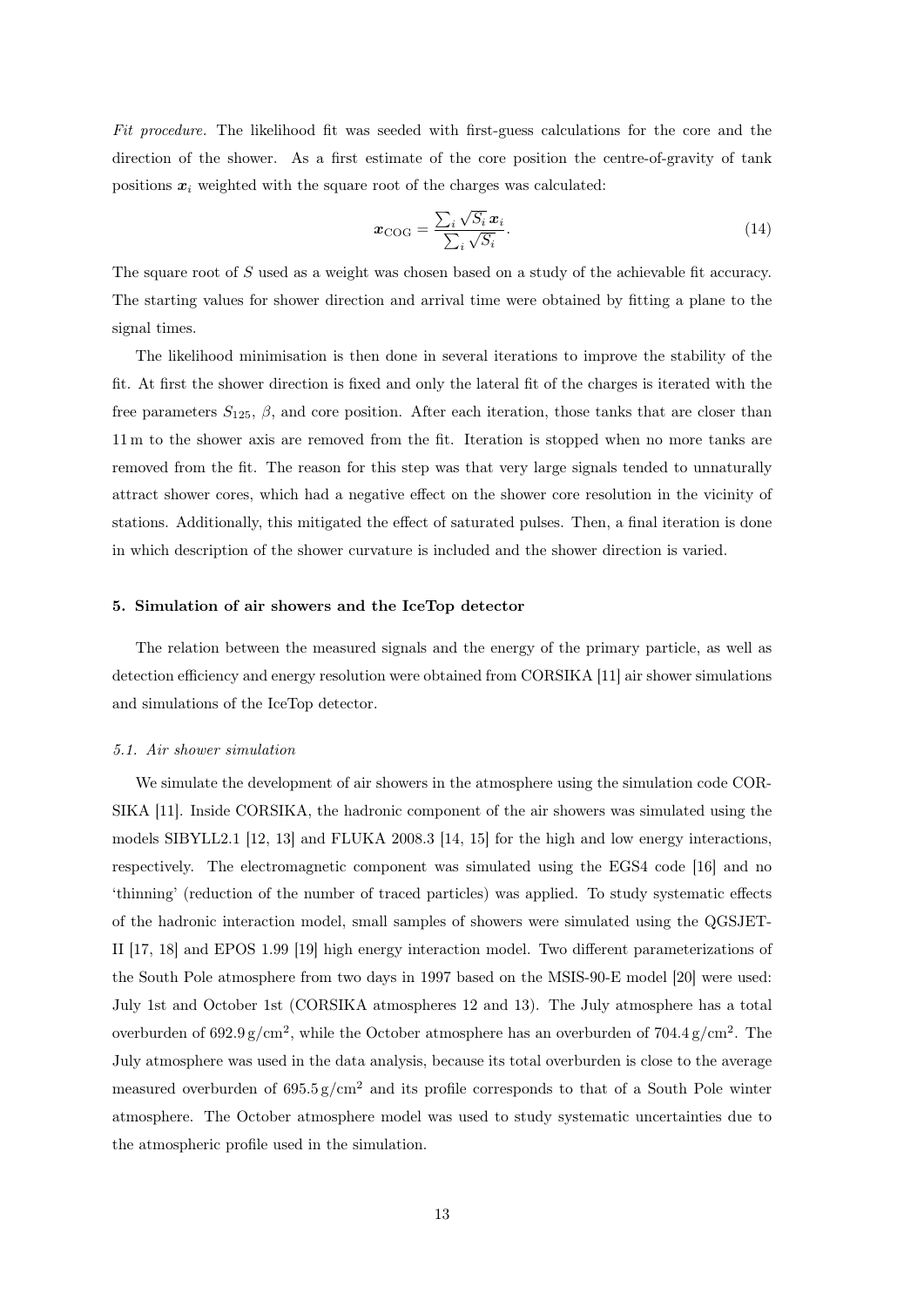## 5.2. Detector simulation

The output of the CORSIKA program, i. e. the shower particle types, positions and momenta at the observation level of 2835 m, were injected into the IceTop detector simulation. The simulation determines the amount of light produced by the shower particles in the tanks followed by the simulation of the PMT, the DOM electronics and the trigger chain.

The Cherenkov emission inside the tanks is simulated using Geant4 [21, 22]. All structures of the tank, the surrounding snow, including individual snow heights on top of each tank, as well as the air above the snow are modeled realistically [23]. The snow heights used in the simulation corresponded to those measured in January 2007 (see Fig. 4). In order to save computing time, Cherenkov photons are not tracked; only the number of photons emitted in the wavelength interval 300 nm to 650 nm is recorded. Using Geant4 simulations, that include Cherenkov photon tracking until photons reach the PMT, it was shown that the number of detected photons scales linearly with the number of emitted photons, independent of incident particle type and energy. The propagation of Cherenkov photons is modeled by distributing the arrival times according to an exponential distribution, which is tuned such that simulated waveform decay times match those observed in experimental data (26.5 ns for zirconium lined tanks and 42.0 ns for tanks with Tyvek bag).

The number of photoelectrons corresponding to 1 VEM was taken from the VEM calibration of the real tanks and used as an input for the simulation. The simulated tanks were then calibrated by generating muon spectra as in experimental data using air shower simulations with primary energies between  $3 \text{ GeV}$  and  $30 \text{ TeV}$  and zenith angles up to  $65^{\circ}$ . Thus, the ratio between the number of emitted Cherenkov photons and observed photoelectrons was determined by the VEM calibration of simulated tanks.

In the next step the generated photoelectrons are injected into a detailed simulation of the PMT followed by the analog and digital electronics of the DOM. To simulate the photomultipliers, Gaussian single photoelectron waveforms with a random charge according to the average single photoelectron spectrum are superimposed [5]. Afterwards, a saturation function is applied to the resulting waveforms. In the DOM simulation, the pulse shaping due to the analog front end electronics is applied to the output of the PMT simulation. This includes the individual shaping of the signal paths to the ATWD and the discriminators, as well as the simulation of the droop effect induced by the toroid that couples the high voltage circuits of the PMT to the readout electronics. Then, the discriminators are simulated and the local coincidence conditions are evaluated. Finally, the waveform digitization and the array trigger are simulated.

Simulated data are of the same format as the experimental data and were reconstructed in the same way, as described in the previous section.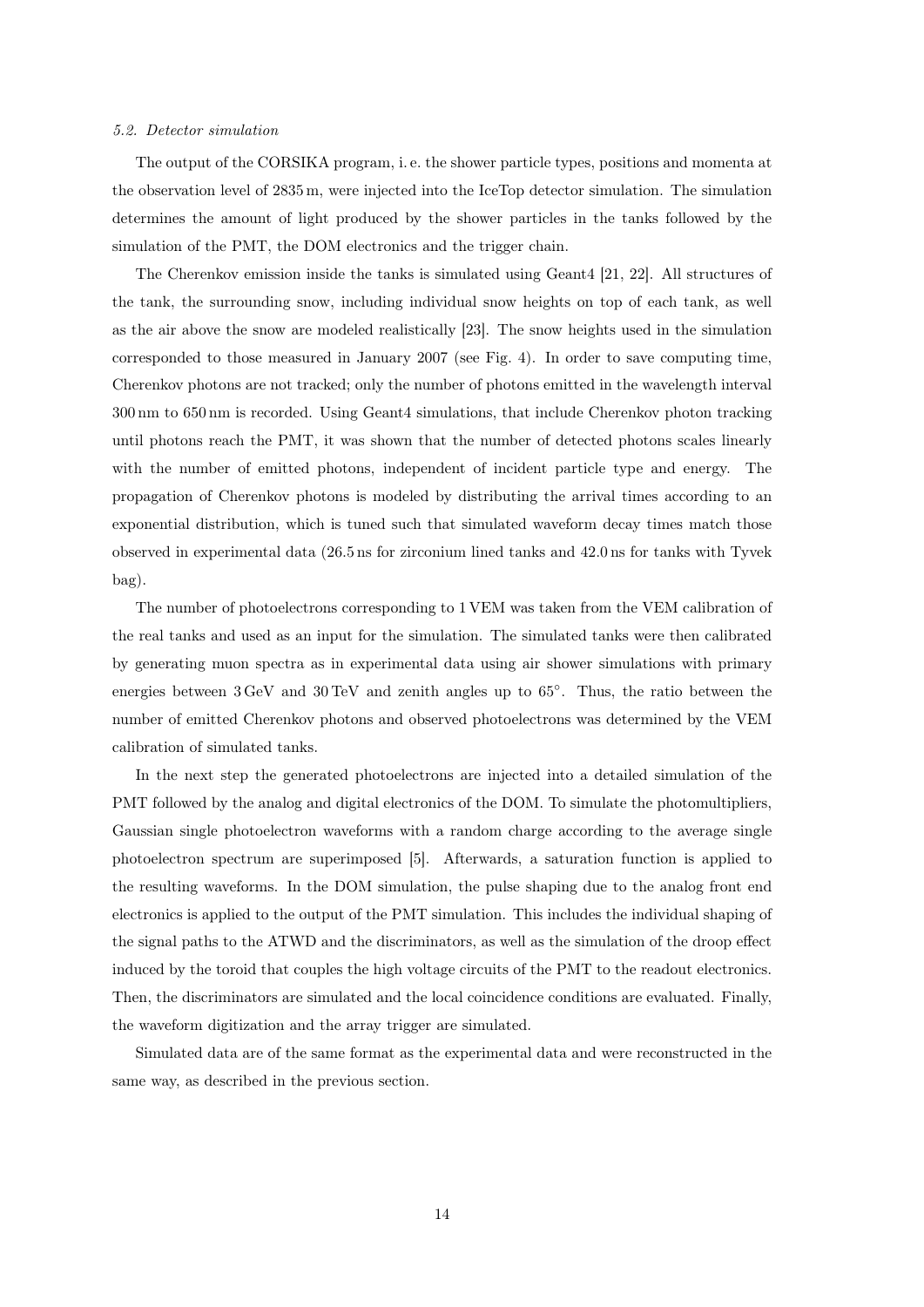## 5.3. Simulation datasets

In this analysis we describe the cosmic ray composition just with the two extreme elements hydrogen and iron. The justification comes from the fact that the final result is not sensitive to details of the composition but only to the mean logarithmic mass.

In total  $2 \cdot 10^5$  showers of proton and iron primaries in the energy range between 100 TeV and 100 PeV were generated in 30 logarithmic energy bins according to an  $E^{-1}$  spectrum. For the analysis, the events are reweighted to an  $E^{-3}$  flux, which is closer to the results of previous experiments and thus reduces systematic biases (see also Section 8.9). In addition to pure proton and iron simulations we also combined the datasets using a parametrization of Glasstetter's twocomponent model [24]. We transformed the proton flux to the form

$$
\frac{\mathrm{d}I}{\mathrm{d}\ln E} = I_0 \left(\frac{E}{1\,\text{PeV}}\right)^{\gamma_1+1} \left(1 + \left(\frac{E}{E_{\text{knee}}}\right)^{\varepsilon}\right)^{(\gamma_2-\gamma_1)/\varepsilon},\tag{15}
$$

as suggested in [25], with  $I_0 = 3.89 \cdot 10^{-6} \,\mathrm{m}^{-2} \mathrm{s}^{-1} \mathrm{sr}^{-1}$ ,  $\gamma_1 = -2.67$ ,  $\gamma_2 = -3.39$ ,  $E_{\text{knee}} = 4.1 \,\mathrm{PeV}$ , and  $\varepsilon = 2.1$ . The iron flux was used as specified in Ref. [24]:

$$
\frac{\mathrm{d}I}{\mathrm{d}\ln E} = 1.95 \cdot 10^{-6} \,\mathrm{m}^{-2} \mathrm{s}^{-1} \mathrm{sr}^{-1} \cdot \left(\frac{E}{1 \,\mathrm{PeV}}\right)^{-1.69}.\tag{16}
$$

The total flux was then normalized to the same  $E^{-3}$  spectrum as in case of the single component Monte Carlo.

Since shower generation is CPU intensive the same showers were sampled several times inside a circle with a radius of 1200 m around the center of the 26 station IceTop array. The number of samples was chosen for different energy bins such that every shower would remain on average only once in the final sample after applying the cuts described in the next section. This ensures a good balance between an effective use of the generated showers and the artificial fluctuations introduced by oversampling.

# 6. Event selection and reconstruction performance

Quality cuts. Based on the reconstruction results the following quality criteria were required for each event entering the final event sample, for both simulated and experimental data:

- Containment cut: The reconstructed core and the first-guess core position had to be at least 50 m inside the boundary of the array. The array boundary is defined by the polygon with vertices at the centers of stations at the periphery of the array and edges connecting these stations. This cut defines a fiducial area of  $A_{\text{cut}} = 0.122 \text{ km}^2$ . Furthermore, it was required that the station containing the largest signal is not on the border of the array.
- Only events with zenith angles  $\theta < 46^{\circ}$  were considered.
- The reconstruction uncertainty on the core position had to fulfill  $\sigma_{\text{core}} = \sqrt{\sigma_x^2 + \sigma_y^2} < 20 \,\text{m}$ .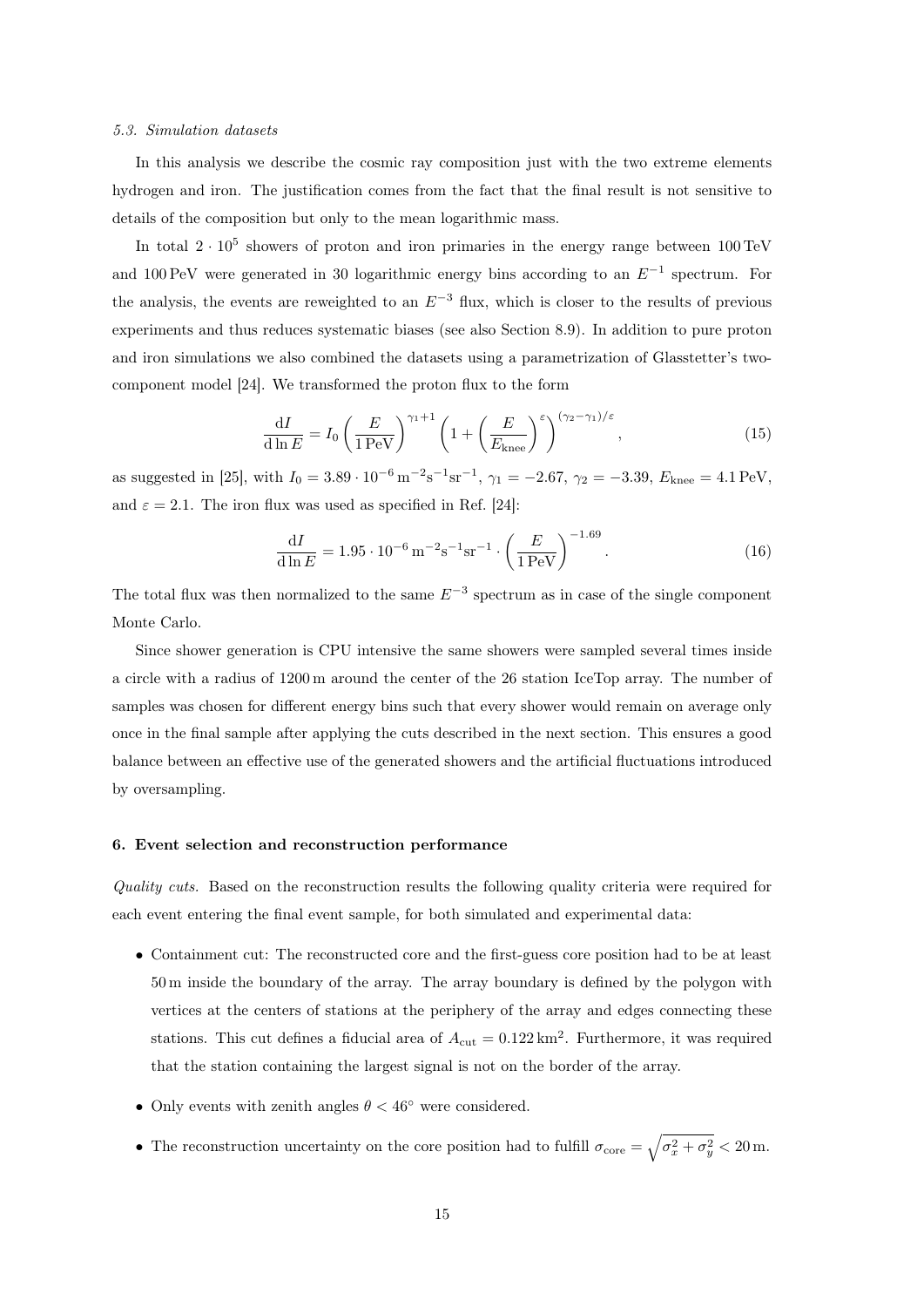

Figure 6: Relative abundance of proton and iron in our parametrization of Glasstetter's two-component model as a function of primary energy. Above about 10 PeV the spectrum is dominated by iron.

Table 1: Passing rates of the quality cuts described in the text for events with  $S_{125} > 1$  VEM. Statistical errors on experimental data are negligible.

| $_{\rm Cut}$                                   | Experimental data |            | Monte Carlo        |                    |  |
|------------------------------------------------|-------------------|------------|--------------------|--------------------|--|
|                                                | Passing rate      | Cumulative | Passing rate       | Cumulative         |  |
| $N_{\text{station}} > 5$ and $S_{125} > 1$ VEM | $100\%$           |            | 100\%              |                    |  |
| Largest signal contained                       | $42.5\%$          | $42.5\%$   | $(39.4 \pm 0.5)\%$ | $(39.4 \pm 0.5)\%$ |  |
| First guess core contained                     | 95.8%             | 40.7\%     | $(95.4 \pm 0.4)\%$ | $(37.6 \pm 0.5)\%$ |  |
| Core contained                                 | 78.9%             | $32.1\%$   | $(81.1 \pm 0.5)\%$ | $(30.5 \pm 0.6)\%$ |  |
| Zenith $\theta < 46^{\circ}$                   | $96.3\%$          | $30.9\%$   | $(96.4 \pm 0.5)\%$ | $(29.4 \pm 0.6)\%$ |  |
| $\sigma_{\rm core} < 20 \,\rm m$               | 99.7%             | 30.8%      | 100%               | $(29.4 \pm 0.6)\%$ |  |
| $2.0 \leq \beta < 4.5$                         | 98.1%             | 30.2%      | $(99.7 \pm 0.1)\%$ | $(29.3 \pm 0.6)\%$ |  |

• The slope parameter  $\beta$  had to be in the range  $2.0 \leq \beta < 4.5$  because most events with  $\beta$ values outside this range were badly reconstructed and because  $\beta$  was limited in the fit. The removed events had predominantly low primary energies,  $E_0 \lesssim 1 \text{ PeV}$ .

In the experimental dataset 3 096 334 events passed the quality cuts. Passing rates for the individual cuts are shown in Table 1 for events with  $S_{125} > 1$  VEM. Differences between data and Monte Carlo are discussed later in Section 8.7.

Reconstruction performance. Core position and angular resolution, shown in Fig. 7, are key criteria for the performance of air shower reconstruction. The  $1\sigma$  core resolution is defined as the 68% quantile of the cumulative distribution of the distances between true and reconstructed shower cores; correspondingly the angular resolution is defined as the angle between true and reconstructed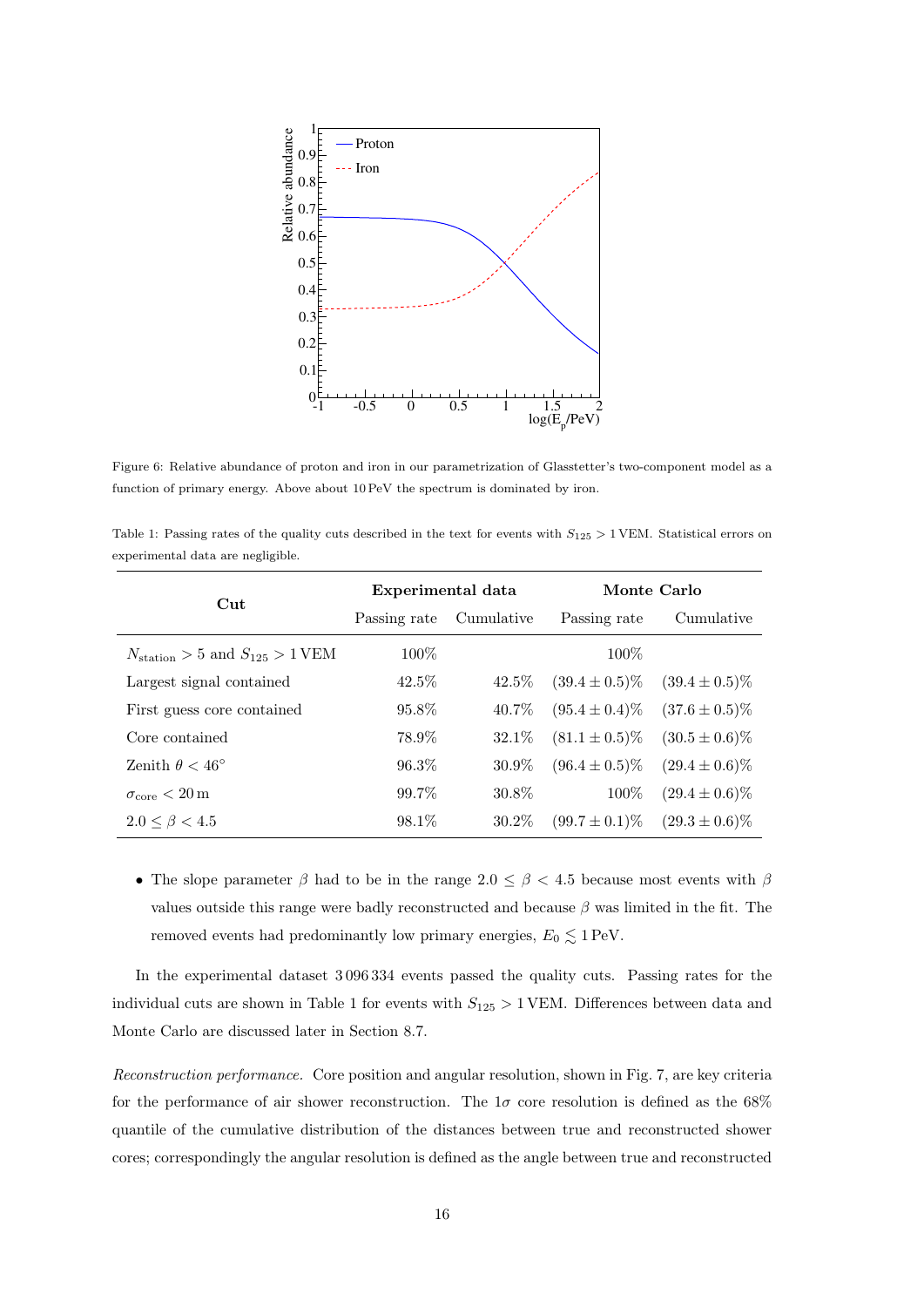

Figure 7: Core position and angular resolution for showers with  $\theta \leq 30^{\circ}$ , obtained from the two-component Monte Carlo. At high energies, the distance between true and reconstructed core position of 68% of showers is 7 m or less. The angle between true and reconstructed directions of  $68\%$  of showers at 1 PeV is smaller than  $0.8^{\circ}$  and this value decreases to  $0.4^{\circ}$  at  $100 \,\text{PeV}$ .



Figure 8: Left: Reconstructed shower size spectra in three zenith angle bins. The energy spectrum was derived from these spectra using an unfolding method as described in Section 7. On the right, the same spectra are shown, weighted with  $S_{125}^{1.5}$ . In this representation it is clearly visible that the spectra are not pure power laws, but there is a clear structure above  $\log S_{125} \approx 1.4$ .

shower direction. The numbers shown are for showers with zenith angle  $\theta \leq 30^{\circ}$ , obtained from the two-component Monte Carlo after applying the quality cuts listed in the previous paragraph. At the highest energies, a core resolution of 7 m and an angular resolution of 0.4° were achieved. In the most inclined zenith angle range considere in this analysis,  $40^{\circ} \le \theta < 46^{\circ}$ , a core resolution of 10 m and an angular resolution of  $0.5^{\circ}$  was achieved.

# 7. Determination of energy spectra

Using the reconstruction methods and quality cuts described in Sections 4 and 6, the shower size spectra shown in Fig. 8 were obtained. In this analysis, the data were split into three zenith angle ranges roughly equidistant in  $\sec \theta$ , defined as:

$$
\Omega_1 = [0^\circ, 30^\circ], \qquad \Omega_2 = [30^\circ, 40^\circ], \qquad \Omega_3 = [40^\circ, 46^\circ]. \tag{17}
$$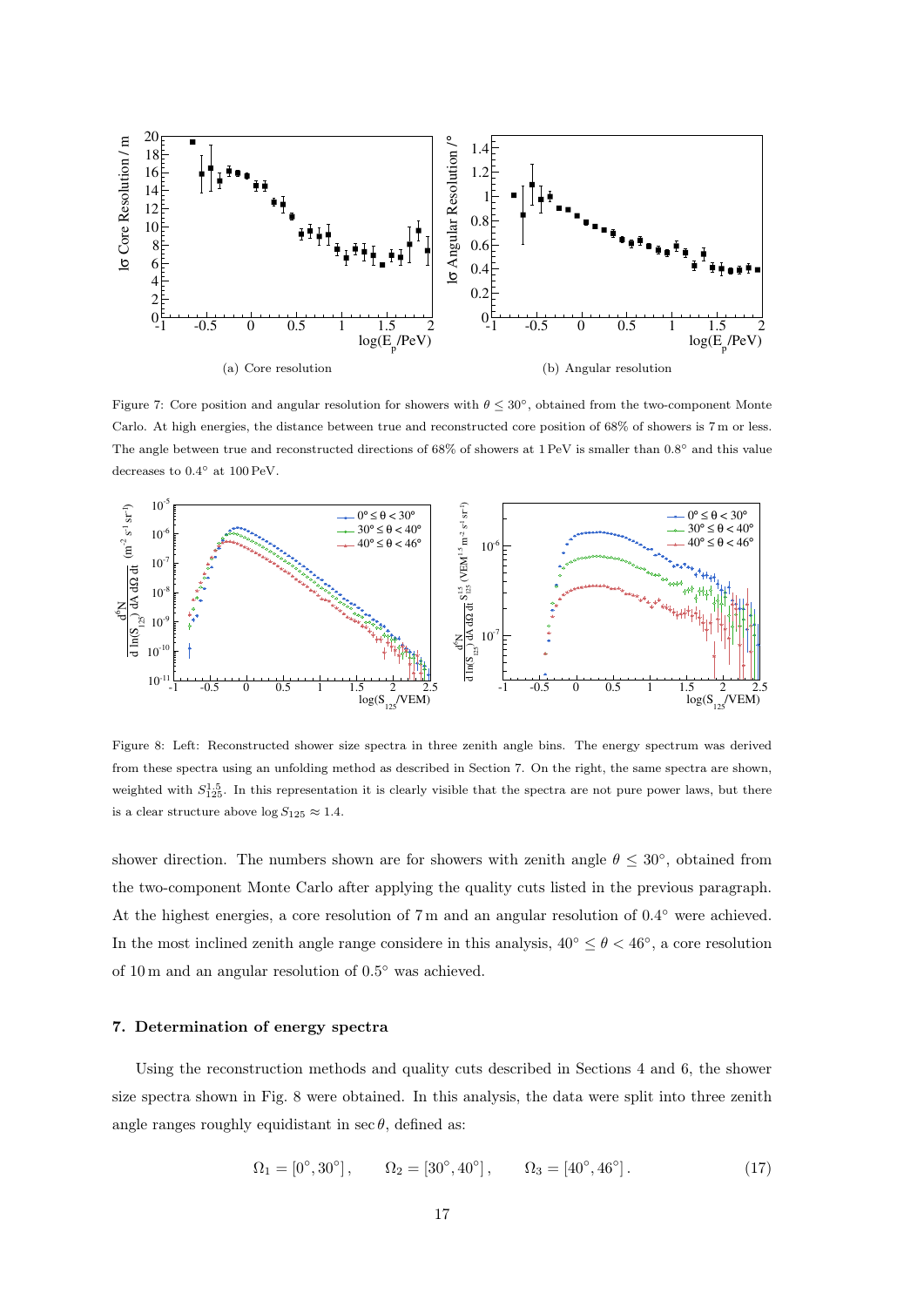A steepening of the spectral slope is visible at  $\log(S_{125}/VEM) = 0.5$  and a possible flattening at about  $\log(S_{125}/\text{VEM}) = 1.4$ . To determine the energy spectrum from measured data, these  $S_{125}$ spectra were unfolded. Unfolding was performed for each zenith angle range independently.

#### 7.1. General method

For the unfolding procedure the response of the detector to a primary particle of mass  $M$ , energy  $E_p$ , zenith angle  $\theta$ , azimuth  $\phi$ , and core position  $(x_c, y_c)$  has to be determined from simulation. In this analysis we consider only an unfolding of energies. Within each zenith angle range, we average over the dependencies on zenith, azimuth, and core position. The response of the detector is the probability of measuring a shower size  $S_{125}$  given a primary energy  $E_p$  and mass M in a certain zenith range  $\Omega_k$ .

In a discrete formulation we define a response matrix **R** which relates the bin contents  $N_i^s$  ( $i =$  $1, \ldots, m$  of a measured  $S_{125}$  spectrum with the bin contents  $N_j^e$   $(j = 1, \ldots, n)$  of a primary energy spectrum for a fixed zenith range  $\Omega_k$ :

$$
N_i^s = R_{ij}^{(k)} N_j^e. \t\t(18)
$$

The response matrix elements  $R_{ij}^{(k)}$  are defined as acceptance integrals

$$
R_{ij}^{(k)} = \frac{\sum_{M \Delta E_p^j} \int d\Omega \int dA_{\perp} \Phi_M(E_p) p_M^{(k)}(S_{125}^i | E_p)}{\sum_{M \Delta E_p^j} \int dE_p \int d\Omega \int dA_{\perp} \Phi_M(E_p)}.
$$
(19)

The model flux  $\Phi_M(E_p)$  of nuclei with mass M weighted by their acceptance function

$$
p_M^{(k)}(S_{125}^i \mid E_p) = p(S_{125}, \Omega_k \mid E_p, x_c, y_c, \theta, \phi; M)
$$
\n(20)

is integrated over primary energy bin  $E_p^j$ , the angles  $\theta$  and  $\phi$ , and area  $A_{\perp}$  projected on a plane perpendicular to the particle direction. It is summed over all mass components  $M$  that contribute to the assumed composition model.  $R_{ij}^{(k)}$  is normalized to the flux integrated over bin j in  $E_p$ , solid angle  $\Omega_k$ , and fiducial area  $A_{\text{cut}}$ . The function  $p_M$  is the probability of an event with mass M and kinematical variables  $(E_p, x_c, y_c, \theta, \phi)$  to be reconstructed with shower size  $S_{125}^i$  in bin i and zenith angle  $\theta$  in the range  $\Omega_k$ , and to pass all cuts listed in Section 6. Thus,  $R_{ij}^{(k)}$  for a given primary energy bin j, is the ratio between number of events measured in  $S_{125}$  bin i and zenith bin k, that pass all cuts, and the true number of events in that energy bin  $j$  and zenith bin  $k$  inside the fiducial area. Since the  $E_p$  bins of  $R_{ij}^{(k)}$  are independent, the total flux model only affects weighting of events within one bin, but not neighboring bins. The flux normalization in  $R_{ik}^{(k)}$  cancels out, and the dependence on the spectral index of the flux model is small (see also Section 8.9). The integrals in Eq. (19) were determined numerically using the Monte Carlo method.

With the normalisation to the full flux integral the response matrix has the following normalisation properties (we drop the superscript  $k$  for zenith range):

$$
\sum_{i} R_{ij} = \varepsilon_j, \qquad \sum_{j} R_{ij} = 1. \tag{21}
$$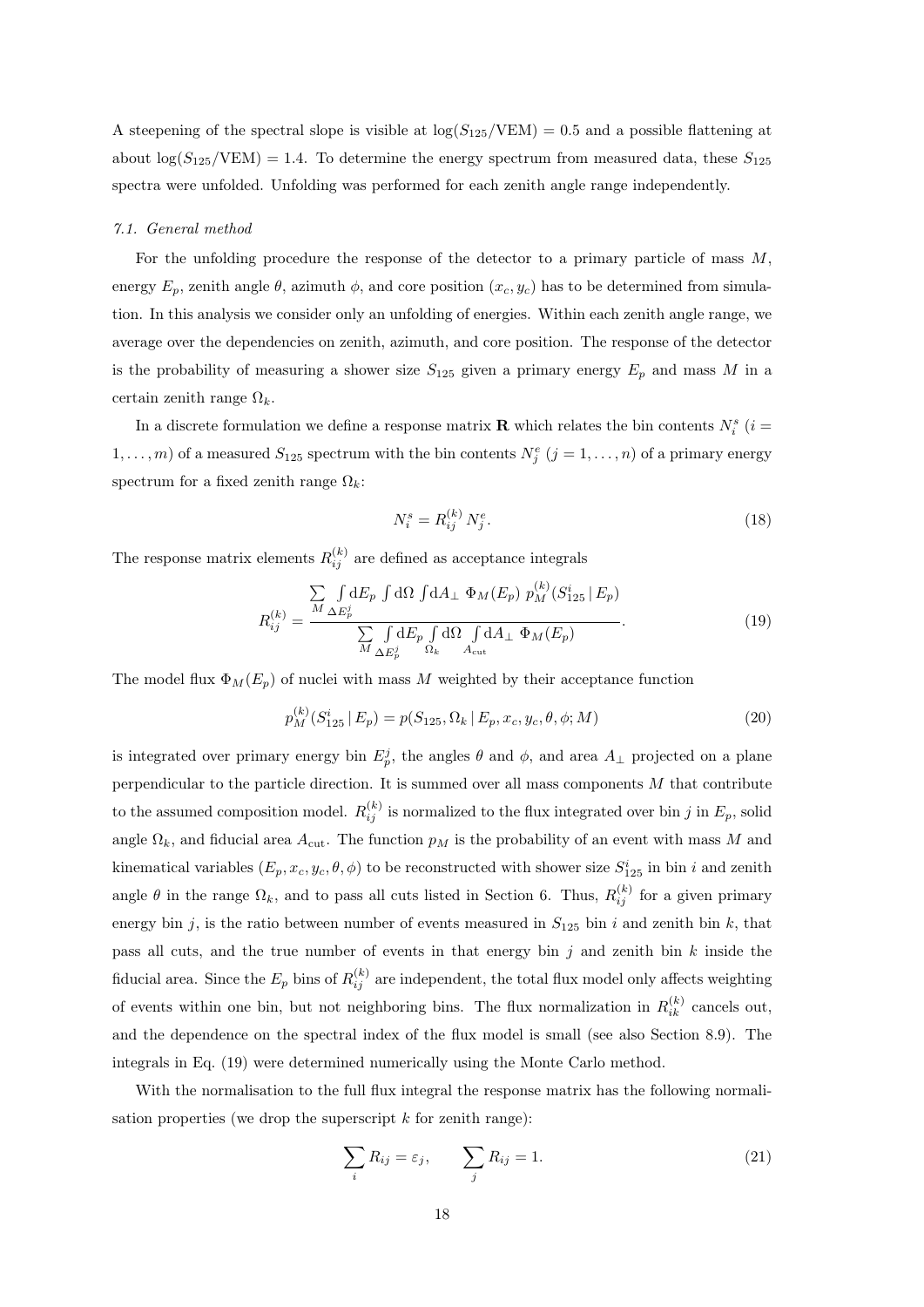

Figure 9: Response matrix: shower size  $S_{125}$  distribution as a function of primary energy for simulated proton (left) and iron (right) showers with zenith angles up to 30◦. The crosses give the mean value and spread (RMS) of the distribution in each energy bin.

That means, for a given energy bin  $j$  the sum of the probabilities to be detected in any signal bin is the efficiency  $\varepsilon_j$ ; for a given  $S_{125}$  bin i the probability to belong to any energy  $E_p$  is unity. The efficiency depends on the energies, the core position  $(x_c, y_c)$  and the angles.

To obtain the primary energy spectrum from the measured signals the matrix equation (18) has to be inverted:

$$
N_j^e = (R^{-1})_{ji} N_i^s. \t\t(22)
$$

For this unfolding procedure we use an iterative algorithm, which properly accounts for the statistical fluctuations as will be described Section 7.3.

## 7.2. Evaluation of response matrices, efficiencies and resolutions

Figure 9 shows the response matrix for simulated proton and iron primaries in the interval  $\Omega_1$ of smallest zenith angles. In each bin the colour code represents the probability that an event with energy  $E_p$  yields a signal  $S_{125}$ . The binning uses a logarithmic scale.

For computational purposes and to smooth fluctuations in the simulated response matrix, the  $\log S_{125}$  projections of each  $\log E_p$  bin j were fitted by a normal distribution function yielding the mean value  $\langle \log S_{125} \rangle_j$  and standard deviation  $\sigma_{\log S,j}$ . The normalisation  $\varepsilon_j$  was calculated as the ratio between the sum of Monte Carlo event weights in the final sample and the sum of weights of events generated inside the fiducial area defined in Section 6:

$$
\varepsilon_j = \frac{\sum_{i=1}^{N_{\text{rec}}} w_i}{\sum_{i=1}^{N_{\text{gen}}} w_i}.\tag{23}
$$

Due to migration of shower cores from outside the fiducial area, this quantity can become larger than unity. The energy dependence of the parameters  $\langle \log S_{125} \rangle$ ,  $\sigma_{\log S}$ , and  $\varepsilon$  was then fitted by empirical functions (see Appendix A). These functions were used to smooth statistical fluctuations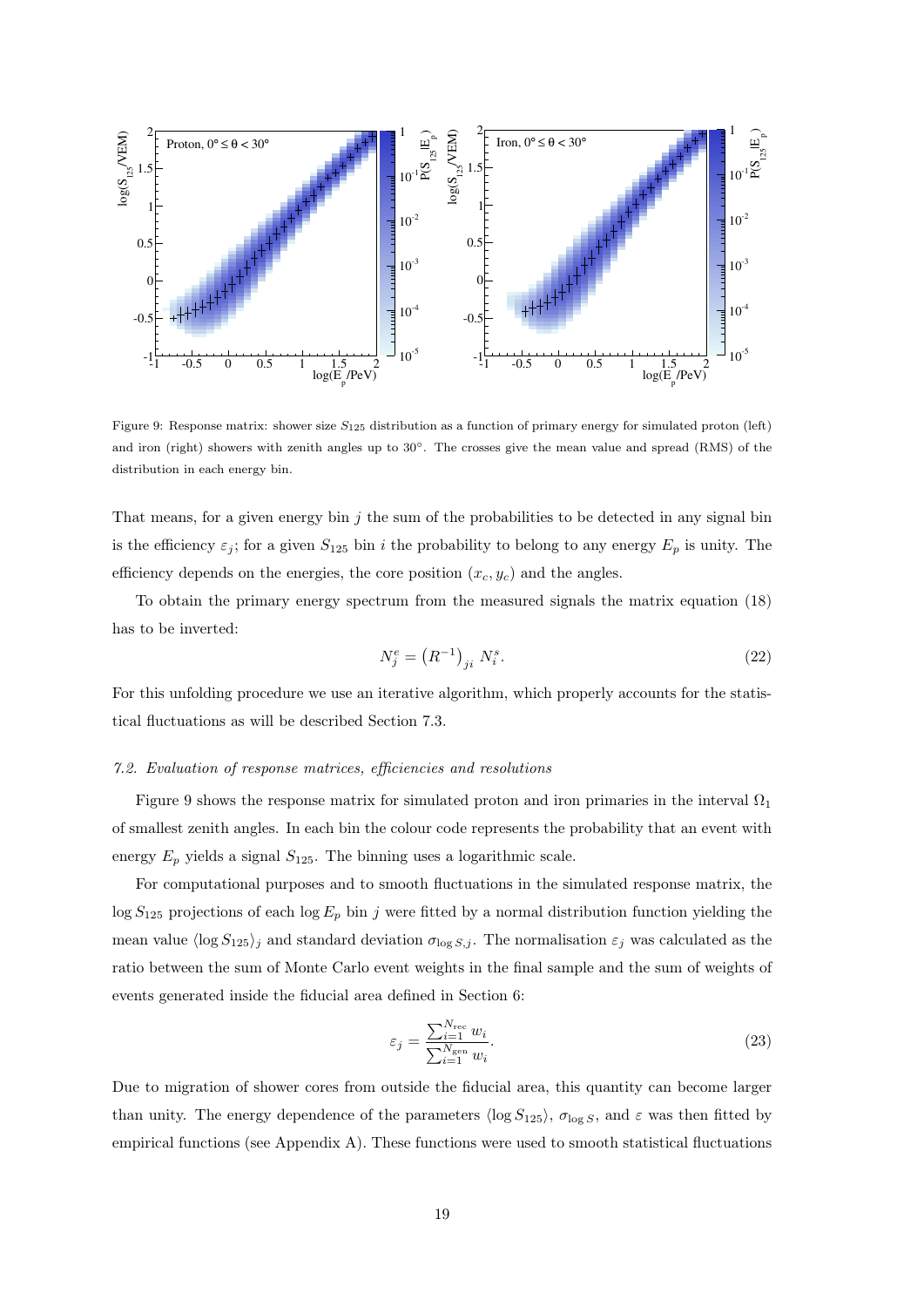

Figure 10: (a) Mean shower size as a function of energy for proton showers of various zenith angles. (b) Shower size ratio between proton and iron showers. The ratio increases for larger zenith angles because the attenuation of iron showers is stronger than for proton showers.



Figure 11: Total efficiency for proton showers in different zenith angle ranges as a function of energy. The solid lines are fits of function (A.3), and the dashed lines are the results of the corresponding fits for pure iron.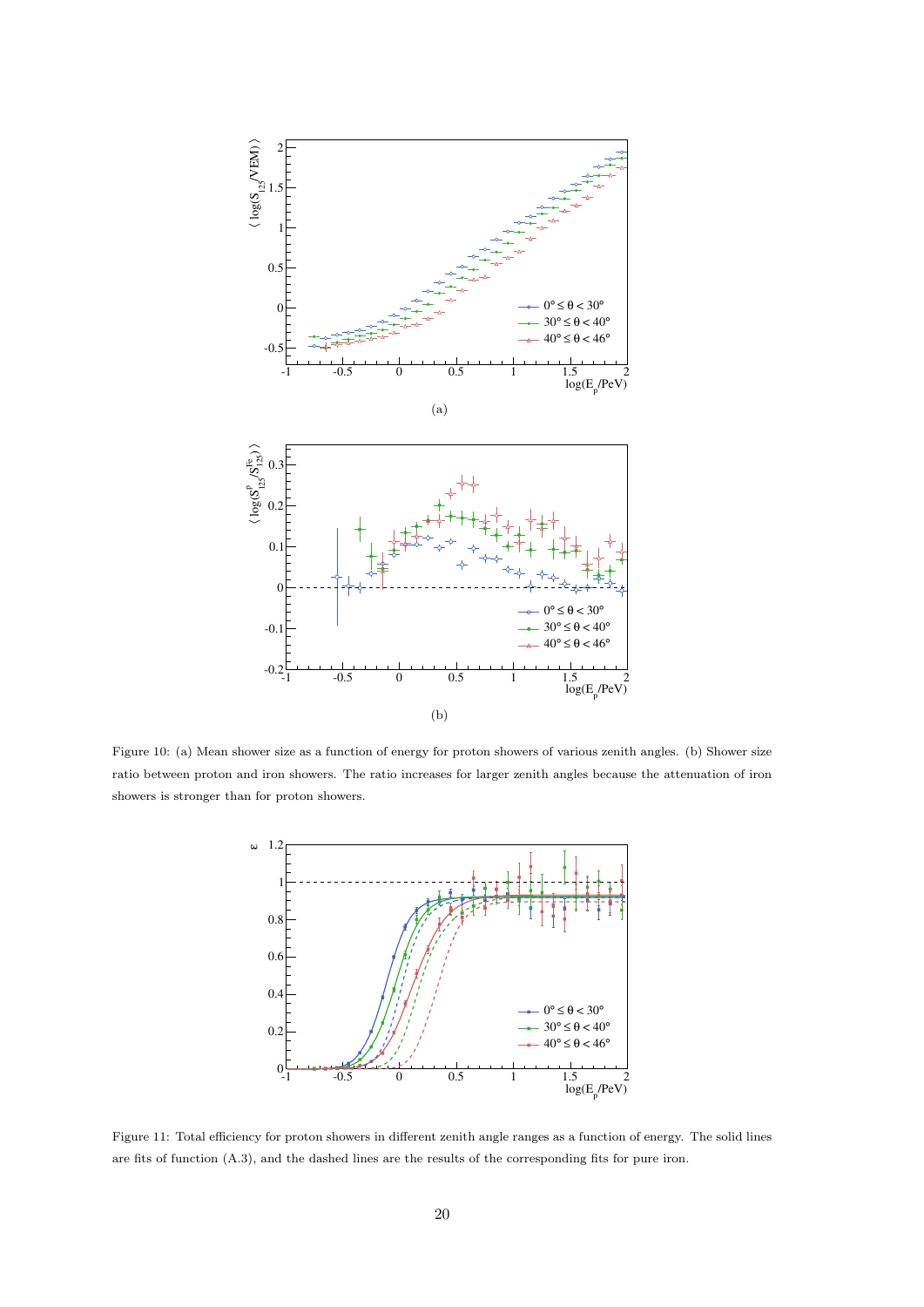

Figure 12: Energy resolution as defined in the text for proton showers in different zenith angle ranges. The lines are fits according to Eq. (A.2) in order to guide the eye.

in the response matrix and to extrapolate the range of simulations to higher energies in order to avoid potential artifacts that might be introduced by cutting the spectra off at 100 PeV.

The mean values and standard deviations are indicated in Fig. 9 by the points with vertical bars. The response functions  $\langle \log S_{125}(E_p) \rangle$  of proton showers for the three different zenith angular intervals  $\Omega_k$  are shown in Fig. 10(a). Since the shower maximum lies above the detector throughout the covered energy range, showers from larger zenith angles are more strongly attenuated by the atmosphere and thus have a smaller shower size. In Fig. 10(b), these points are compared to the mean values for iron. The response matrices for proton and iron are very different: on average, iron showers have their first interaction at larger height leading to a larger shower age than for protons. Iron showers yield a smaller average signal than proton showers with the same primary energy. The difference between proton and iron increases at larger zenith angles. This zenith angle dependence has been exploited to test the consistency of our data with models for the mass composition, as will be discussed in Section 9.

Figure 11 shows the efficiencies  $\varepsilon$  obtained in the log  $E_p$  bins, which are the normalisations of the normal distributions of  $\log S_{125}$  belonging to this bin, for protons and iron nuclei comparing all zenith angle intervals. The lines are fits to Eq.  $(A.3)$ . Mostly due to the very conservative containment criteria, peak efficiencies were significantly below 100%. The maximum efficiencies in the three zenith angle ranges  $\Omega_k$  correspond to the following effective areas:

$$
\Omega_1: A_{\text{eff}} = (1.051 \pm 0.013) \cdot 10^5 \,\text{m}^2
$$
  

$$
\Omega_2: A_{\text{eff}} = (0.900 \pm 0.019) \cdot 10^5 \,\text{m}^2
$$
  

$$
\Omega_3: A_{\text{eff}} = (0.803 \pm 0.012) \cdot 10^5 \,\text{m}^2.
$$

Within statistical uncertainties the same values were obtained for iron primaries.

The energy resolution (see Fig. 12) has been determined by transforming the  $\log S_{125}$  distribution for a given  $E_p$  back onto the log  $E_p$  axis. It is worst where the detector becomes fully efficient,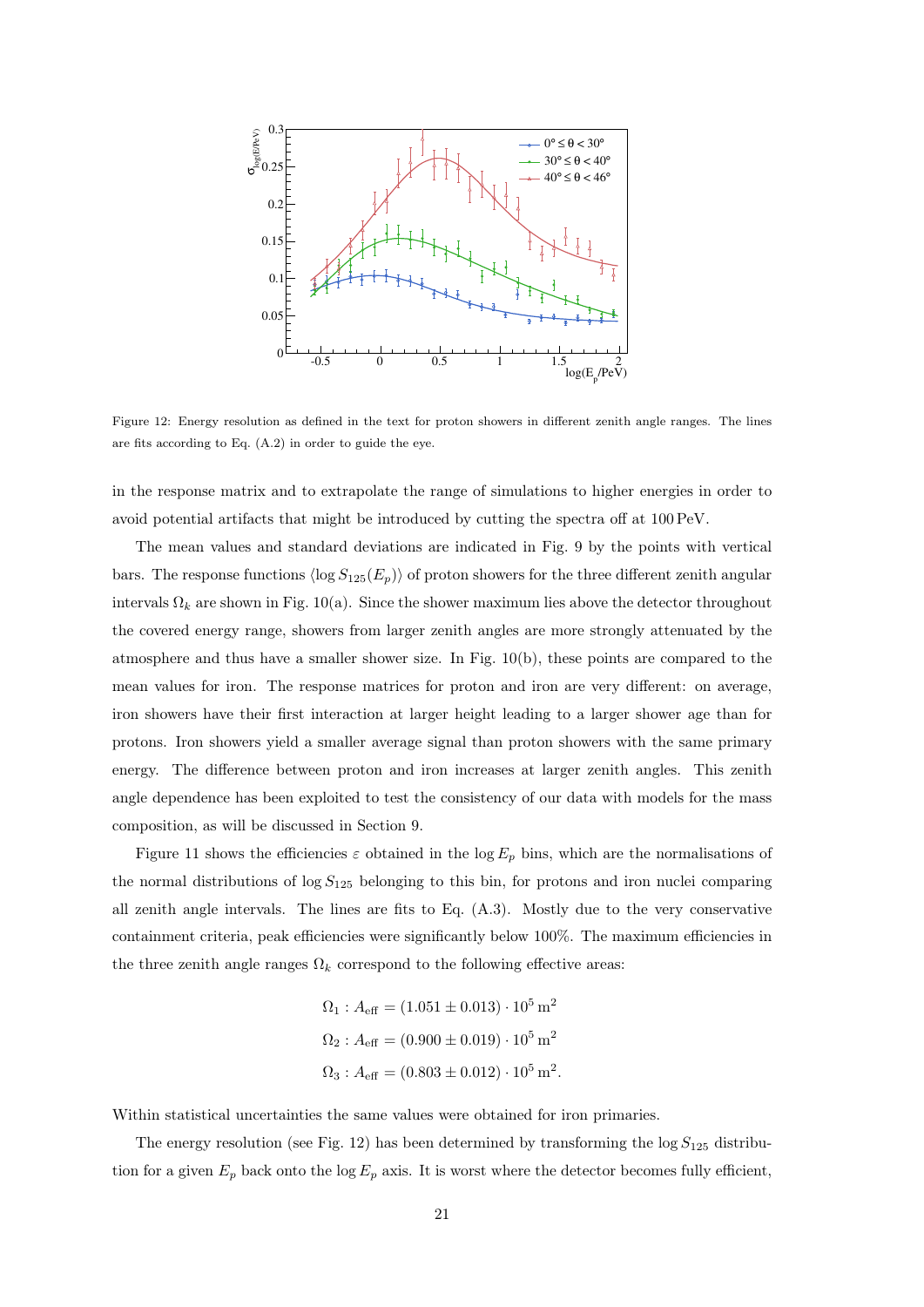which happens between 1 and 3 PeV depending on zenith angle. Towards higher energies the resolution improves, reaching values between 0.04 and 0.12 in  $log(E_p)$  at 100 PeV, corresponding to a resolution  $\sigma_E/E$  between 9% and 23%. The improvement of the energy resolution in the threshold region toward lower energies is a cutoff effect due to the fact that showers of those energies will only trigger the detector if they fluctuate upward. This resolution only covers the statistical fluctuations, systematic uncertainties are discussed later in Section 8.

The response matrices obtained by this method depend on the primary composition assumption, as well as the hadronic interaction models and the parametrization of the South Pole atmosphere assumed in the simulation.

# 7.3. Unfolding

The response matrices were inverted using an iterative unfolding method based on Bayes' theorem described in Ref. [26], which takes into account the total efficiency  $\varepsilon$  and migration due to the fluctuations  $\sigma_{\log(S)}$ . Simply inverting the response matrix **R** would lead to unnatural fluctuations in the result.

Starting from a prior distribution  $P_k(E_p^{(j)})$  in the k-th iteration, the inverse of the response matrix  $\mathbf{R}^{-1}$  is constructed by inverting  $P(S_{125}^{(i)} | E_p^{(j)}) = R_{ij}$  using Bayes' theorem:

$$
P_k(E_p^{(j)}|S_{125}^{(i)}) = \frac{P(S_{125}^{(i)}|E_p^{(j)}) P_k(E_p^{(j)})}{\sum_{\ell} P(S_{125}^{(i)}|E_p^{(\ell)}) P_k(E_p^{(\ell)})}.
$$
\n(24)

Then, an estimate of the energy spectrum  $\hat{N}_{j,k}^e$  is obtained from the charge spectrum  $N_i^s$ :

$$
\hat{N}_{j,k}^e = \frac{1}{\varepsilon_j} \sum_i N_i^s P_k(E_p^{(j)} | S_{125}^{(i)})
$$
\n(25)

In the last step of the iteration,  $P_k(E_p^{(j)})$  is replaced by

$$
P_{k+1}(E_p^{(j)}) = \frac{\hat{N}_{j,k}^e}{\sum_{\ell} \hat{N}_{\ell,k}^e}.
$$
\n(26)

As initial prior,  $P_0(E_p^{(j)}) \sim E_p^{-3}$  was chosen.

After each iteration, the unfolded spectrum was folded with the response matrix,  $\tilde{N}_{i,k}^s =$  $\sum_j R_{ij} N_{j,k}^e$ , and compared to the measured shower size spectrum. A convergence criterion was then defined using the change in  $\chi^2$  between  $\tilde{N}_{i,k}^s$  and the measured shower size spectrum  $N^s$ between two iterations k and  $k + 1$ , as in [27]:

$$
\Delta \chi^2(k, k+1) = \chi^2(\tilde{N}_k^s, N^s) - \chi^2(\tilde{N}_{k+1}^s, N^s).
$$
 (27)

This quantity decreases monotonically during the iteration process. However, at  $\Delta \chi^2(k, k+1) = 0$ the unfolding would be equivalent to simply inverting  $R_{i,j}^{(k)}$  and the unfolded spectrum would fluctuate unnaturally. To avoid this, the iteration was terminated once  $\Delta \chi^2(k, k+1)$  fell below a certain value  $\Delta \chi^2_{\text{term}}$ . The value of this limit was determined beforehand using a simple toy simulation in which a known spectrum was folded with the response matrix and then, after adding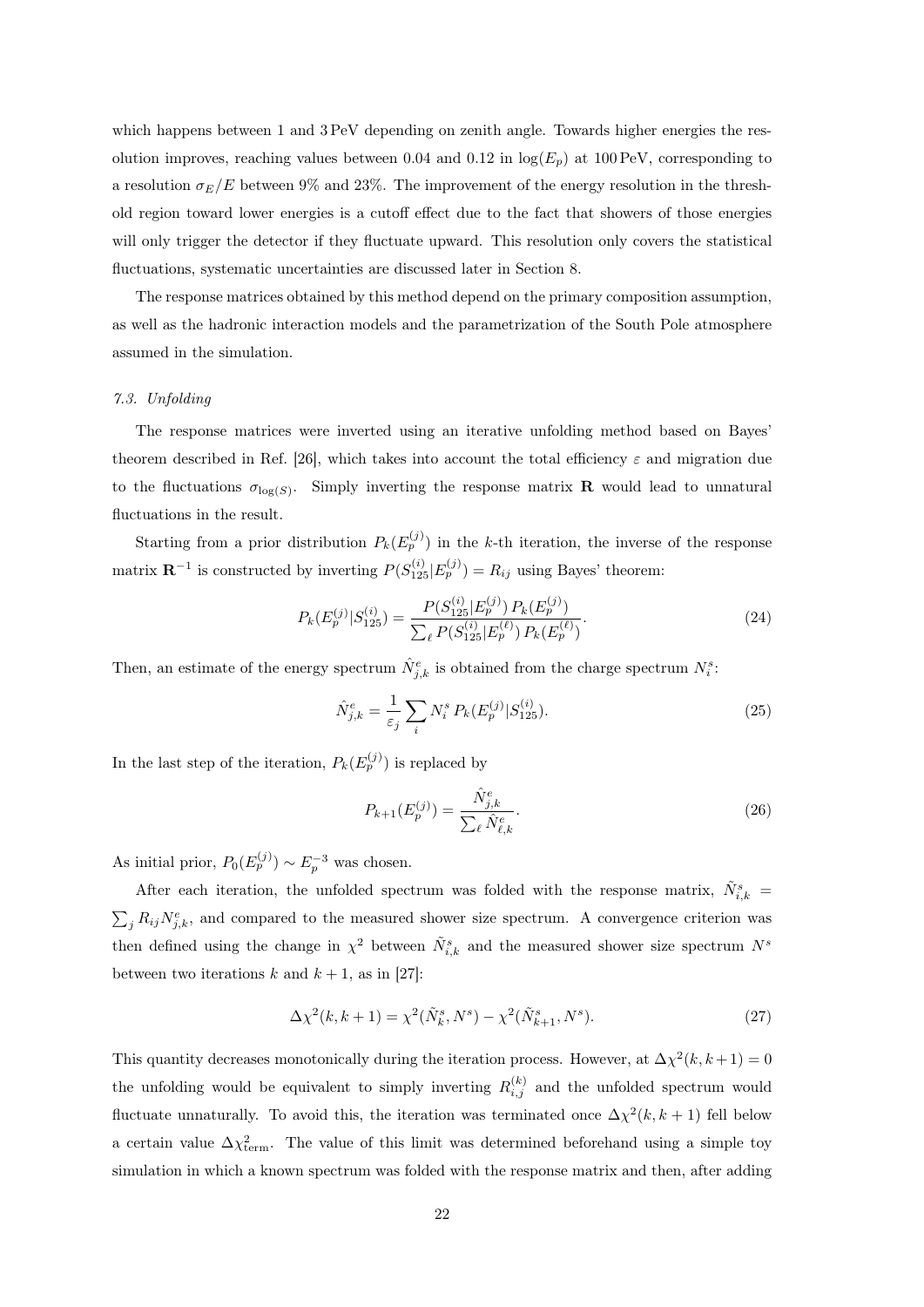statistical fluctuations, unfolded again. In every iteration step of this unfolding procedure, the unfolded spectrum was compared to the known true spectrum. Finally,  $\Delta \chi^2_{\text{term}} = 1.1$  was chosen where the agreement with the true spectrum was best on average.

The error bars on the unfolded spectrum were determined by varying the shower size spectra within their statistical errors and repeating the unfolding. This was repeated  $n = 3000$  times and the statistical errors in bin j were determined by comparing each unfolding result  $N^{e(k)}$  to the average result  $\langle N^e \rangle$ :

$$
(\sigma_j^e)^2 = \frac{1}{n-1} \sum_{k=1}^n (N_j^{e(k)} - \langle N^e \rangle_j)^2.
$$
 (28)

Similarly, bin-to-bin correlations were obtained:

$$
cov(i,j) = \frac{1}{n} \sum_{k=1}^{n} \left( N_i^{e(k)} - \langle N^e \rangle_i \right) \left( N_j^{e(k)} - \langle N^e \rangle_j \right). \tag{29}
$$

It was verified with a simple toy model that this algorithm correctly reproduces a true input spectrum, which was folded with the detector response and that the error determination is correct [28].

#### 7.4. Correction for snow

Snow accumulates constantly on top of the IceTop tanks, but a manual measurement of the snow height is only possible during the austral summer and therefore is done only once every year. The detector simulation took the snow depths measured in January, 2007, into account. Data, on the other hand, were taken between June and October, 2007, when more snow had accumulated. In order to estimate the effect of this difference, the detector response to proton showers with primary energies of 1 PeV, 10 PeV and 30 PeV and zenith angles  $0^{\circ}$ ,  $30^{\circ}$  and  $40^{\circ}$  was simulated assuming once the snow heights measured in January 2007 and once those measured in January 2008. In January 2007 the average snow depth on top of IceTop tanks was 20.5 cm, while in January 2008 the average height on top of the same tanks was 53.2 cm. Assuming constant increase in snow depth and proportionality between  $\log S_{125}$  and snow depth, shower sizes in August, 2007, were estimated. This lead to the following zenith angle dependent energy corrections relative to the simulations based on the January 2007 snow height measurement, which were applied to all unfolded energy spectra. Within the statistical uncertainties, no energy dependence could be observed:

$$
\Omega_1: \quad \Delta \log(E/\text{PeV}) = 0.0368 \pm 0.0009, \n\Omega_2: \quad \Delta \log(E/\text{PeV}) = 0.0440 \pm 0.0013, \n\Omega_3: \quad \Delta \log(E/\text{PeV}) = 0.0513 \pm 0.0008.
$$
\n(30)

#### 8. Systematic uncertainties

All systematic errors are summarized in Table 2. In the following details about the determination of the uncertainties of the energy determination and the flux measurement will be given.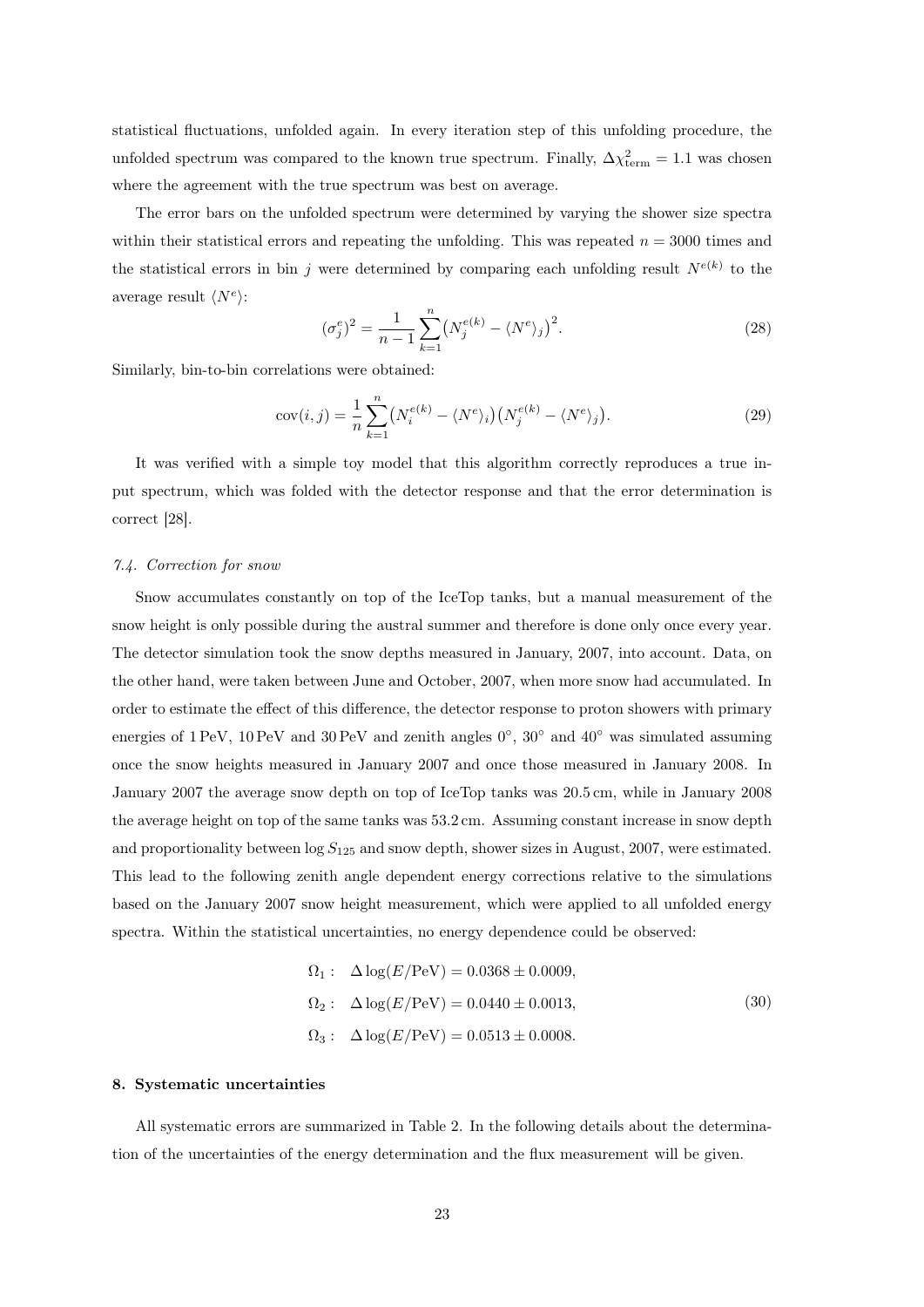#### 8.1. Snow height

To estimate the systematic error due to the energy correction for snow described in Section 7.4, snow accumulation was assumed proportional to wind speed. The numbers obtained in this way were compared to those assuming constant growth of the snow depth (see above). The result of this comparison was used as an estimate of the systematic error on energy determination due to snow height.

#### 8.2. Variations of the atmosphere

As discussed in Section 2.4, variations of the atmosphere affect the observed shower sizes. The influence of two parameters of the atmosphere has been studied in a data driven way: the total overburden  $X_0$ , and the altitude profile  $\frac{dX_v(h)}{dh}$ .

First, the days of data taking were ordered according to the total atmospheric overburden  $X_0$ . Then the 50 days with the highest and the 50 days with the lowest overburden were selected from the total of 153 days. The average overburdens during these periods were  $X_{\text{low}} = 679 \text{ g/cm}^2$  and  $X_{\text{high}} = 700 \text{ g/cm}^2$ , yielding a difference of  $\Delta X = 21 \text{ g/cm}^2$ . From the data taken during these days shower size spectra were created for each zenith range  $\Omega_k$ .

By comparing the shower size spectra obtained in the two periods, the dependence of  $S_{125}$  with atmospheric overburden was derived. The RMS variation of the total atmospheric overburden between June 1 and October 31, 2007, of  $\sigma_{X_v} = 9.86 \text{ g/cm}^2$  was used to estimate the systematic error on the energy determination due to atmospheric overburden variations. With the given statistical precision, an energy dependence of this variation could not be observed.

In contrast to total overburden the altitude profile of the atmosphere at South Pole undergoes a clear annual cycle. To study the effect of varying the atmospheric profile on air shower measurements the data taking period was divided into a period of very dense atmosphere (July 25th to October 10th) and one when the atmosphere was less dense (remaining days between June 1st and July 24th and between October 11th and October 31st). Shower size spectra were extracted from the data taken in these two periods and by comparing those spectra, an additional systematic error due to the atmospheric profile variation was derived.

## 8.3. Atmosphere model in simulation

The CORSIKA simulations used a model of the South Pole atmosphere. A systematic uncertainty arises from the choice of model since it does not exactly match the average atmosphere during the data taking period. To estimate this error on the energy scale simulations two different atmosphere parametrizations were compared. CORSIKA atmosphere model 12 (July 1, 1997), which was used in the unfolding procedure, has a total overburden of  $692.9 g/cm^2$  and atmosphere model 13 (October 1, 1997) has a total overburden of  $704.4\,\mathrm{g/cm^2}$ . Averaging the difference in  $\log S_{125}$  between the two simulations above  $E_p = 1 \text{ PeV}$  the systematic error due to the difference of the simulated overburden and the average overburden in data was determined.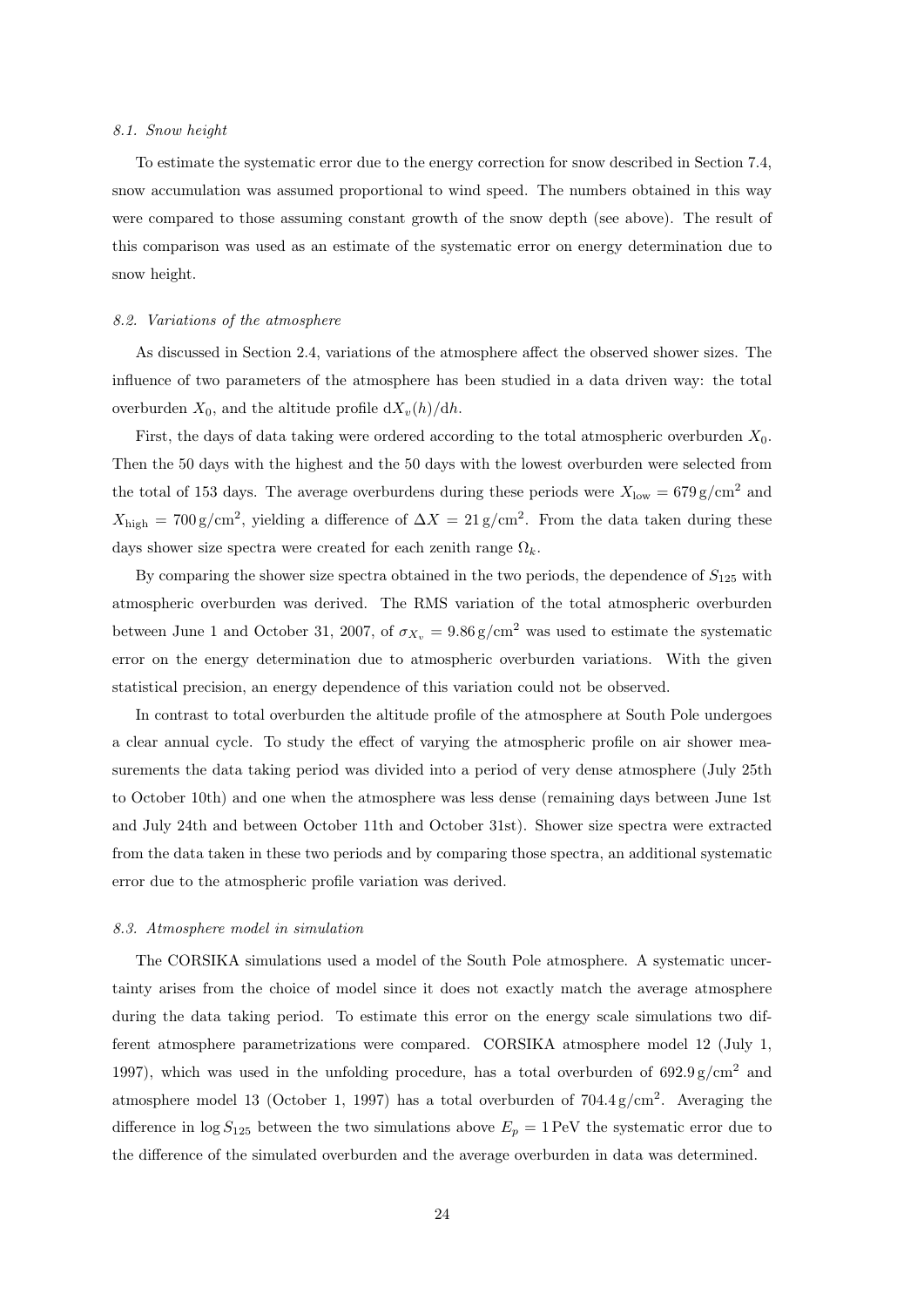

Figure 13: Relative change in the number of photoelectrons corresponding to 1 VEM between consecutive calibration runs for all 15 calibration runs and all high and low-gain DOMs. Calibration runs were carried out every two weeks. The RMS value of 0.031 of this distribution was used to estimate the systematic error on energy determination.

## 8.4. Calibration

Systematic uncertainties due to calibration can arise for two reasons: variations of the calibration constants between calibration runs, and a discrepancy between the calibration of the experiment and the detector simulation.

The first point was addressed by studying the variation of the VEM calibration between calibration runs. Figure 13 shows the relative difference in number of photoelectrons corresponding to 1 VEM between calibration runs for all DOMs. From the RMS of this distribution the systematic uncertainty on the energy reconstruction due to variations of the VEM calibration was estimated to be 3.0%.

The simulated tanks were calibrated using the same procedure as for the real tanks, as described in Section 5.2. The conversion factor between Cherenkov photons and photo electrons resulting from this calibration has a statistical uncertainty of 1.5%, which was included as a systematic error on the energy.

# 8.5. Droop

The toroid used to decouple the PMT from the signal capture electronics introduces a significant droop effect (see Section 2.3), which was not corrected for in the analysis. Not correcting for droop is not a source of systematic uncertainty in itself if it is done consistently in data and simulation. However, discrepancies in the way the droop effect is simulated in the detector Monte Carlo, may lead to undesired systematic effects. In order to quantify these effects, the effect of a droop correction algorithm on the recorded charges was compared between data and simulation. From this comparison a systematic error on the energy determinatino of 1.5% was derived.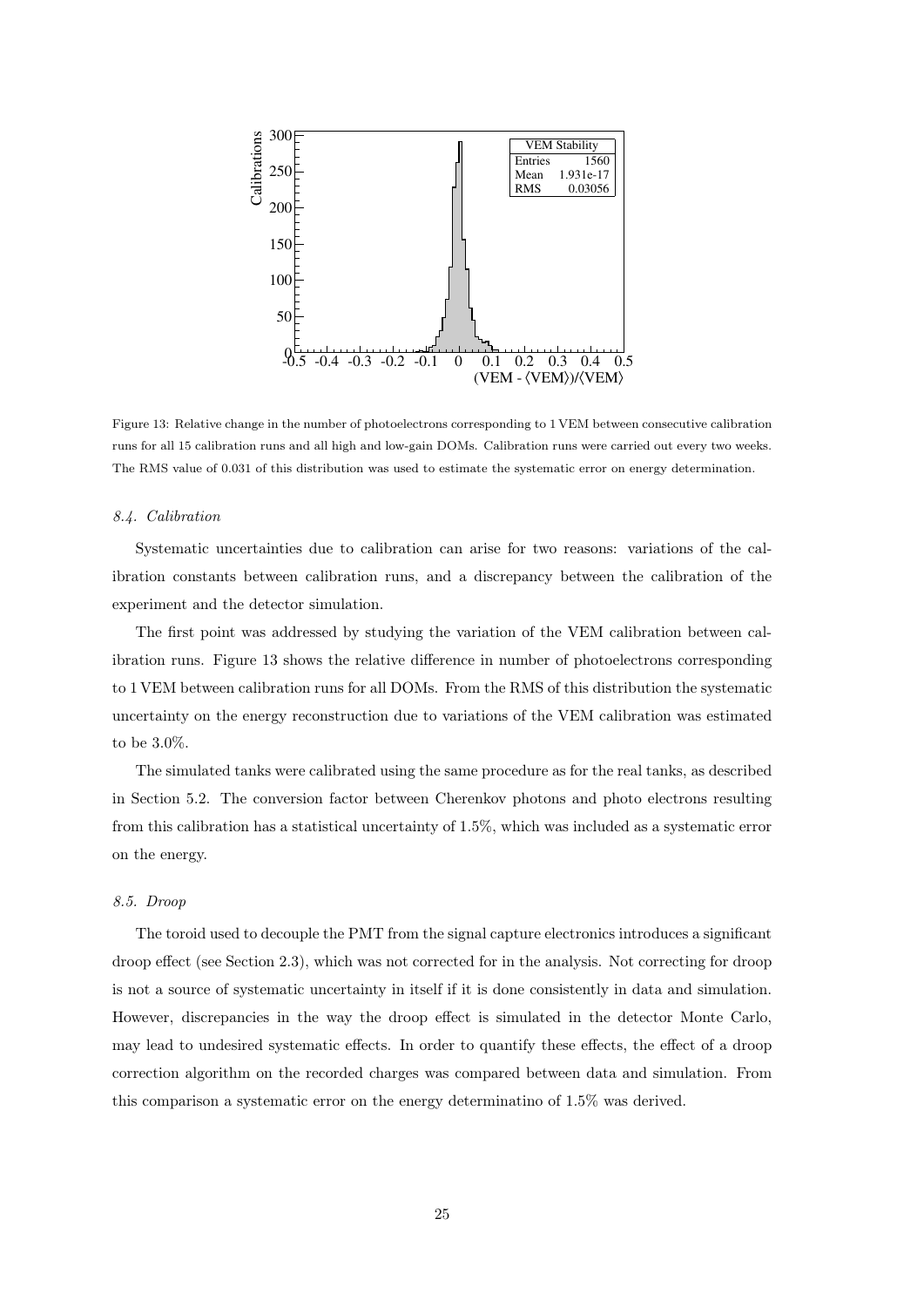

Figure 14: Shower size ratio for the two-component assumption between SIBYLL and QGSJET and EPOS based Monte Carlo simulations for the two component primary assumption and showers with zenith angles up to 30°.

# 8.6. PMT Saturation

Inaccuracies in the simulated saturation behaviour of the PMT could introduce systematic uncertainties on the energy determination mostly at high energies. In simulation, saturation sets in at higher charges than in the experiment. In order to estimate the effect of this discrepancy on the energy spectrum, an artificial, charge-based saturation function was applied to the simulated charges to bring the simulated charge spectrum into agreement with experimental data. Then, the simulated showers were reprocessed, and the change in  $\log(S_{125}/\text{VEM})$  was used to estimate the systematic error on the energy. For primary energies below 10 PeV, the systematic error due to the difference in saturation behaviour is less than 0.5%. Above 10 PeV it increases exponentially to a value of 2.5% at 100 PeV.

## 8.7. Cut efficiencies

Differences in the effects of quality cuts described in Section 6 when applied to experimental and simulated data lead to a systematic uncertainty on the efficiency and consequently on the flux normalization. Passing rates of all cuts for data and Monte Carlo events above threshold are listed in Table 1. There is a relative difference of 3.0% between data and Monte Carlo in the total cumulative passing rate, which is included in the systematic uncertainty on the flux.

#### 8.8. Interaction model

Small simulation datasets of proton and iron showers created using the high energy hadronic interaction models QGSJET-II and EPOS 1.99 in addition to SIBYLL were used to estimate the systematic uncertainty due to the modeling of hadronic interactions. Figure 14 shows the shower size ratio between SIBYLL and the alternative simulations as a function of primary energy for the two-component primary composition assumption and zenith angles up to 30◦ . Simulations with SIBYLL seem to yield systematically smaller shower sizes, and the same observation was made for more inclined showers.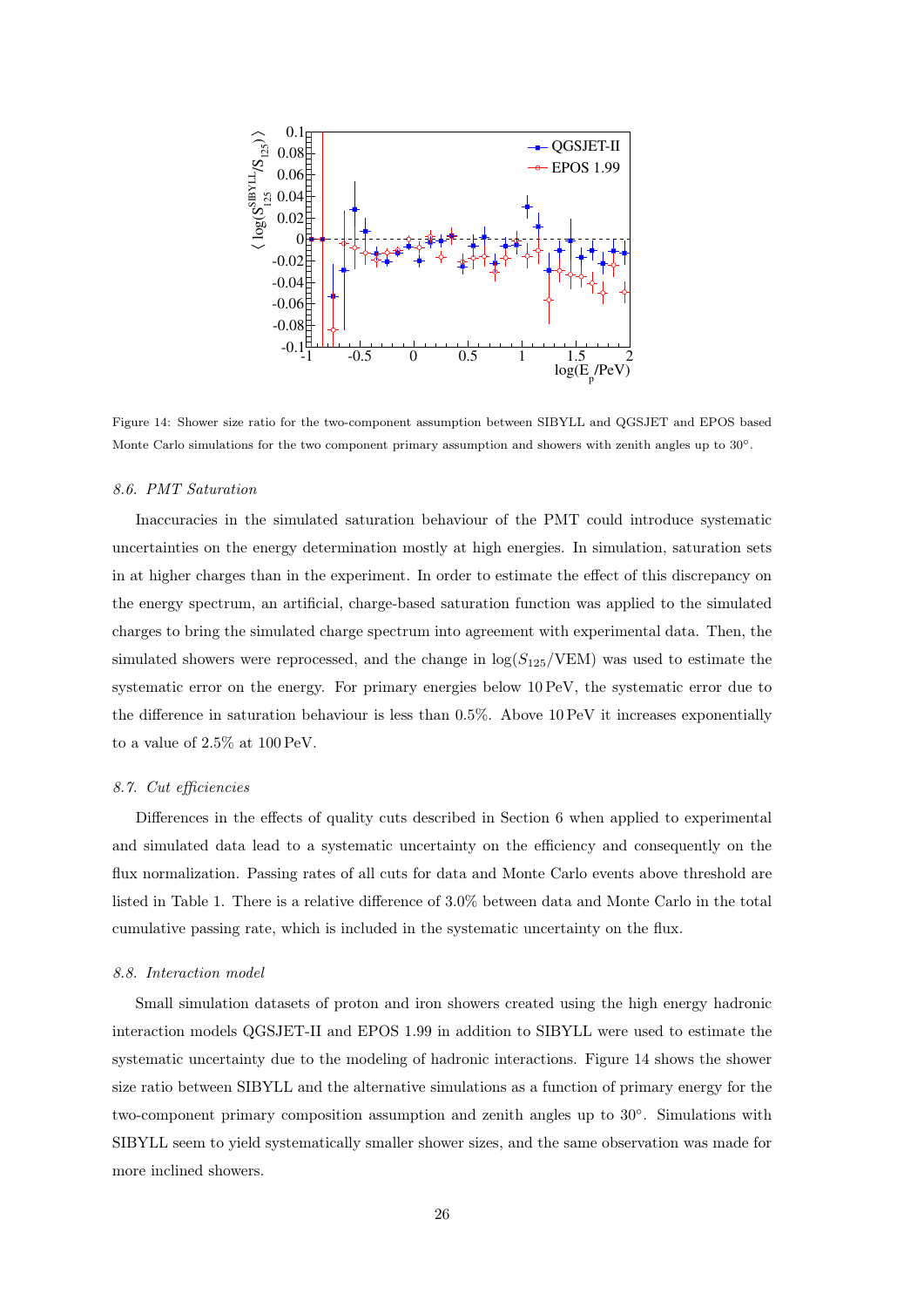The systematic error derived in this way is purely based on a comparison of the three interaction models. All of these models have different known strengths and weaknesses in their description of the underlying physics. Additionally, they all include extrapolations of cross-sections and multiplicity distributions to energy ranges not accessible by current collider experiments which are relevant in the first few cosmic ray interactions. Thus, there is an unknown systematic error in case the range hadronization models does not cover the true behavior.

#### 8.9. Response matrix

Limited Monte Carlo statistics introduce uncertainties into the response matrix. Assuming the efficiency is constant above the threshold, the flux error induced by uncertainties of the detector response can be estimated by the fit error on  $c_0$  in Eq. (A.3). The uncertainties on the parameters  $a_0$  and  $b_0$  in Equations (A.1) and (A.2) translate to an uncertainty on the energy in the unfolding process. These statistical uncertainties on the response matrix were also included in the systematic error of the final result.

Additionally, the flux model used in the simulation also influences the response matrix. A harder spectrum leads to larger average shower sizes in an energy bin than a softer one. Simulations based on an  $E^{-2}$  flux and an  $E^{-4}$  flux were compared with the standard simulation which assumes a power law of  $E^{-3}$ . Above the threshold the resulting difference in shower size appears to be independent of primary energy. The differences in shower size between the two extreme spectral indices were used as an estimate of the systematic error on energy scale due to the assumed flux model.

## 8.10. Unfolding procedure

Two parameters besides the response matrix influence the result of the unfolding: the termination criterion  $\Delta \chi^2_{\text{max}}$  and the prior distribution  $P_0$ . Varying the termination criterion, lead to a variation of the total flux, which was included as a systematic error.

In addition, varying the spectral index of the initial prior  $P_0$  between  $-2.5$  and  $-3.5$ , a variation of the total flux of about 2% was observed. Below the knee region around 3 to 4 PeV, the spectral index seems to depend on the prior (in the most inclined zenith interval even up to 10 PeV. Varying the prior lead to a variation of the spectral index below the knee in the most vertical zenith band by  $\pm 0.01$ , and in the most inclined zenith range by  $\pm 0.025$ . At higher energies variations appear to be purely statistical.

#### 8.11. Summary of systematic errors

Systematic uncertainties are summarized in Table 2. The total systematic uncertainty was determined by quadratically adding the individual contributions. The error on the determination of the primary energy in the most vertical zenith angle range is 5.1% below  $E_p = 10 \text{ PeV}$ , and 5.7% above. Main contributions are the calibration stability  $(3.0\%)$ , atmosphere  $(2.7\%$  in total), and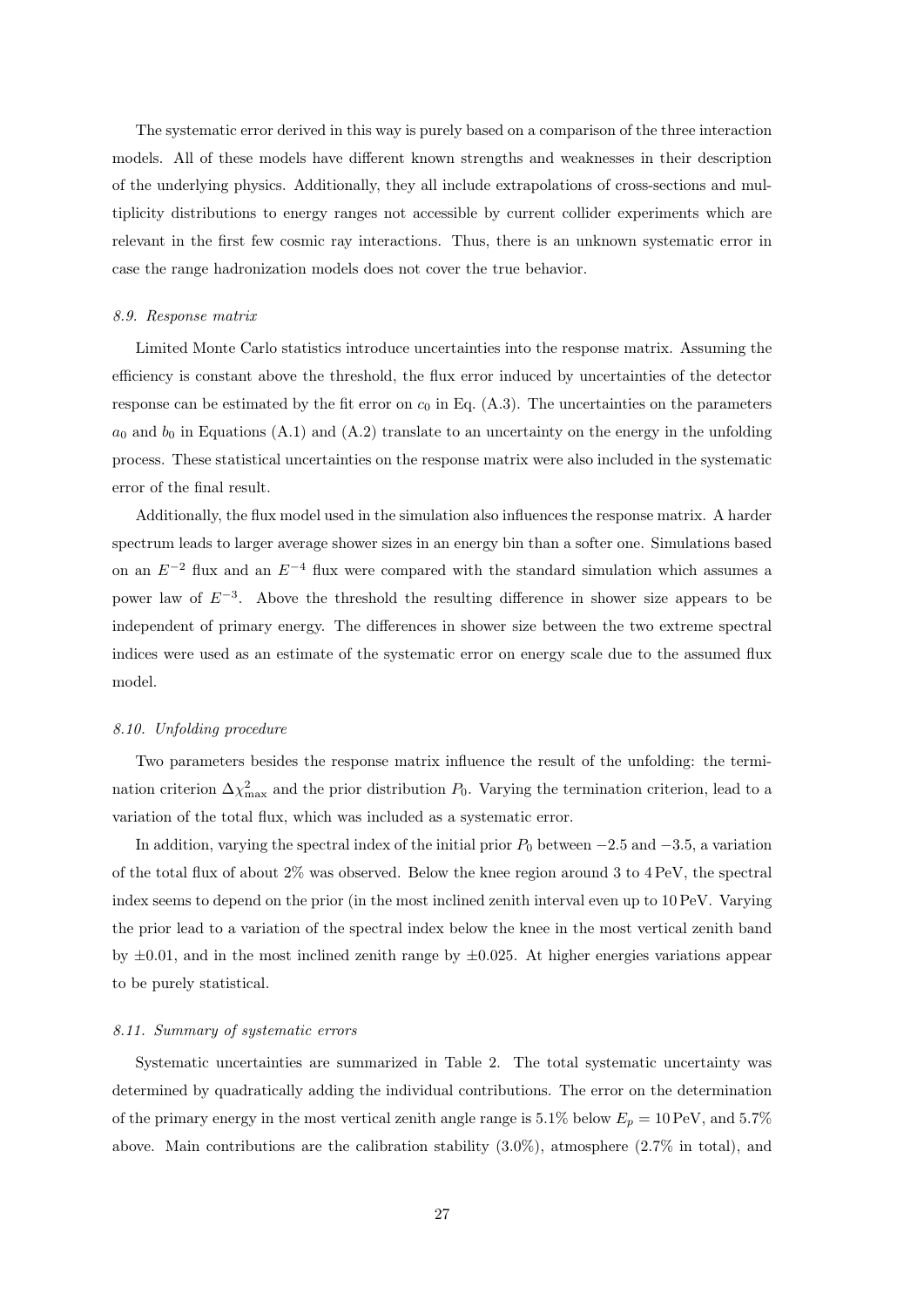|                                                   | $0^{\circ} \leq \theta < 30^{\circ}$ |         | $30^{\circ} \leq \theta < 40^{\circ}$ |         | $40^{\circ} \leq \theta < 46^{\circ}$ |         |
|---------------------------------------------------|--------------------------------------|---------|---------------------------------------|---------|---------------------------------------|---------|
| Uncertainty                                       | Energy                               | Flux    | Energy                                | Flux    | Energy                                | Flux    |
| Snow height                                       | $0.4\%$                              |         | 0.4%                                  |         | 0.4%                                  |         |
| Overburden variation                              | $0.26\%$                             |         | 1.9%                                  |         | 3.0%                                  |         |
| Atmosphere profile variation                      | $2.5\%$                              |         | 1.8%                                  |         | 1.1%                                  |         |
| Atmosphere model                                  | $0.9\%$                              |         | 1.1%                                  |         | 0.6%                                  |         |
| MC Calibration                                    | $1.5\%$                              |         | 1.5%                                  |         | 1.5%                                  |         |
| PMT saturation, $E_p \leq 10 \,\text{PeV}$        | 0.5%                                 |         | 0.5%                                  |         | 0.5%                                  |         |
| PMT saturation, $E_p > 10 \,\text{PeV}$           | ${<}2.5\%$                           |         | ${<}2.5\%$                            |         | ${<}2.5\%$                            |         |
| Droop                                             | 1.5%                                 |         | 1.5%                                  |         | 1.5%                                  |         |
| Calibration stability                             | $3.0\%$                              |         | $3.0\%$                               |         | $3.0\%$                               |         |
| Interaction model                                 | 2.1%                                 |         | 4.3%                                  |         | $2.0\%$                               |         |
| Flux model                                        | $0.7\%$                              |         | 1.0%                                  |         | 1.0%                                  |         |
| $\langle \log S \rangle$ and $\sigma_{\log S125}$ | $0.7\%$                              |         | 1.2%                                  |         | 0.8%                                  |         |
| Cut passing rates                                 |                                      | $3.0\%$ |                                       | $3.0\%$ |                                       | $3.0\%$ |
| Efficiency                                        |                                      | $0.9\%$ |                                       | 1.6%    |                                       | 1.2%    |
| Unfolding procedure                               |                                      | 1.6%    |                                       | 3.4%    |                                       | $5.2\%$ |
| Total: $E_p \leq 10 \,\mathrm{PeV}$               | $5.1\%$                              | $3.5\%$ | $6.5\%$                               | 4.8%    | $5.5\%$                               | 6.1%    |
| $E_p > 10 \,\mathrm{PeV}$                         | $5.7\%$                              | $3.5\%$ | $7.0\%$                               | $4.8\%$ | $6.0\%$                               | 6.1%    |

Table 2: Summary of systematic uncertainties of the energy and flux determination in the three zenith angle intervals  $\Omega_1$ ,  $\Omega_2$ , and  $\Omega_3$ . The individual points are explained in the text.

the hadronic interaction model  $(2.1\%)$ . The systematic influence of the unknown primary composition will be discussed in the next section. Furthermore, a flux uncertainty of 3.5% is caused by differences in cut efficiencies between data and Monte Carlo, the efficiency calculation in Monte Carlo, and the termination criterion and seed in the unfolding procedure.

# 9. Energy spectrum

Figure 15 shows energy spectra for three zenith angular intervals unfolded under three assumptions on the mass composition: all-proton, all-iron and the two-component model [24] explained in Section 5.3. The lower end of the energy range of each spectrum was selected where the efficiency according to Eq. (A.3) reached 90% of the maximum value. The threshold was determined individually for each zenith interval and primary composition assumption. That way the threshold region is excluded and the efficiency can be assumed almost constant. Based on the energy resolution, a binning of 10 bins per decade was chosen.

In Fig. 10(b) it was shown that the difference in shower size between simulated proton and iron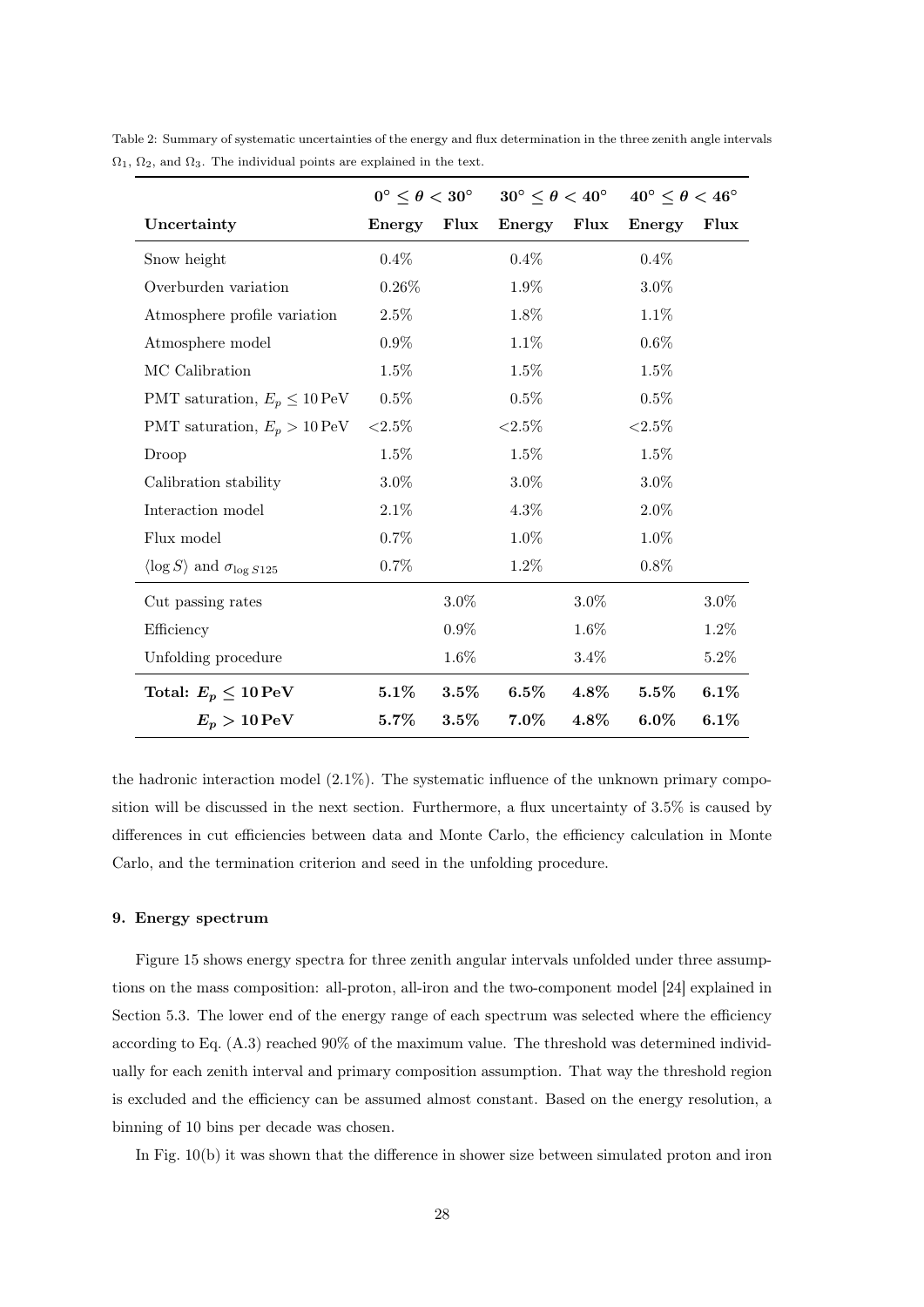

Figure 15: Resulting flux measured with IceTop, weighted with  $E^{1.7}$ . The reconstruction was done using three different composition assumptions as described in the text: (a) pure proton, (b) pure iron, and (c) Glasstetter's twocomponent model. In each case, the data were divided into three different zenith angle bands equidistant in  $\sec(\theta)$ . Based on the assumption of an isotropic flux, the three individual spectra should agree. The boxes indicate the systematic errors.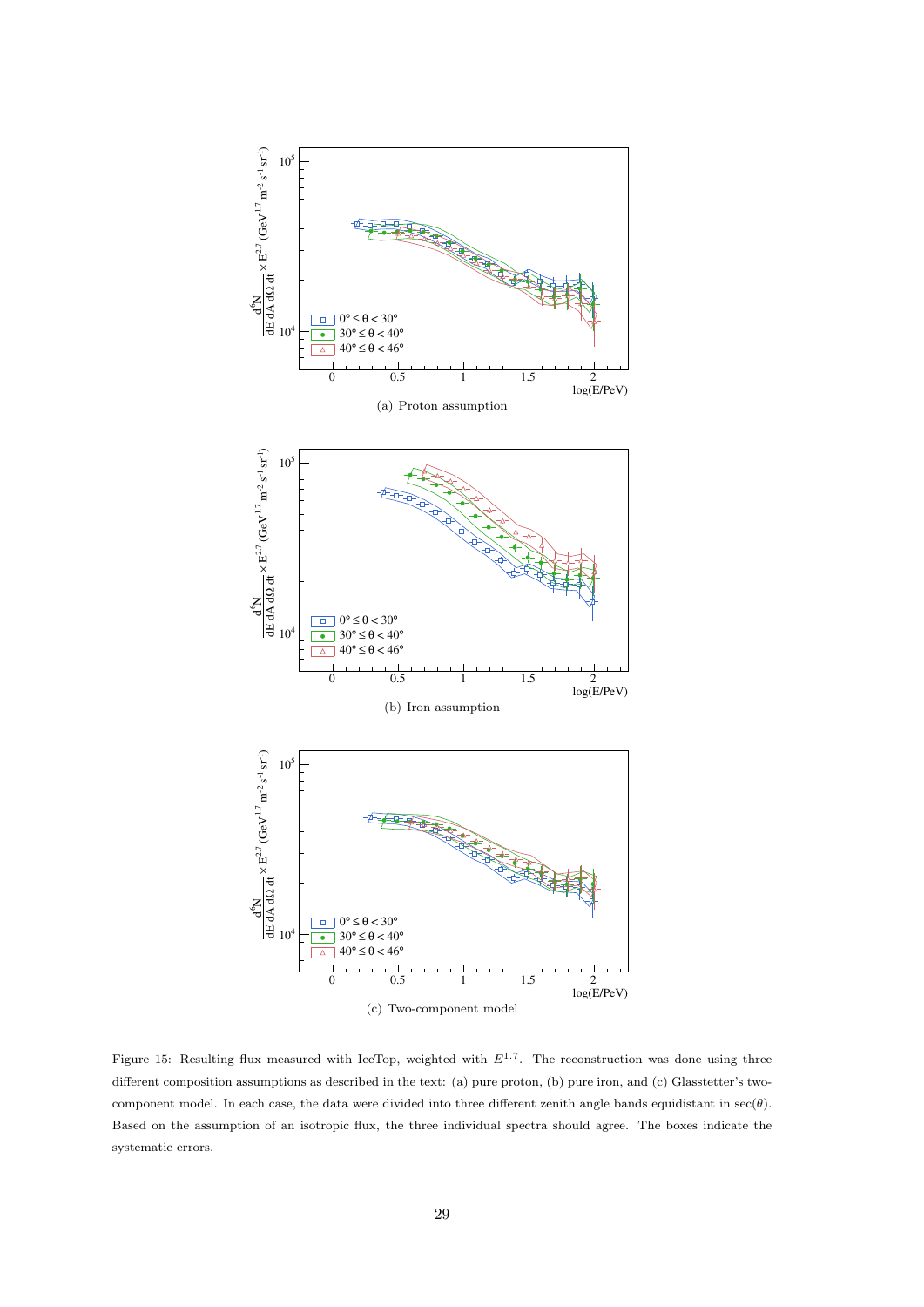

Figure 16: All particle spectra obtained with IceTop from air showers with zenith angles up to 30◦ under three different composition assumptions: pure proton, the two-component model, and a mixture of 30% proton and 70% iron.

showers increases with zenith angle due to the increasing slant depth in the atmosphere, which has a different effect for the different masses: iron showers are attenuated more strongly with increasing slant depth than proton showers. Since the cosmic-ray flux is isotropic to a few per thousand the flux measured in different zenith angular intervals has to be the same.

In case of the pure proton assumption  $(Fig. 15(a))$  a good agreement between the three spectra is observed. Assuming pure iron  $(Fig. 15(b))$ , the individual spectra for the three different zenith bands clearly disagree at low energies while they start to converge toward higher energies. Agreement of the three spectra in case of the two-component model (Fig.  $15(c)$ ) is good at low and high energies. In the intermediate energy range there is some deviation between the spectrum obtained from steepest zenith angle range and the other two spectra. However, they are still consistent when considering systematic uncertainties.

Using a  $\chi^2$  comparison of fluxes in each bin of the spectra from the three zenith angle ranges, pure iron could be excluded at a >99% confidence level below 25 PeV. This comparison took into account both statistical and systemtic errors. The latter were treated in a conservative way by assuming no correlations between them for the different zenith angle intervals. Using the same comparison and various mixtures of proton and iron, up to 70% of iron cannot be excluded at any energy.

In Fig. 16, the results obtained in the steepest zenith angle range  $\Omega_1$  with three primary composition assumptions are compared: pure proton, the two-component model, and 70% iron. Only the most vertical zenith angle range was chosen, because the difference in size for showers initiated by different primaries is smallest in this zenith interval, as seen in Fig. 10(b), and because systematic uncertainties are smallest in this range. Because the difference in shower size between proton and iron decreases toward higher energies, the spectrum obtained under the 70% iron assumption is softer than the proton-based result. While the composition model has a sizable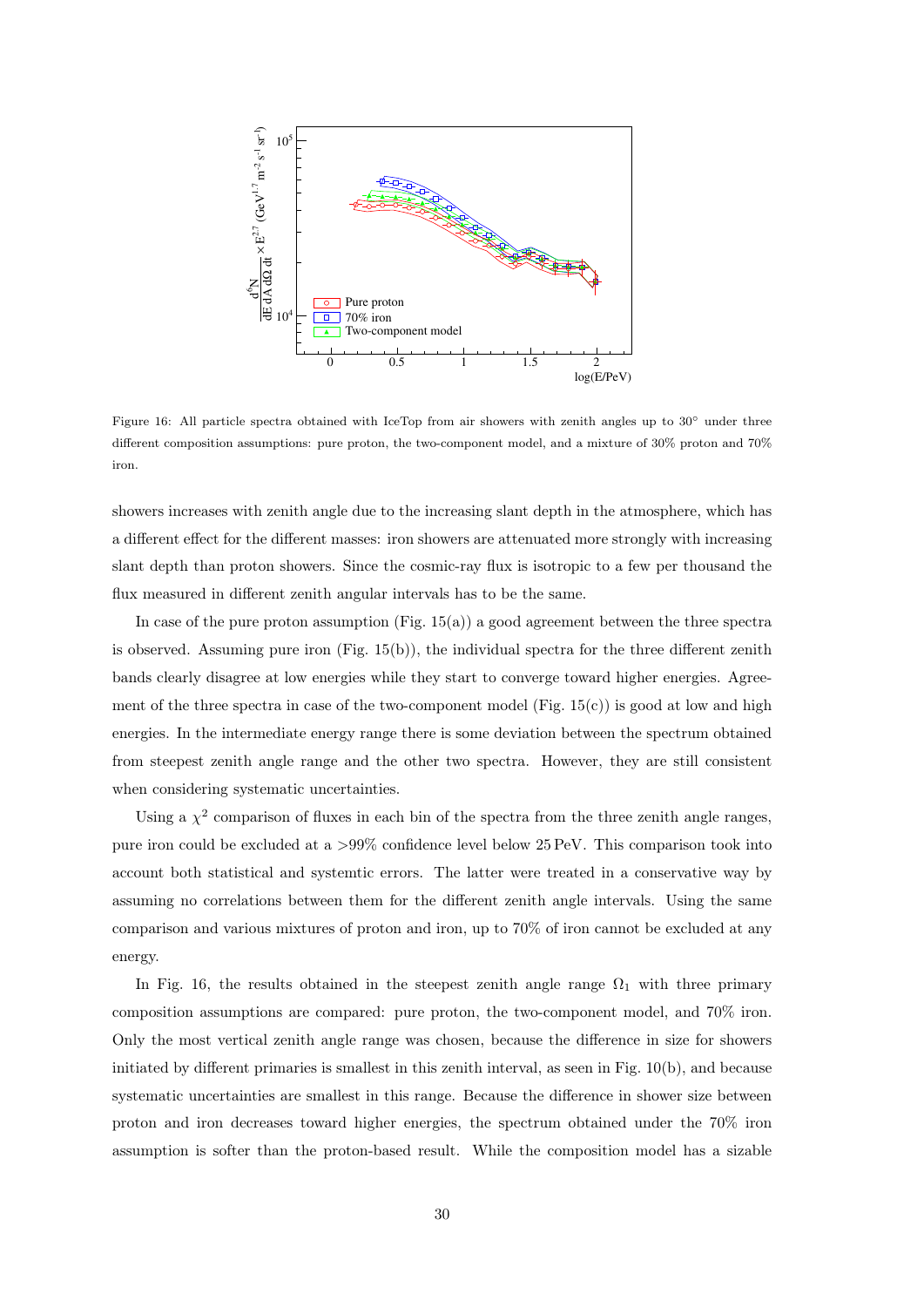influence on the measured all-particle flux below 10 PeV, the difference between the two extreme assumptions of pure proton and 70% iron almost disappears above 30 PeV.

As a final result the cosmic ray spectrum is given separately for the assumptions of the pureproton and the two-component model which both yield consistent fluxes in the different zenith angle ranges. The systematic errors, as depicted in Fig. 16 by the bands covering the data points, are evaluated for all assumptions separately and without including the uncertainty from the unknown composition. The 70%-iron case was used in addition to determine the systematic error range on the flux due to primary composition. The range of systematic errors lies between the upper border of the 70%-iron band and the lower border of the pure-proton band. At 2.4 PeV, for example, the allowed fluxes range from  $2.65 \times 10^{-13}$  to  $3.34 \times 10^{-13}$  GeV<sup>-1</sup> m<sup>-2</sup> s<sup>-1</sup> sr<sup>-1</sup>. The contribution to the systematic uncertainty due to the primary composition decreases from about 30% at 2 PeV to less than 1% above about 60 PeV.

Figure 17 shows the results for pure proton and the two-component model, without the systematic error bands, in comparison to a selection of other experiments [29, 30, 31, 32, 33, 34, 35, 36, 37, 38, 39, 40, 41, 42, 43]. Table 3 lists the measured fluxes for these two primary composition assumptions. The systematic errors on the flux given in the table have been calculated by transforming the systematic error on energy into a flux error based on the local spectral index  $\gamma$ :  $\Delta I/I = \gamma \Delta E/E$ . This was added quadratically to the systematic error on the flux.

The two spectra have been fitted with the following parametrization [25]:

$$
\frac{dN}{d\ln E} = \frac{I_{\text{knee}}}{2^{(\gamma_2 - \gamma_1)/\varepsilon}} \left(\frac{E}{E_{\text{knee}}}\right)^{\gamma_1 + 1} \left(1 + \left(\frac{E}{E_{\text{knee}}}\right)^{\varepsilon}\right)^{(\gamma_2 - \gamma_1)/\varepsilon},\tag{31}
$$

where  $I_{\text{knee}}$  is the flux at the knee,  $E_{\text{knee}}$  is the position of the knee,  $\gamma_1$  is the spectral index below and  $\gamma_2$  above the knee, and  $\varepsilon$  describes the sharpness of the knee. In the fit, statistical errors and bin-to-bin correlations according to Equations (28) and (29) were used. The results are listed in Table 4.

In pure-proton case, the data points below the knee are not well fitted with the assumption of a single slope. This could either be a real feature of the spectrum or an indication of a wrong composition because in the region of the first two points the energy threshold causes a mass dependent efficiency. In order to obtain nevertheless also for the pure-proton case a fit with a unique slope below the knee, the first two data points have been excluded from the fit. The variation of the parameters when including the first or the second point respectively was used as a systematic error. When including all data points, all parameters lie within this range, but only a bad fit is achieved.

The systematic uncertainty of the knee energy  $E_{\text{knee}}$  is the systematic error on energy determination at that primary energy as given in Section 8. The systematic error of  $I_{\text{knee}}$  has been obtained by quadratically adding the systematic error on the flux determination and the systematic energy error transformed into a flux uncertainty based on the local spectral index. In order to determine systematic errors on  $\gamma_1$  and  $\gamma_2$ , the fit was repeated using the systematic errors of the data points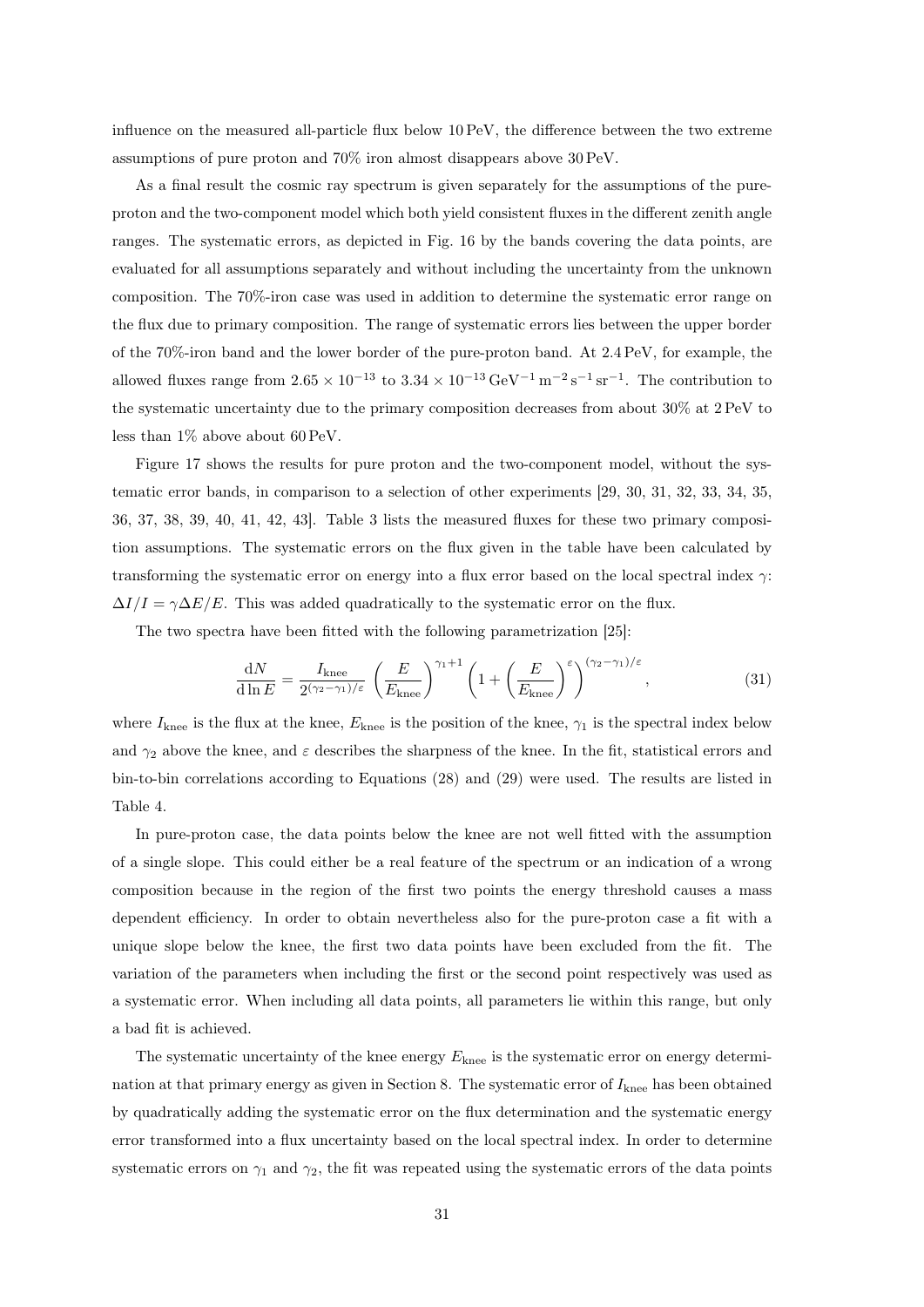| Energy               | $\mathrm{d}N/\mathrm{d}E \pm \mathrm{stat} \pm \mathrm{syst}$ (GeV <sup>-1</sup> m <sup>-2</sup> s <sup>-1</sup> sr <sup>-1</sup> ) |                                                  |  |  |  |
|----------------------|-------------------------------------------------------------------------------------------------------------------------------------|--------------------------------------------------|--|--|--|
| $(10^6\,\text{GeV})$ | Proton                                                                                                                              | Two-component                                    |  |  |  |
| 1.54                 | $(9.26 \pm 0.04 \pm 1.4) \times 10^{-13}$                                                                                           |                                                  |  |  |  |
| 1.94                 | $(4.838 \pm 0.020 \pm 0.7) \times 10^{-13}$                                                                                         | $(5.612 \pm 0.018 \pm 0.9) \times 10^{-13}$      |  |  |  |
| 2.44                 | $(2.650 \pm 0.014 \pm 0.4) \times 10^{-13}$                                                                                         | $(2.974 \pm 0.012 \pm 0.5) \times 10^{-13}$      |  |  |  |
| 3.07                 | $(1.426 \pm 0.010 \pm 0.21) \times 10^{-13}$                                                                                        | $(1.589 \pm 0.008 \pm 0.24) \times 10^{-13}$     |  |  |  |
| 3.86                 | $(7.38 \pm 0.06 \pm 1.2) \times 10^{-14}$                                                                                           | $(8.30 \pm 0.06 \pm 1.3) \times 10^{-14}$        |  |  |  |
| 4.86                 | $(3.76 \pm 0.05 \pm 0.6) \times 10^{-14}$                                                                                           | $(4.222 \pm 0.04 \pm 0.7) \times 10^{-14}$       |  |  |  |
| 6.12                 | $(1.868 \pm 0.027 \pm 0.3) \times 10^{-14}$                                                                                         | $(2.098 \pm 0.023 \pm 0.4) \times 10^{-14}$      |  |  |  |
| 7.71                 | $(0.910 \pm 0.017 \pm 0.15) \times 10^{-14}$                                                                                        | $(1.021 \pm 0.015 \pm 0.20) \times 10^{-14}$     |  |  |  |
| 9.70                 | $(4.41 \pm 0.10 \pm 0.8) \times 10^{-15}$                                                                                           | $(4.92 \pm 0.10 \pm 0.9) \times 10^{-15}$        |  |  |  |
| 12.21                | $(2.13 \pm 0.07 \pm 0.4) \times 10^{-15}$                                                                                           | $(2.38 \pm 0.06 \pm 0.4) \times 10^{-15}$        |  |  |  |
| 15.38                | $(1.08 \pm 0.04 \pm 0.18) \times 10^{-15}$                                                                                          | $(1.177 \pm 0.04 \pm 0.20) \times 10^{-15}$      |  |  |  |
| 19.36                | $(5.01 \pm 0.26 \pm 0.9) \times 10^{-16}$                                                                                           | $(5.58 \pm 0.23 \pm 1.0) \times 10^{-16}$        |  |  |  |
| 24.37                | $(2.45 \pm 0.17 \pm 0.4) \times 10^{-16}$                                                                                           | $(2.66 \pm 0.15 \pm 0.5) \times 10^{-16}$        |  |  |  |
| 30.68                | $(1.44 \pm 0.11 \pm 0.22) \times 10^{-16}$                                                                                          | $(1.51 \pm 0.10 \pm 0.23) \times 10^{-16}$       |  |  |  |
| 38.62                | $\pm 1.2) \times 10^{-17}$<br>(7.0)<br>$\pm 0.7$                                                                                    | $\pm 1.3) \times 10^{-17}$<br>(7.5)<br>$\pm 0.7$ |  |  |  |
| 48.62                | $\pm 0.6) \times 10^{-17}$<br>(3.6)<br>$\pm 0.5$                                                                                    | $\pm 0.6) \times 10^{-17}$<br>$(3.72 \pm 0.4)$   |  |  |  |
| 61.21                | $\pm$ 0.29) $\times$ 10 <sup>-17</sup><br>$(1.91 \pm 0.29)$                                                                         | $(1.97 \pm 0.25 \pm 0.3) \times 10^{-17}$        |  |  |  |
| 77.06                | $(1.04 \pm 0.18 \pm 0.19) \times 10^{-17}$                                                                                          | $(1.05 \pm 0.17 \pm 0.19) \times 10^{-17}$       |  |  |  |
| 97.01                | $\pm 1.0) \times 10^{-18}$<br>(4.6)<br>$\pm 1.1$                                                                                    | $\pm 1.0) \times 10^{-18}$<br>(4.7)<br>$\pm 1.0$ |  |  |  |

Table 3: All-particle cosmic ray energy spectra measured by the IceTop air shower array for the pure proton and the two-component primary composition assumptions using the hadronic interaction model SIBYLL2.1.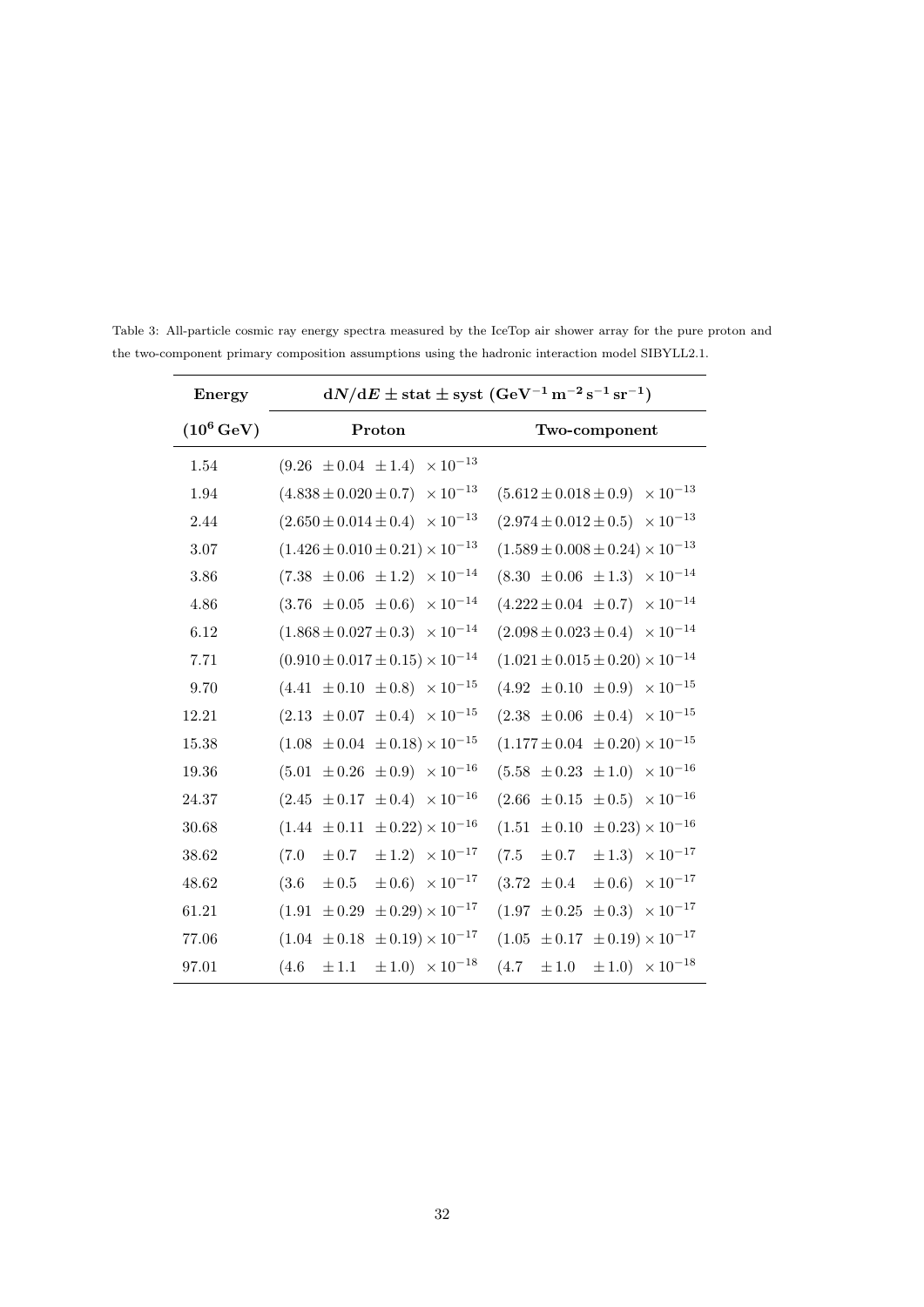

Figure 17: The all-particle cosmic ray energy spectrum obtained from the analysis of IceTop data of events with zenith angles up to 30◦ compared to a selection of other experimental results [29, 30, 31, 32, 33, 34, 35, 36, 37, 38, 39, 40, 41, 42, 43].

Table 4: Fit parameters of the cosmic-ray energy spectrum according to function (31) for the pure proton and two-component model primary composition assumptions. Systematic errors were derived as described in the text and exclude the systematic error due to the unknown composition, since these are fits of spectra derived under specific composition assumptions.

| (a) Proton                                                              |          |                   |                         |  |  |
|-------------------------------------------------------------------------|----------|-------------------|-------------------------|--|--|
| Parameter                                                               | Best fit |                   |                         |  |  |
| $I_{\rm knee}/10^{-7}$ m <sup>-2</sup> s <sup>-1</sup> sr <sup>-1</sup> | 3.8      | $\pm 1.9$ (stat)  | $^{+0.5}_{-1.3}$ (syst) |  |  |
| $E_{\text{knee}}/\text{PeV}$                                            | 3.2      | $\pm 0.9$ (stat)  | $^{+0.7}_{-0.2}$ (syst) |  |  |
| $\gamma_1$                                                              | $-2.5$   | $\pm 0.4$ (stat)  | $^{+0.2}_{-0.7}$ (syst) |  |  |
| $\gamma_2$                                                              | $-3.076$ | $\pm$ 0.019(stat) | $\pm$ 0.15(syst)        |  |  |
| $\varepsilon$                                                           | 6        | $\pm$ 4(stat)     |                         |  |  |
| $\chi^2/N_{\rm df}$                                                     | 15.6/12  |                   |                         |  |  |

| (b) Two Components                                                      |          |                   |                  |  |
|-------------------------------------------------------------------------|----------|-------------------|------------------|--|
| Parameter                                                               | Best fit |                   |                  |  |
| $I_{\rm knee}/10^{-7}$ m <sup>-2</sup> s <sup>-1</sup> sr <sup>-1</sup> | 2.38     | $\pm$ 0.23(stat)  | $\pm 0.5$ (syst) |  |
| $E_{\text{knee}}/\text{PeV}$                                            | 4.32     | $\pm$ 0.22(stat)  | $\pm$ 0.18(syst) |  |
| $\gamma_1$                                                              | $-2.759$ | $\pm$ 0.015(stat) | $\pm$ 0.21(syst) |  |
| $\gamma_2$                                                              | $-3.107$ | $\pm 0.016(stat)$ | $\pm$ 0.3(syst)  |  |
| $\varepsilon$                                                           | 9        | $\pm$ 3(stat)     |                  |  |
| $\chi^2/N_{\rm df}$                                                     | 19.4/13  |                   |                  |  |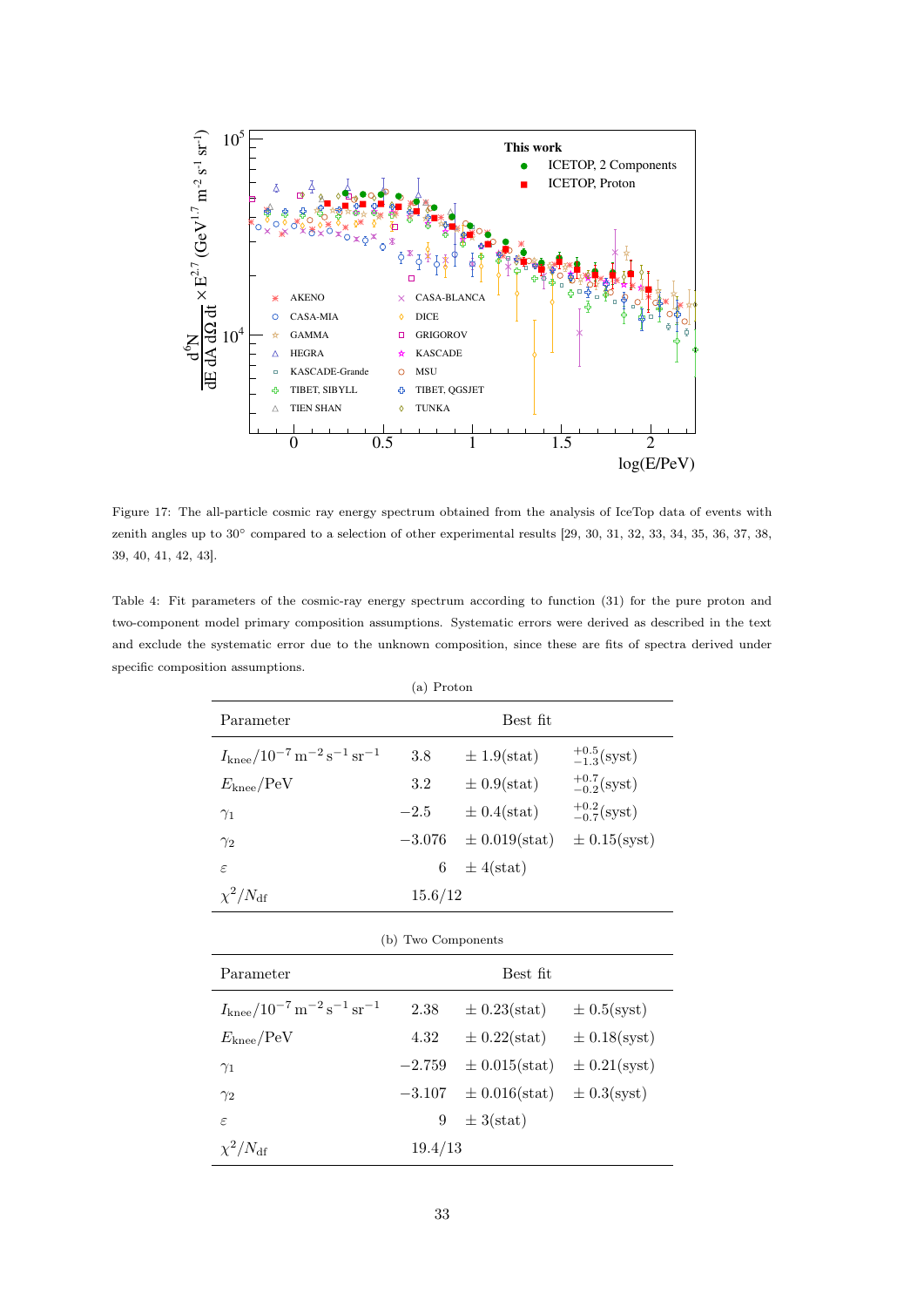| Parameter                  | Proton |                                 | Two Components |            |  |
|----------------------------|--------|---------------------------------|----------------|------------|--|
| $E_{\rm break}/\text{PeV}$ |        | $21 \pm 4$                      |                | $23 \pm 5$ |  |
| $\gamma_3$                 |        | $-2.82 \pm 0.10 -2.87 \pm 0.09$ |                |            |  |
| $\chi^2/N_{\rm df}$        | 6.1/10 |                                 | 7.1/11         |            |  |

Table 5: Parameters of the flattening of the spectrum at high energy. The errors given are only statistical.

as statistical errors. In case of the proton assumption the systematic uncertainty introduced by the removal of the first two data points from the fit (see above) has been added quadratically to these numbers, which increases the systematic values for this assumption, in particular those of the slope  $\gamma_1$  below the knee and the knee energy.

Above about 22 PeV a possible flattening of the spectrum can be observed independent of primary composition assumption. This feature is also visible in the measured shower size spectra (see Fig. 8). In order to test its statistical significance, the spectra were fitted with function (31) plus an additional hard break at  $E_{\text{break}}$  with spectral index  $\gamma_3$ . The goodness of fit improves to  $\chi^2/N_{\rm df} = 6.1/10$  for the pure-proton assumption and to  $\chi^2/N_{\rm df} = 7.1/11$  for the two-component model assumption. These improvements of the  $\chi^2$  correspond to significances of 2.7 and 3.2 standard deviations respectively, which, however, does not include systematic errors. The parameters of the flattening are listed in Table 5.

# 10. Summary

We have derived the all-particle cosmic ray energy spectrum in the energy range between  $1 \text{ PeV}$ and 100 PeV from data taken between June and October 2007 with the 26-station configuration of the IceTop air shower array at South Pole.

Using the air shower simulation package CORSIKA with the high-energy hadronic interaction model SIBYLL2.1 the relation between shower size  $S_{125}$  and primary energy, as well as the detection efficiency and energy resolution were determined. Three different assumption on the primary mass composition were used as input: pure proton, pure iron and a simple two-component model [24]. Based on these results, shower size spectra obtained in three zenith angle ranges were unfolded with a Bayesian unfolding algorithm to obtain energy spectra.

In case of pure proton and the two-component model, it was found that the spectra obtained in the different zenith angle ranges were in good agreement. In the pure iron case, on the other hand, a strong disagreement between the three spectra was observed at low energies. Since one can safely assume that cosmic rays are isotropic in the given energy range, the spectra in all three zenith angle ranges should be the same. With this assumption, we concluded that pure iron primaries can be excluded below energies of 25 PeV.

We showed that the attenuation of air showers with increasing zenith angle bears exploitable information about the chemical composition of cosmic rays. Nevertheless, the main source of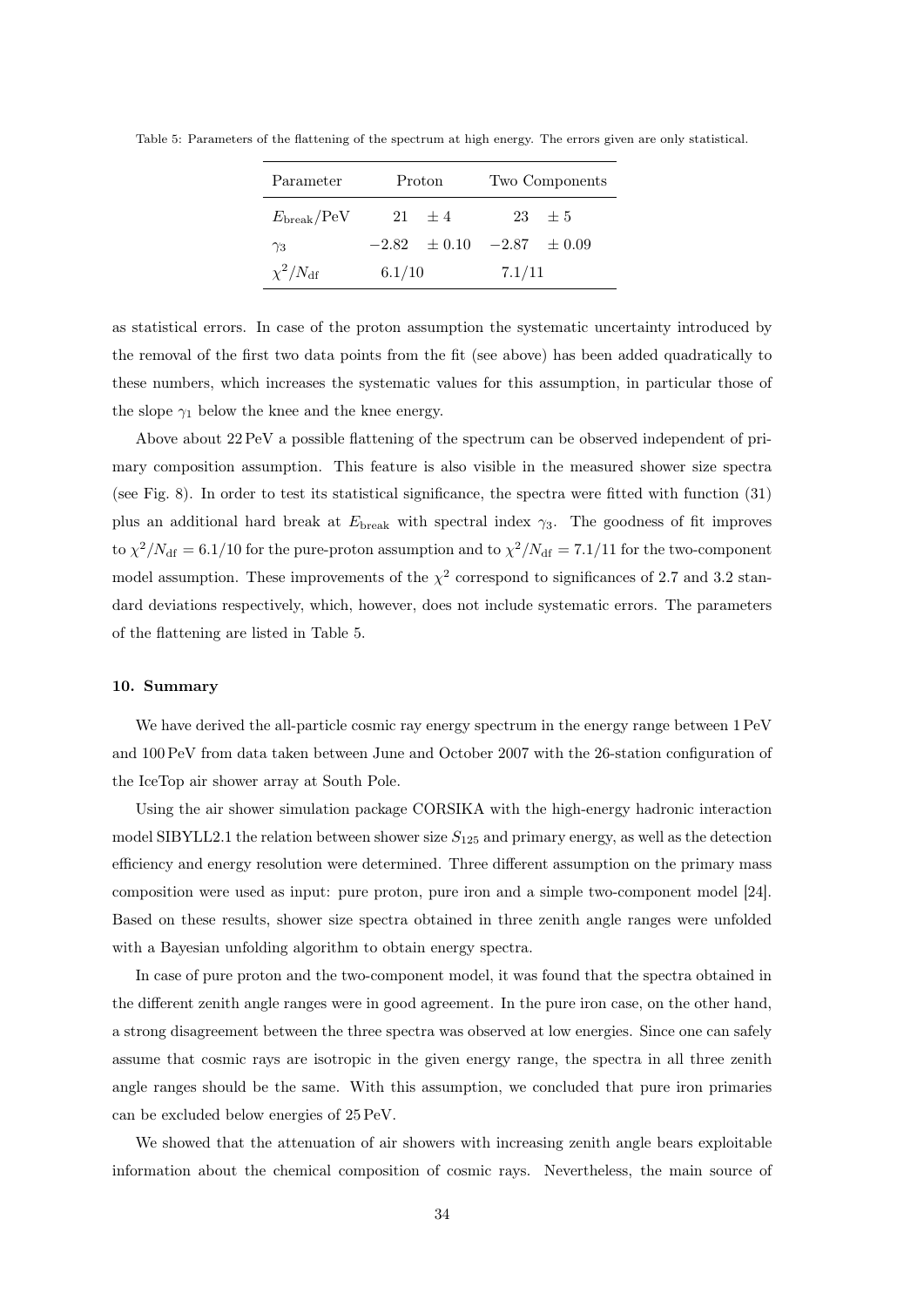systematic error still remains the primary mass composition. The systematic error due to the choice of a hadronic interaction model is relatively small in this analysis because most air shower signals are dominated by the electromagnetic component of an air shower, which is relatively well understood. For the final result, only the spectra obtained from the most vertical zenith angle range,  $0^{\circ} \le \theta < 30^{\circ}$ , were considered because in this range the dependence on composition and systematic errors are smallest.

In case of the pure-proton assumption the knee in the cosmic-ray energ spectrum was observed at 3.2 PeV with a spectral index of −2.5 below and −3.08 above the knee. For the two-component model assumption the knee position was determined at 4.3 PeV with spectral indices of −2.76 below and −3.11 above. Around an energy of 22 PeV an indication of a flattening of the cosmic ray spectrum to an index of about  $-2.85$  was observed at the  $3\sigma$  level.

Since the completion of IceTop and IceCube in 2011, the array is three times larger than the configuration used in this analysis. With this larger array, statistics and containment of high-energy showers will be much better, allowing to extend the analysis to higher energies. The main strength of IceTop, however, is the possibility to measure air showers at the surface in coincidence with high-energy muons penetrating deep enough into the ice to trigger IceCube. The ratio between the two measurements is highly sensitive to the mass of the primary particle.

## Appendix A. Parametrization of the response matrix

In order to mitigate the effects of statistical fluctuations in the unfolding procedure, the response matrices described in Section 7.2 were separated into mean logarithmic shower size  $\langle \log S_{125} \rangle$ , resolution  $\sigma_{\log S}$ , and efficiency  $\varepsilon$ . There dependences on  $x = \log E_p$  were then fitted by empirical functions:

$$
\langle \log S_{125} \rangle (x) = a_0 + x +
$$
  

$$
\ln \left( \frac{\exp(a_1 x) + \exp(a_2 + a_3 x + a_4 x^2)}{1 + \exp(a_2)} \right),
$$
 (A.1)

$$
\sigma_{\log S}(x) = \frac{b_0 \left(1 + \exp(b_3 b_4)\right) + \exp(-b_1)\left(\exp(-b_2 x) - 1\right)}{1 + \exp(-b_3 (x - b_4))}
$$
\n(A.2)

and

$$
\varepsilon(x) = \begin{cases}\n\frac{c_0}{1 + \exp(-c_1(x - c_2) + c_3(x - c_4)^2)} & x < c_4 \\
\frac{c_0}{1 + \exp(-c_1(x - c_2))} & x \ge c_4\n\end{cases}
$$
\n(A.3)

# Acknowledgements

We acknowledge the support from the following agencies: U.S. National Science Foundation-Office of Polar Programs, U.S. National Science Foundation-Physics Division, University of Wisconsin Alumni Research Foundation, the Grid Laboratory Of Wisconsin (GLOW) grid infrastructure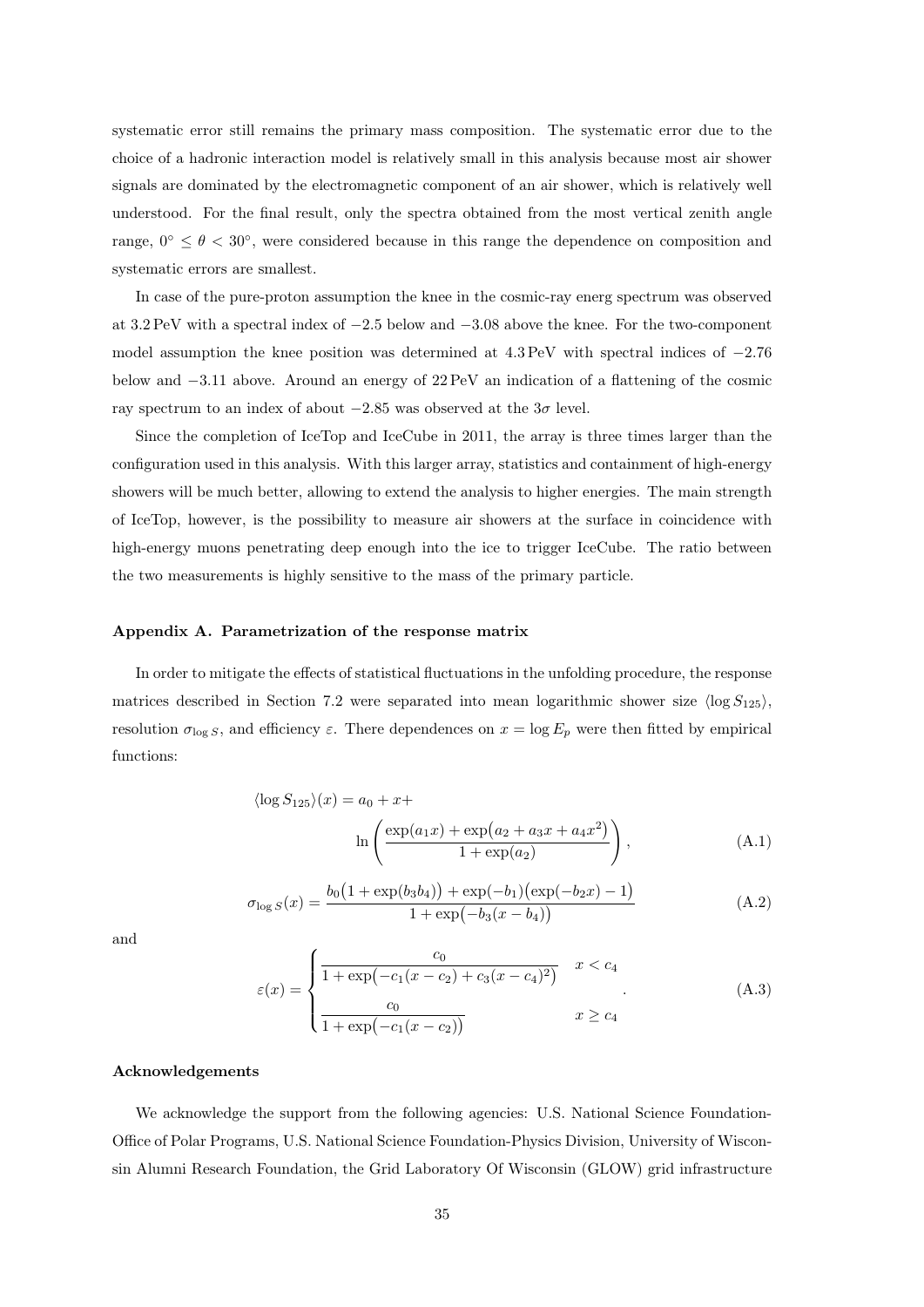at the University of Wisconsin - Madison, the Open Science Grid (OSG) grid infrastructure; U.S. Department of Energy, and National Energy Research Scientific Computing Center, the Louisiana Optical Network Initiative (LONI) grid computing resources; National Science and Engineering Research Council of Canada; Swedish Research Council, Swedish Polar Research Secretariat, Swedish National Infrastructure for Computing (SNIC), and Knut and Alice Wallenberg Foundation, Sweden; German Ministry for Education and Research (BMBF), Deutsche Forschungsgemeinschaft (DFG), Research Department of Plasmas with Complex Interactions (Bochum), Germany; Fund for Scientific Research (FNRS-FWO), FWO Odysseus programme, Flanders Institute to encourage scientific and technological research in industry (IWT), Belgian Federal Science Policy Office (Belspo); University of Oxford, United Kingdom; Marsden Fund, New Zealand; Japan Society for Promotion of Science (JSPS); the Swiss National Science Foundation (SNSF), Switzerland.

# References

- [1] J. R. Hörandel, On the knee in the energy spectrum of cosmic rays, Astropart. Phys. 19 (2003) 193–220.
- [2] J. R. Hörandel, Models of the knee in the energy spectrum of cosmic rays, Astropart. Phys. 21 (2004) 241–265.
- [3] K. Nakamura, et al., Review of particle physics, J. Phys. G37 (2010) 075021.
- [4] R. Abbasi, et al., The IceCube data acquisition system: Signal capture, digitization, and timestamping, Nucl. Instrum. Meth. A601 (2009) 294–316.
- [5] R. Abbasi, et al., Calibration and Characterization of the IceCube Photomultiplier Tube, Nucl. Instrum. Meth. A618 (2010) 139–152.
- [6] A. Achterberg, et al., First year performance of the IceCube neutrino telescope, Astropart. Phys. 26 (2006) 155–173.
- [7] L. Demirörs, et al., IceTop tank response to muons, in: Proc. 30th International Cosmic Ray Conference, Mérida, Mexico, 2007.
- [8] S. Tilav, et al., Atmospheric Variations as observed by IceCube, in: Proc. 31st International Cosmic Ray Conference, Łódź, Poland, 2009.
- [9] S. Klepser, Reconstruction of Extensive Air Showers and Measurement of the Cosmic Ray Energy Spectrum in the Range of 1-80PeV at the South Pole, Ph.D. thesis, Humboldt-Universität zu Berlin (2008).
- [10] F. Kislat, Study of charge and time fluctuations of signals in the IceTop detector, Diploma thesis, Humboldt-Universität zu Berlin (2007).
- [11] D. Heck, et al., CORSIKA: A Monte Carlo Code to Simulate Extensive Air Showers, Report FZKA 6019. URL http://www-ik.fzk.de/corsika/physics\_description/corsika\_phys.pdf
- [12] R. S. Fletcher, T. K. Gaisser, P. Lipari, T. Stanev, SIBYLL: An event generator for simulation of high energy cosmic ray cascades, Phys. Rev. D50 (1994) 5710–5731.
- [13] E.-J. Ahn, R. Engel, T. K. Gaisser, P. Lipari, T. Stanev, Cosmic ray interaction event generator SIBYLL 2.1, Phys. Rev. D80 (2009) 094003.
- [14] A. Fassò, A. Ferrari, J. Ranft, P. Sala, FLUKA: a multi-particle transport code, CERN-2005-10 (2005), INFN/TC\_05/11, SLAC-R-773 (2005).
- [15] G. Battistoni, et al., The FLUKA code: Description and benchmarking, in: M. Albrow, R. Raja (Eds.), Proc. Hadronic Shower Simulation Workshop 2006, Vol. 896 of AIP Conference Proceeding, 2007, pp. 31–49.
- [16] W. Nelson, H. Hirayama, D. W. Rogers, The EGS4 Code System, Report SLAC-0265. URL http://www.slac.stanford.edu/pubs/slacreports/slac-r-265.html
- [17] S. Ostapchenko, QGSJET-II: towards reliable description of very high energy hadronic interactions, Nucl. Phys. B Proc. Suppl. 151 (2006) 143–146.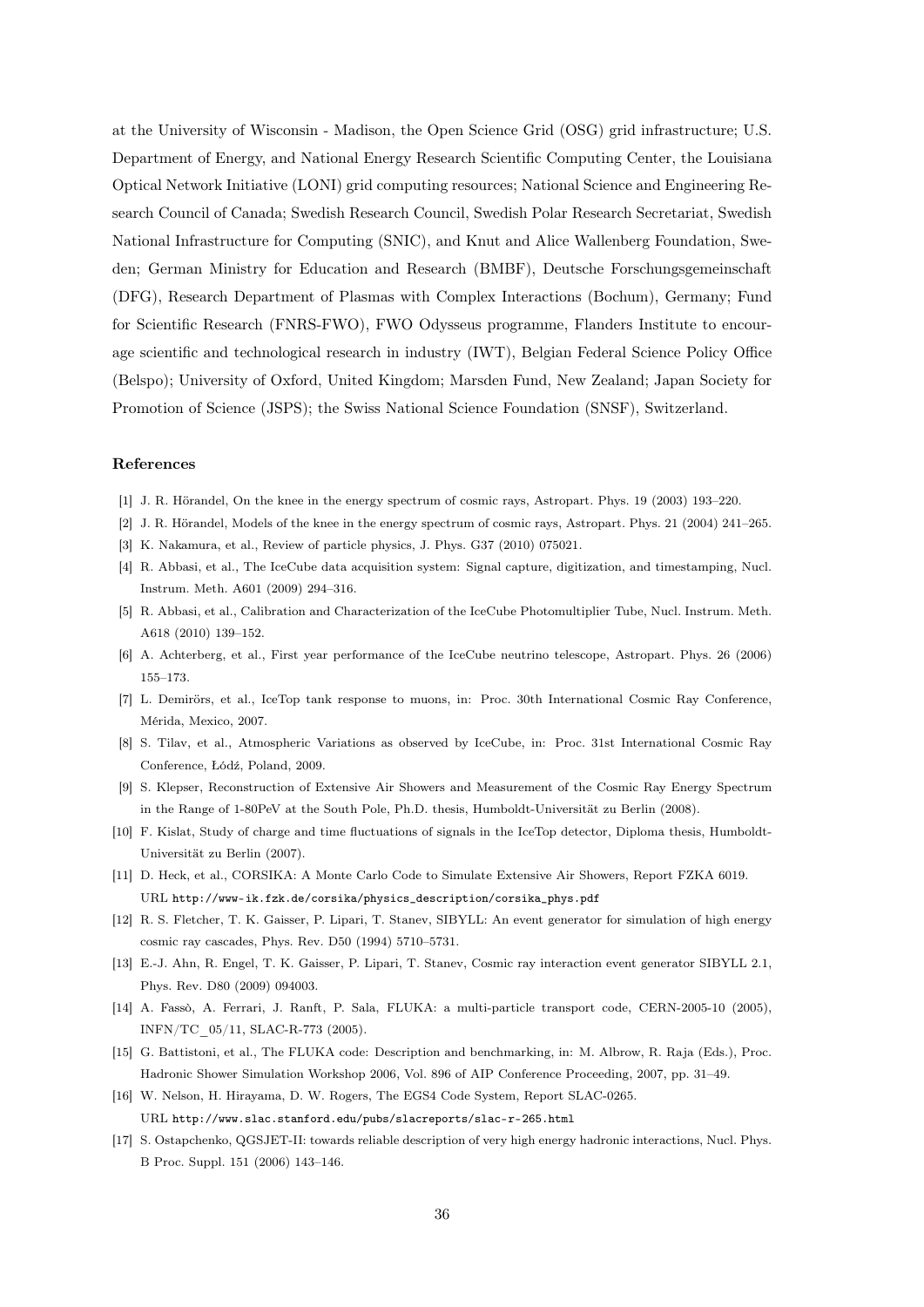- [18] S. Ostapchenko, QGSJET-II: results for extensive air showers, Nucl. Phys. B Proc. Suppl. 151 (2006) 147–150.
- [19] K. Werner, F. Liu, T. Pierog, Parton ladder splitting and the rapidity dependence of transverse momentum spectra in deuteron-gold collisions at the BNL Relativistic Heavy Ion Collider, Phys. Rev. C74 (4) (2006) 044902.
- [20] A. E. Hedin, Extension of the MSIS thermosphere model into the middle and lower atmosphere, J. Geophys. Res. 96 (1991) 1159–1172.
- [21] S. Agostinelli, et al., GEANT4: A simulation toolkit, Nucl. Instrum. Meth. A506 (2003) 250–303.
- [22] J. Allison, et al., Geant4 developments and applications, IEEE Trans. Nucl. Sci. 53 (2006) 270–278.
- [23] T. Melzig, Verbesserung der IceTop-Detektorsimulation unter Verwendung von Geant4, Master's thesis, Humboldt-Universität zu Berlin, in German, unpublished (2011).
- [24] R. Glasstetter, et al., Analysis of electron and muon size spectra of EAS, in: Proc. 26th International Cosmic Ray Conference, Salt Lake City, USA, 1999.
- [25] S. V. Ter-Antonyan, L. S. Haroyan, About EAS size spectra and primary energy spectra in the knee region (2000). arXiv:hep-ex/0003006.
- [26] G. D'Agostini, A Multidimensional unfolding method based on Bayes' theorem, Nucl. Instrum. Meth. A362 (1995) 487–498.
- [27] H. Ulrich, Untersuchungen zum primären Energiespektrum der kosmischen Strahlung im PeV-Bereich mit dem KASCADE-Experiment, Ph.D. thesis, Universität Karlsruhe, in German (2004).
- [28] F. Kislat, Measurement of the Energy Spectrum of Cosmic Rays with the 26 Station Configuration of the IceTop Detector, Ph.D. thesis, Humboldt-Universität zu Berlin (2011).
- [29] M. Nagano, et al., Energy spectrum of primary cosmic rays between  $10^{14.5}$  and  $10^{18}$  eV, J. Phys. G: Nucl. Phys. 10 (1984) 1295–1310.
- [30] M. Nagano, et al., Energy spectrum of primary cosmic rays above 10<sup>17</sup> eV estimated from extensive air shower experiments at Akeno, J. Phys. G: Nucl. Part. Phys. 18 (1992) 423–442.
- [31] J. W. Fowler, et al., A measurement of the cosmic ray spectrum and composition at the knee, Astropart. Phys. 15 (2001) 49–64.
- [32] M. Glasmacher, et al., The cosmic ray energy spectrum between  $10^{14}$  and  $10^{16}$  eV, Astropart. Phys. 10 (1999) 291–302.
- [33] S. P. Swordy, D. B. Kieda, Elemental composition of cosmic rays near the knee by multiparameter measurements of air showers, Astropart. Phys. 13 (2000) 137–150.
- [34] A. Garyaka, et al., An all-particle primary energy spectrum in the 3 − 200 PeV energy range, J. Phys. G 35 (115201).
- [35] N. L. Grigorov, et al., Investigation of energy spectrum of primary cosmic particles with high and superhigh energies of space stations \*proton\*, Yad. Fiz. 11 (1970) 1058–1069.
- [36] N. L. Grigorov, et al., in: Proc. 12th International Cosmic Ray Conference, Vol. 2, 1971, p. 206.
- [37] F. Arqueros, et al., Energy spectrum and chemical composition of cosmic rays between 0.3 and 10 PeV determined from the Cherenkov-light and charged-particle distributions in air showers, Astron. Astrophys. 359 (2000) 682–694.
- [38] T. Antoni, et al., KASCADE measurements of energy spectra for elemental groups of cosmic rays: Results and open problems, Astropart. Phys. 24 (2005) 1–25.
- [39] A. Haungs, et al., Results on the cosmic ray energy spectrum measured with KASCADE-Grande, in: Proc. 31st International Cosmic Ray Conference, Łódź, Poland, 2009.
- [40] Y. A. Fomin, et al., Nuclear composition of primary cosmic rays in the 'knee' region according MSU EAS array data, J. Phys. G: Nucl. Part. Phys. 22 (1996) 1839–1849.
- [41] M. Amenomori, et al., The all-particle spectrum of primary cosmic rays in the wide energy range from  $10^{14}$  eV to  $10^{17}$  eV observed with the Tibet-III air-shower array, Astrophys. J. 678 (2008) 1165–1179.
- [42] R. A. Antonov, et al., The new Tien-Shan Atmospheric Čherenkov Telescope (TACT). Contemporary status: all-particle spectrum measured, Astropart. Phys. 3 (1995) 231–238.